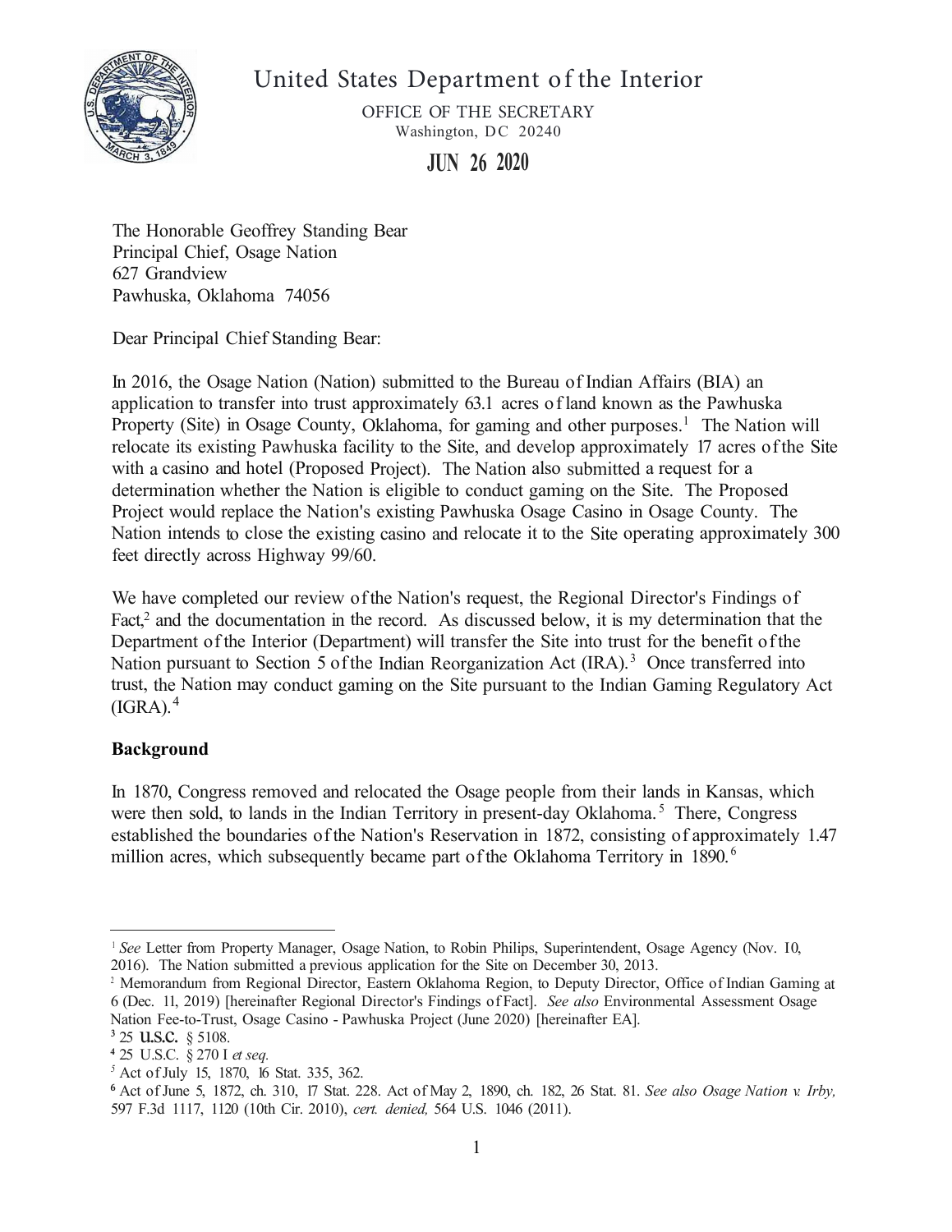The Osage Allotment Act of 1906 provided for an equal division of the Osage lands among the approximately 2000 tribal members.<sup>[7](#page-1-0)</sup> Each tribal member was permitted to select three allotments of 160 acres each, and would receive an equal share of any land left over after all allotments had been selected. $8\,$  $8\,$  In addition, the 1906 Act severed the surface estate of the reservation from the subsurface mineral estate (commonly referred to as the Osage Mineral Estate), reserving all mineral rights to the Osage Nation in perpetuity.<sup>[9](#page-1-2)</sup>

In 1907, Oklahoma became a state and incorporated the Nation's Reservation as Osage County.<sup>[10](#page-1-3)</sup> The Nation lost more than 90 percent of its land base through this process.<sup>11</sup> Osage County is the largest county in Oklahoma, comprising approximately 1.47 million acres, approximately three percent of the State's total land area.<sup>[12](#page-1-5)</sup>

## **Description of the Property**

The Site is located approximately 57 miles northwest of the City of Tulsa, and east of the City of Pawhuska, Oklahoma. The Nation's headquarters are located approximately 3.7 miles west of the Site.<sup>[13](#page-1-6)</sup> The Nation acquired the Site in fee simple on October 25, 2012.<sup>[14](#page-1-7)</sup> The legal description of the Site is included as Enclosure 1. Maps of the Site are included as Enclosure 2.

### **Eligibility for Gaming Pursuant to the Indian Gaming Regulatory Act**

Section 2719 of IGRA prohibits gaming on land acquired in trust after October 17, 1988. Congress expressly provided several exceptions to the general prohibition. Under Section 2719(a)(l), land that is located within reservation boundaries is exempt from the general prohibition. Similarly, land within the former reservation of an Oklahoma tribe that did not have a reservation on October 17, 1988, is also exempt from the general prohibition under Section  $2719(a)(2)(A)(i)$ .

The lands at issue are located within the exterior boundaries of the Reservation established by the United States for the Osage Nation, and, thus, are located within the former reservation of the Osage Nation under IGRA, 25 U.S.C. §§ 2719(a)(l), (a)(2)(A)(i), and the Department's regulations at 25 C.F.R §§ 292.4, 292.2.

We conclude, therefore, that the Site is eligible for gaming.

<span id="page-1-0"></span><sup>7</sup> Act of June 28, 1906, ch. 3572, 34 Stat. 539.

<span id="page-1-1"></span><sup>8</sup> *Id*. at § 2, 34 Stat. 540.

<span id="page-1-2"></span><sup>9</sup> *Id.* at § 3, as amended by Act of Mar. 3, 1931, 41 Stat. 1249 (extending the trust status of the mineral estate to 1946); Act. of Mar. 2, 1929, 45 Stat. 1478 (extending to 1959), Act of June 24, 1938, 52 Stat. 1034 (extending to 1983), Act of Oct. 21, 1978, 92 Stat. 1660 (extending in perpetuity).

<span id="page-1-3"></span><sup>10</sup> Act of June 16, 1906, ch. 3335, 34 Stat. 267 §§ 2, 21; *Osage Nation v. Irby*, 597 F.3d at 1120.

<span id="page-1-4"></span><sup>11</sup> *Osage Nation v. Irby*, 597 F.3d at 1127.

<span id="page-1-5"></span><sup>12</sup> *Id.* at 1120.

<span id="page-1-6"></span><sup>13</sup> Regional Director's Findings of Fact at 5.

<span id="page-1-7"></span><sup>14</sup> *Id.*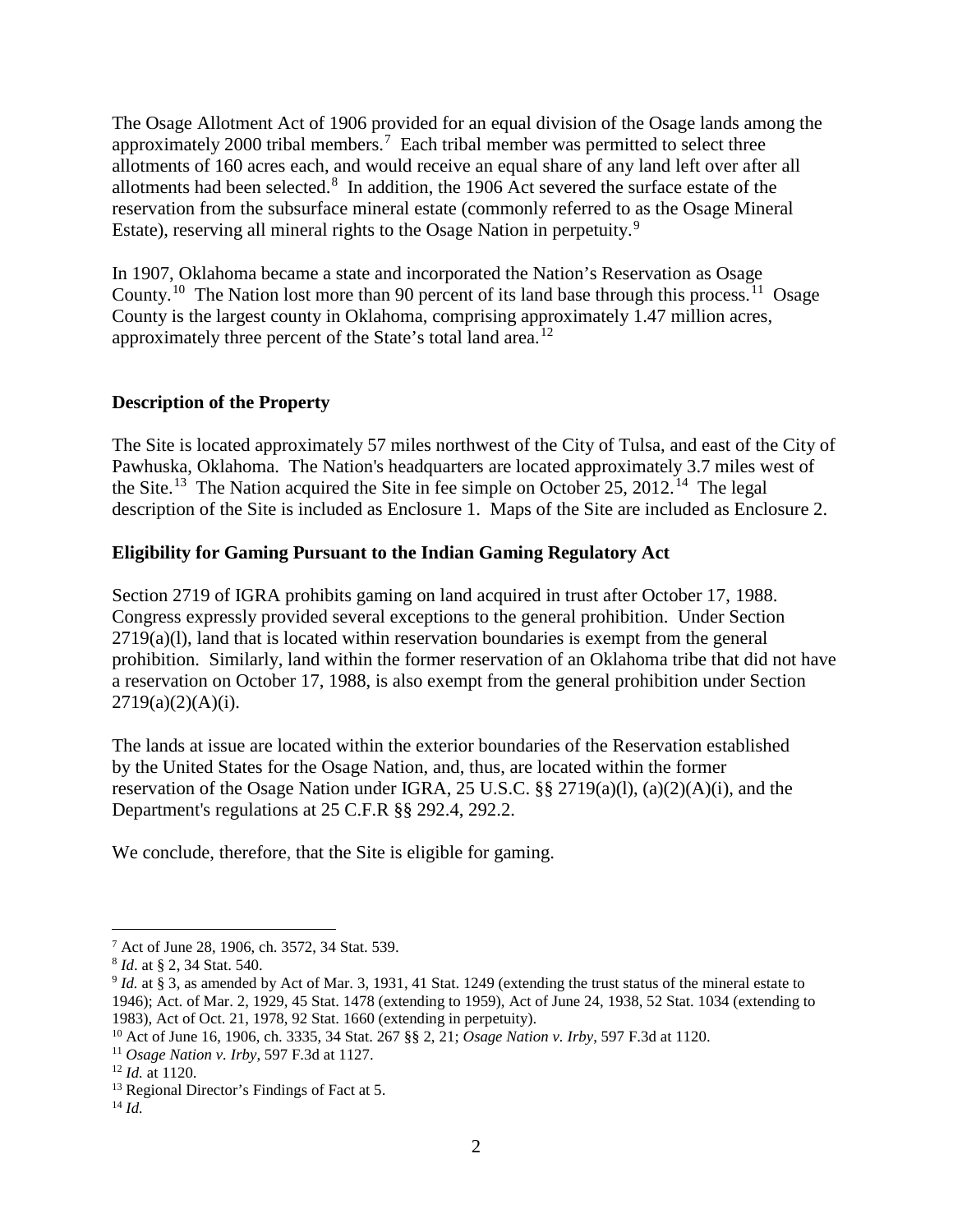### **Trust Acquisition Determination Pursuant to 25 C.F.R. Part 151**

The Secretary of the Interior's (Secretary) general authority for acquiring land in trust is found in Section 5 of the IRA, 25 U.S.C. § 5108. The Department's regulations at 25 C.F.R. Part 151 set forth the procedures for implementing Section 5 of the IRA.

## **25 C.F.R. § 151.3 – Land acquisition policy.**

Section 151.3(a) sets forth the conditions under which land may be acquired in trust by the Secretary for an Indian tribe:

- (1) When the property is located within the exterior boundaries of the tribe's reservation or adjacent thereto, or within a tribal consolidation area; or
- (2) When the tribe already owns an interest in the land; or
- (3) When the Secretary determines that the acquisition of the land is necessary to facilitate tribal self-determination, economic development, or Indian housing.

Although only one factor in Section 151.3(a) must be met, the Nation's application satisfies the requirements of all three. The Nation's application satisfies the criteria of subsections (a)(1) and (a)(2) because the Site is located in Oklahoma within the Nation's former reservation boundaries and the Nation owns the property in fee. As discussed below, the transfer of the Site into trust will facilitate tribal self-determination and economic development because it will generate additional revenue for the Nation's governmental services, thus, satisfying the criteria of Section 151.3(a)(3).

The Regional Director found, and we concur, that acquisition of the Site in trust will facilitate tribal self-determination and economic development.[15](#page-2-0)

## **25 C.F.R. § 151.10 – On-reservation acquisitions.**

Section 151.10 requires the Secretary to evaluate requests for acquisition of land under the onreservation criteria when the land is located within or contiguous to an Indian reservation.

The Site is located within the Nation's former reservation boundaries. Section 151.2 defines "Indian reservation" as, "that area of land over which the tribe is recognized by the United States as having governmental jurisdiction, except that, in the State of Oklahoma … 'Indian reservation' means that area of land constituting the former reservation of the tribe as defined by the Secretary." The Site meets these criteria.

The Regional Director found, and we concur, that the Nation's application is properly considered under the on-reservation criteria of Section 151.10.<sup>[16](#page-2-1)</sup>

<span id="page-2-0"></span><sup>&</sup>lt;sup>15</sup> Regional Director's Findings of Fact at 5.

<span id="page-2-1"></span> $^{16}$  *Id* at 6.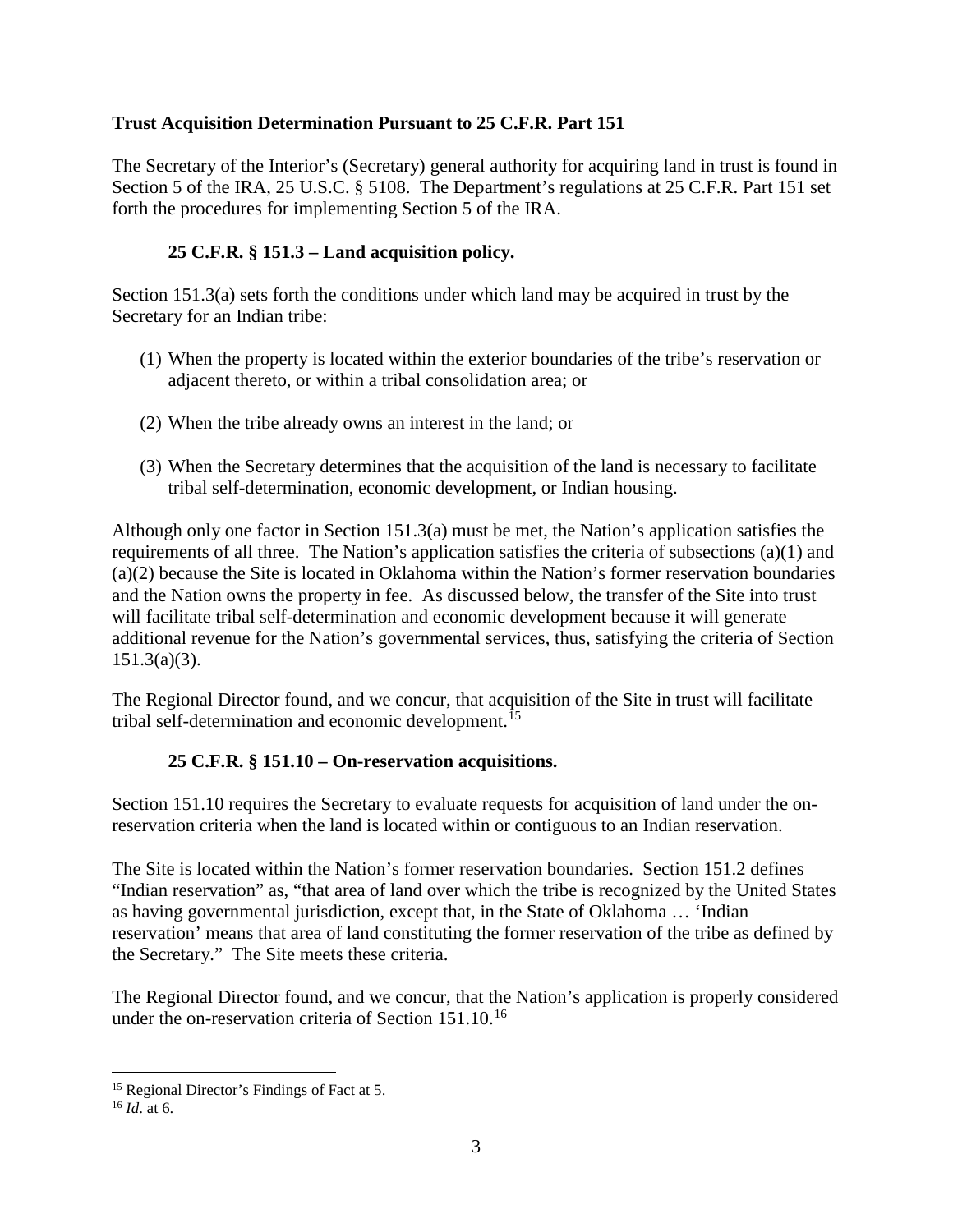## **25 C.F.R. § 151.10(a) - The existence of statutory authority for the acquisition and any limitations contained in such authority.**

Section 151.10(a) requires the Secretary to consider whether there is statutory authority for the trust acquisition and, if such authority exists, to consider any limitations contained in it.

### **Standard of Review**

### *A. Four-Step Procedure to Determine Eligibility*

Section 5 of the IRA provides the Secretary with discretionary authority to acquire land in trust for "Indians."<sup>17</sup> Section 19 of the Act defines "Indian" to include several categories of persons:

[Category 1] all persons of Indian descent who are members of any recognized Indian tribe now under Federal jurisdiction, and [Category 2] all persons who are descendants of such members who were, on June 1, 1934, residing within the present boundaries of any Indian reservation, and shall further include [Category 3] all other persons of one-half or more Indian blood.<sup>[18](#page-3-1)</sup>

In 2009, the United States Supreme Court (Supreme Court) in *Carcieri v. Salazar* construed the term "now" in Category 1 to refer to the date of the IRA's enactment.<sup>19</sup> Thus, the Secretary's authority to acquire land in trust for Indian tribes under Category 1 extended only to those tribes that were "under federal jurisdiction" when the IRA was enacted on June 18, 1934. The Supreme Court did not consider the meaning of the phrases "under federal jurisdiction" or "recognized Indian tribe."

The Department finds that all federally recognized tribes in Oklahoma were "under federal jurisdiction" in 1934. This result is consistent with an earlier determination in  $2011$  $2011$ <sup>20</sup> For the reasons explained more fully below, we conclude that there is evidence unambiguously demonstrating that the Nation was "under federal jurisdiction" in 1934. As such, the Nation is, therefore, eligible under Category 1 and, consequently, the Secretary has authority to acquire land into trust for the Nation.

To guide the implementation of the Secretary's discretionary acquisition authority under Section 5 after *Carcieri*, the Department, in 2010, prepared a two-part procedure for determining when an applicant tribe was "under federal jurisdiction" in  $1934<sup>21</sup>$  The Solicitor of the Interior

<span id="page-3-1"></span><span id="page-3-0"></span><sup>&</sup>lt;sup>17</sup> 25 U.S.C. § 5108.<br><sup>18</sup> 25 U.S.C. § 5129 (bracketed numerals added).<br><sup>19</sup> 555 U.S. 379 (2009) (*Carcieri*).

<span id="page-3-3"></span><span id="page-3-2"></span><sup>&</sup>lt;sup>20</sup> See Decision Letter, Assistant Secretary-Indian Affairs to Principal Chief John D. Red Eagle at 3-4 (Jul. 8, 2011) (acquisition of the 7.5-acre Skiatook Osage Million Dollar Elm Casino parcel).

<span id="page-3-4"></span><sup>&</sup>lt;sup>21</sup> U.S. Dept. of the Interior, Assistant Secretary, Record of Decision, *Trust Acquisition of, and Reservation Proclamation for the 151.87-acre Cowlitz Parcel in Clark County, Washington, for the Cowlitz Indian Tribe* at 77- 106 (Dec. 17, 2010) (Cowlitz ROD). *See also* Memorandum from the Solicitor to Regional Solicitors, Field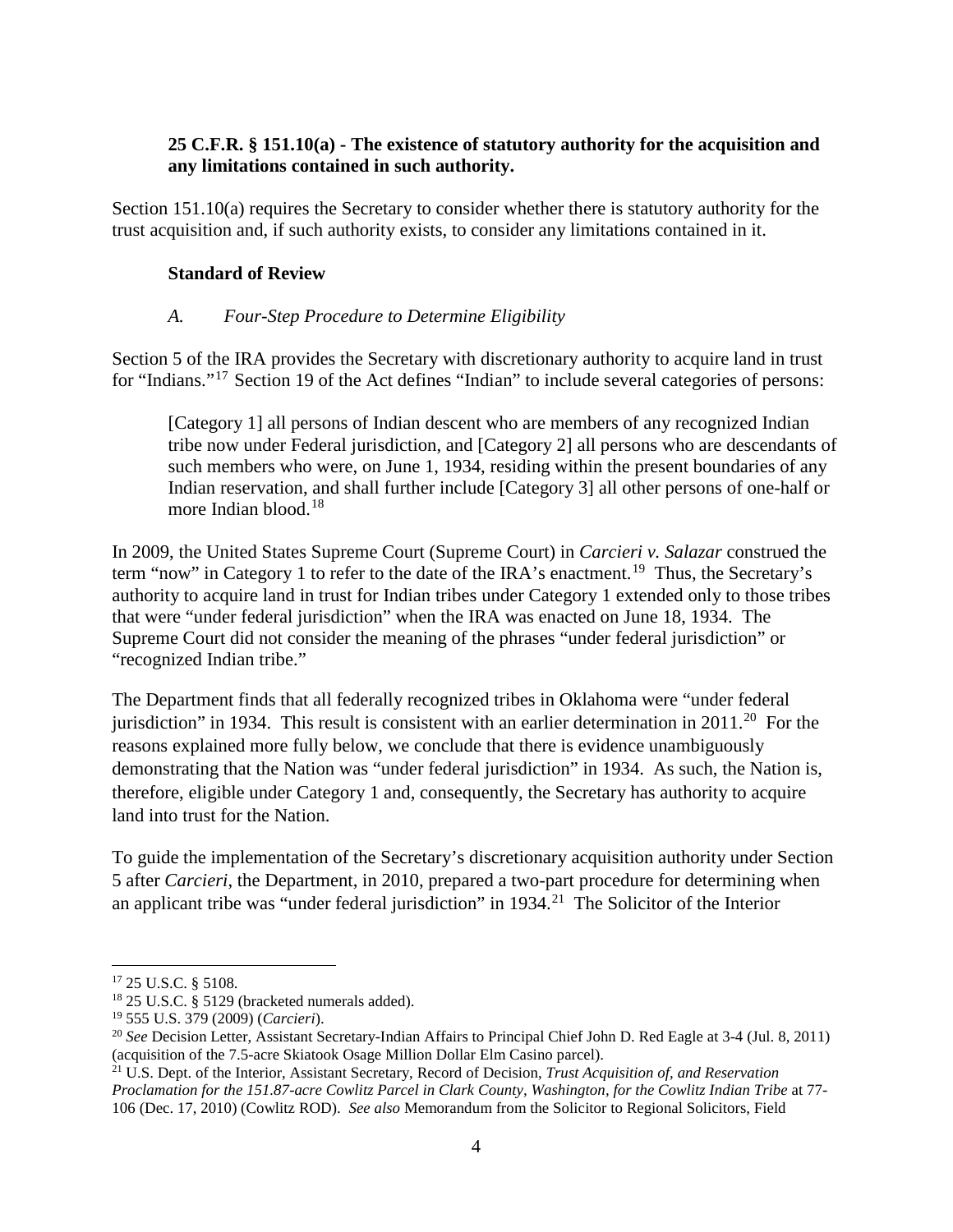(Solicitor) later memorialized the Department's interpretation in Sol. Op. M-37029.<sup>22</sup> Despite this, however, uncertainty persisted over what evidence could be submitted for the inquiry and how the Department would weigh it, prompting some tribes to devote considerable resources to researching and collecting any and all forms of potentially relevant evidence; in some cases, leading to submissions totaling thousands of pages. To address this uncertainty, in 2018 the Solicitor's Office began a review of the Department's eligibility procedures to provide guidance for determining relevant evidence. This prompted questions concerning Sol. Op. M-37029's interpretation of Category 1, on which its eligibility procedures relied. This uncertainty prompted the Solicitor to review Sol. Op. M-37029's two-part procedure for determining eligibility under Category 1, and the interpretation on which it relied.

On March 9, 2020, the Solicitor withdrew Sol. Op. M-37029. The Solicitor concluded that its interpretation of Category 1 was not consistent with the ordinary meaning, statutory context, legislative history, or contemporary administrative understanding of the phrase "recognized Indian tribe now under federal jurisdiction."<sup>23</sup> In its place, the Solicitor issued a new, four-step procedure for determining eligibility under Category 1 to be used by attorneys in the Office of the Solicitor (Solicitor's Office).<sup>[24](#page-4-2)</sup>

At Step One, the Solicitor's Office determines whether or not Congress enacted legislation after 1934 making the IRA applicable to a particular tribe. The existence of such authority makes it unnecessary to determine if the tribe was "under federal jurisdiction" in 1934. In the absence of such authority, the Solicitor's Office proceeds to Step Two.

Step Two determines whether the applicant tribe was under federal jurisdiction in 1934, that is, whether the evidence shows that the federal government exercised or administered its responsibilities toward Indians in 1934 over the applicant tribe or its members as such. If so, the applicant tribe may be deemed eligible under Category 1 without further inquiry. The Solicitor's Guidance describes types of evidence that presumptively demonstrate that a tribe was under federal jurisdiction in 1934. In the absence of dispositive evidence, the inquiry proceeds to Step Three.

Step Three determines whether an applicant tribe's evidence sufficiently demonstrates that the applicant tribe was "recognized" in or before 1934 and remained under jurisdiction in 1934. The Solicitor determined that the phrase "recognized Indian tribe" as used in Category 1 does not have the same meaning as the modern concept of a "federally recognized" (or "federally acknowledged") tribe, a concept that did not evolve until the 1970s, after which it was

Solicitors, and SOL-Division of Indian Affairs, Checklist for Solicitor's Office Review of Fee-to-Trust Applications (Mar. 7, 2014), *revised* (Jan. 5, 2017).

<span id="page-4-0"></span><sup>&</sup>lt;sup>22</sup> Sol. Op. M-37029, *The Meaning of 'Under Federal Jurisdiction' for Purposes of the Indian Reorganization Act* (Mar. 12, 2014) (M-37029).

<span id="page-4-1"></span><sup>&</sup>lt;sup>23</sup> Sol. Op. M-37055, *Withdrawal of M-37029, The Meaning of 'Under Federal Jurisdiction' for Purposes of the Indian Reorganization Act (Mar. 9, 2020).* 

<span id="page-4-2"></span><sup>&</sup>lt;sup>24</sup> Procedure for Determining Eligibility for Land-into-Trust under the First Definition of "Indian" in Section 19 of *the Indian Reorganization Act*, Memorandum from the Solicitor to Regional Solicitors, Field Solicitors, and SOL-Division of Indian Affairs (Mar. 10, 2020) (Solicitor's Guidance).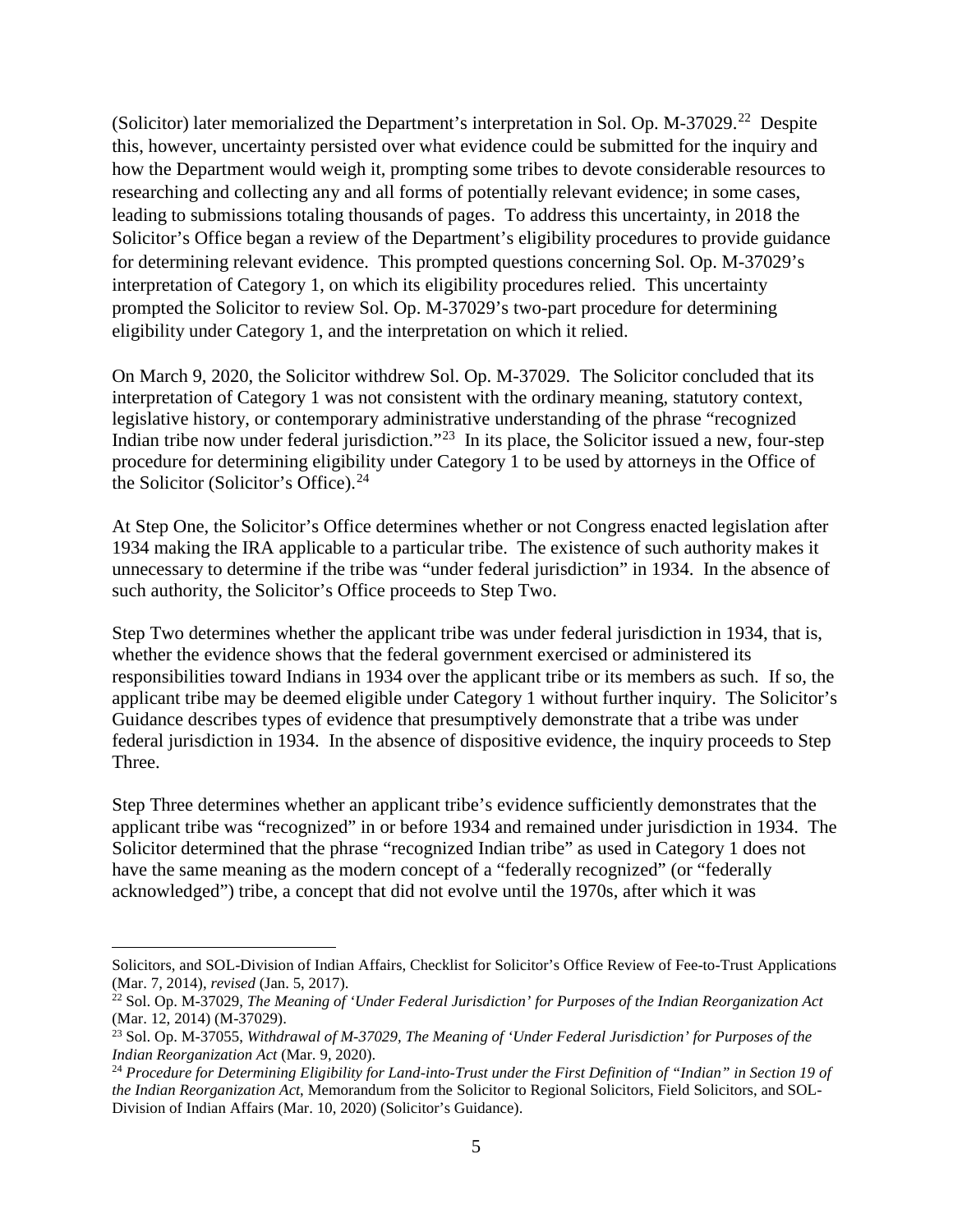incorporated in the Department's federal acknowledgment procedures.[25](#page-5-0) Based on the Department's historic understanding of the term, the Solicitor interpreted "recognition" to refer to indicia of congressional and executive actions either taken toward a tribe with whom the United States dealt on a more or less government-to-government basis or that clearly acknowledged a trust responsibility consistent with the evolution of federal Indian policy. The Solicitor identified forms of evidence that establish a rebuttable presumption that that an applicant tribe was "recognized" in a political-legal sense before 1934 and remained under federal jurisdiction in 1934. In the absence of such evidence, the inquiry finally moves to Step Four.

Step Four assesses the totality of an applicant tribe's non-dispositive evidence to determine whether it is sufficient to show that a tribe was "recognized" in or before 1934 and remained "under federal jurisdiction" through 1934. Given the historical changes in federal Indian policy over time, and the corresponding evolution of the Department's responsibilities, a one-size-fitsall approach for evaluating the totality of a tribal applicant's evidence is not possible or desirable. Attorneys in the Solicitor's Office must evaluate the evidence on a case-by-case basis within the context of a tribe's unique circumstances, and in consultation with the Deputy Solicitor for Indian Affairs and the Associate Solicitor, Division of Indian Affairs.

To further assist Solicitor's Office attorneys in implementing this four-step procedure by understanding the statutory interpretation on which it relies, the Solicitor's Guidance includes a memorandum<sup>[26](#page-5-1)</sup> detailing the Department's revised interpretation of the meaning of the phrases "now under federal jurisdiction" and "recognized Indian tribe" and how they work together.

# *B. The Meaning of the Phrase "Now Under Federal Jurisdiction."*

## 1. Statutory Context.

The Solicitor first concluded that the phrase "now under federal jurisdiction" should be read as modifying the phrase "recognized Indian tribe."[27](#page-5-2) The Supreme Court in *Carcieri* did not identify a temporal requirement for recognition as it did for being under federal jurisdiction,  $^{28}$  $^{28}$  $^{28}$ and the majority opinion focused on the meaning of "now" without addressing whether or how the phrase "now under federal jurisdiction" modifies the meaning of "recognized Indian tribe."[29](#page-5-4)

In his concurrence, Justice Breyer also advised that a tribe recognized *after* 1934 might nonetheless have been "under federal jurisdiction" *in* 1934.[30](#page-5-5) By "recognized," Justice Breyer

<span id="page-5-3"></span><sup>28</sup> *Carcieri* at 382-83.

<span id="page-5-0"></span><sup>25</sup> 25 C.F.R. Part 83.

<span id="page-5-1"></span><sup>26</sup> *Determining Eligibility under the First Definition of "Indian" in Section 19 of the Indian Reorganization Act of 1934*, Memorandum from the Deputy Solicitor for Indian Affairs to the Solicitor (Mar. 5, 2020) (Deputy Solicitor's Memorandum).

<span id="page-5-2"></span><sup>27</sup> Deputy Solicitor's Memorandum at 19. *See also Cty. of Amador v. United States Dep't of the Interior*, 872 F.3d 1012, 1020, n. 8 (9th Cir. 2017) (*Carcieri* leaves open whether "recognition" and "jurisdiction" requirements are distinct requirements or comprise a single requirement).

<span id="page-5-4"></span><sup>29</sup> *Id.*

<span id="page-5-5"></span><sup>30</sup> *Id.* at 398 (Breyer, J., concurring).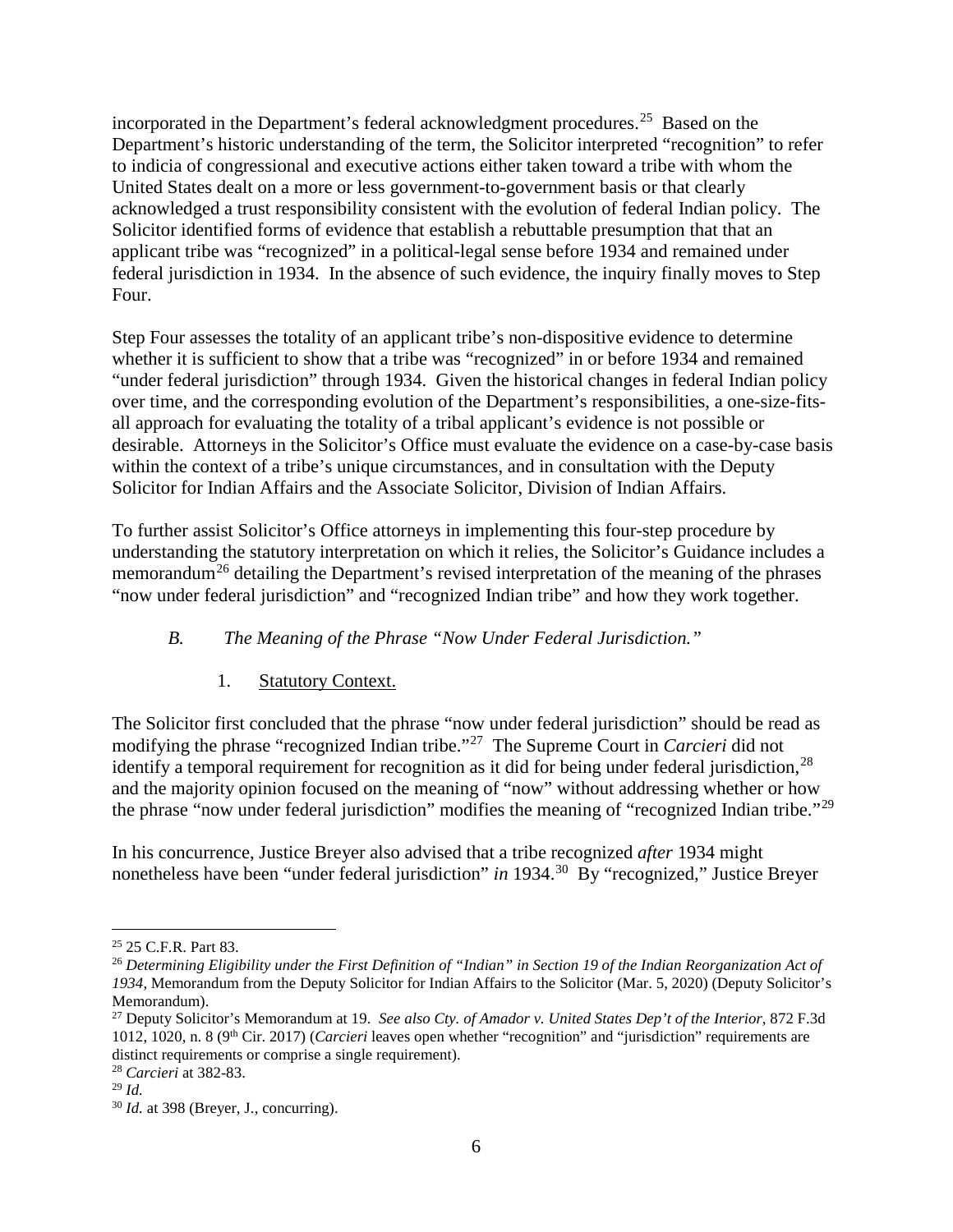appeared to mean, "*federally* recognized"<sup>[31](#page-6-0)</sup> in the formal, political sense that had evolved by the 1970s, not in the sense in which Congress likely understood the term in 1934. He also considered how "later recognition" might reflect earlier "Federal jurisdiction,"[32](#page-6-1) and gave examples of tribes federally recognized after 1934 with whom the United States had negotiated treaties before 1934.<sup>[33](#page-6-2)</sup>

Justice Breyer's suggestion that Category 1 does not preclude eligibility for tribes "federally recognized" *after* 1934 is consistent with interpreting Category 1 as requiring evidence of federal actions toward a tribe with whom the United States dealt on a more or less sovereign-tosovereign basis or for whom the federal government had clearly acknowledged a trust responsibility in or before 1934, as the example of the Stillaguamish Tribe of Indians of Washington (Stillaguamish Tribe) shows.<sup>34</sup> It is also consistent with the Department's policies that in order to apply for trust-land acquisitions under the IRA, a tribe must appear on the official list of entities federally recognized as eligible for the special programs and services provided by the United States to Indians because of their status as such.<sup>[35](#page-6-4)</sup>

The Solicitor noted that Category 1's grammar supports this view. The adverb "now" is part of the prepositional phrase "under federal jurisdiction,"<sup>[36](#page-6-5)</sup> which it temporally qualifies.<sup>[37](#page-6-6)</sup> Prepositional phrases function as modifiers and follow the noun phrase that they modify.<sup>38</sup> Category 1's grammar therefore supports interpreting the phrase "now under federal jurisdiction" as intended to modify "recognized Indian tribe." This interpretation finds further support in the IRA's legislative history, discussed below, and in Commissioner of Indian Affairs John Collier's statement that the phrase "now under federal jurisdiction" was intended to limit the IRA's application.[39](#page-6-8) This suggests Commissioner Collier understood the phrase "now under federal

<span id="page-6-0"></span> $^{31}$  *Id.*  $^{32}$  *Id.* at 399 (Breyer, J., concurring).

<span id="page-6-2"></span><span id="page-6-1"></span><sup>33</sup> *Id*. at 398-99 (Breyer, J., concurring) (discussing Stillaguamish Tribe, Grand Traverse Band of Ottawa and Chippewa Indians, and Mole Lake Chippewa Indians).

<span id="page-6-4"></span><span id="page-6-3"></span><sup>&</sup>lt;sup>35</sup> Federally Recognized Indian Tribe List Act of 1994, tit. I, § 104, Pub. L. 103-454, 108 Stat. 4791, codified at 25 U.S.C. § 5131 (mandating annual publication of list of all Indian tribes recognized by Secretary as eligible for the special programs and services provided by the United States to Indians because of their status as Indians). The Department's land-into-trust regulations incorporate the Department's official list of federally recognized tribe by reference. *See* 25 C.F.R. § 151.2.

<span id="page-6-5"></span><sup>&</sup>lt;sup>36</sup> The Confederated Tribes of the Grand Ronde Community of Oregon v. Jewell, 830 F.3d 552, 560 (D.C. Cir. 2016). The *Grand Ronde* court found "the more difficult question" to be which part of the expression "recognized Indian tribe" the prepositional phrase modified. *Id.* The court concluded it modified only the word "tribe" "before its modification by the adjective 'recognized.'" *Id.* But the court appears to have understood "recognized" as used in the IRA as meaning "federally recognized" in the modern sense, without considering its meaning in historical context.

<span id="page-6-6"></span><sup>37</sup> H. C. House and S.E. Harman, *Descriptive English Grammar* at 163 (New York: Prentice-Hall, Inc. 1934) (hereafter "House and Harman) (adverbs may modify prepositional phrases).

<span id="page-6-8"></span><span id="page-6-7"></span><sup>38</sup> L. Beason and M. Lester, *A Commonsense Guide to Grammar and Usage* (7th ed.) at 15-16 (2015) ("Adjective prepositional phrases are always locked into position following the nouns they modify."); *see also* J. E. Wells, *Practical Review Grammar* (1928) at 305. A noun phrase consists of a noun and all of its modifiers. *Id*. at 16. <sup>39</sup> Sen. Hrgs. at 266 (statement of Commissioner Collier). *See also Carcieri*, 555 U.S. at 389 (citing Letter from John Collier, Commissioner, to Superintendents (Mar. 7, 1936) ("[IRA Section 19] provides, in effect, that the term 'Indian' as used therein shall include—(1) all persons of Indian descent who are members of any recognized tribe *that was under Federal jurisdiction at the date of the Act* \* \* \*") (emphasis added by Supreme Court)); *Cty. of*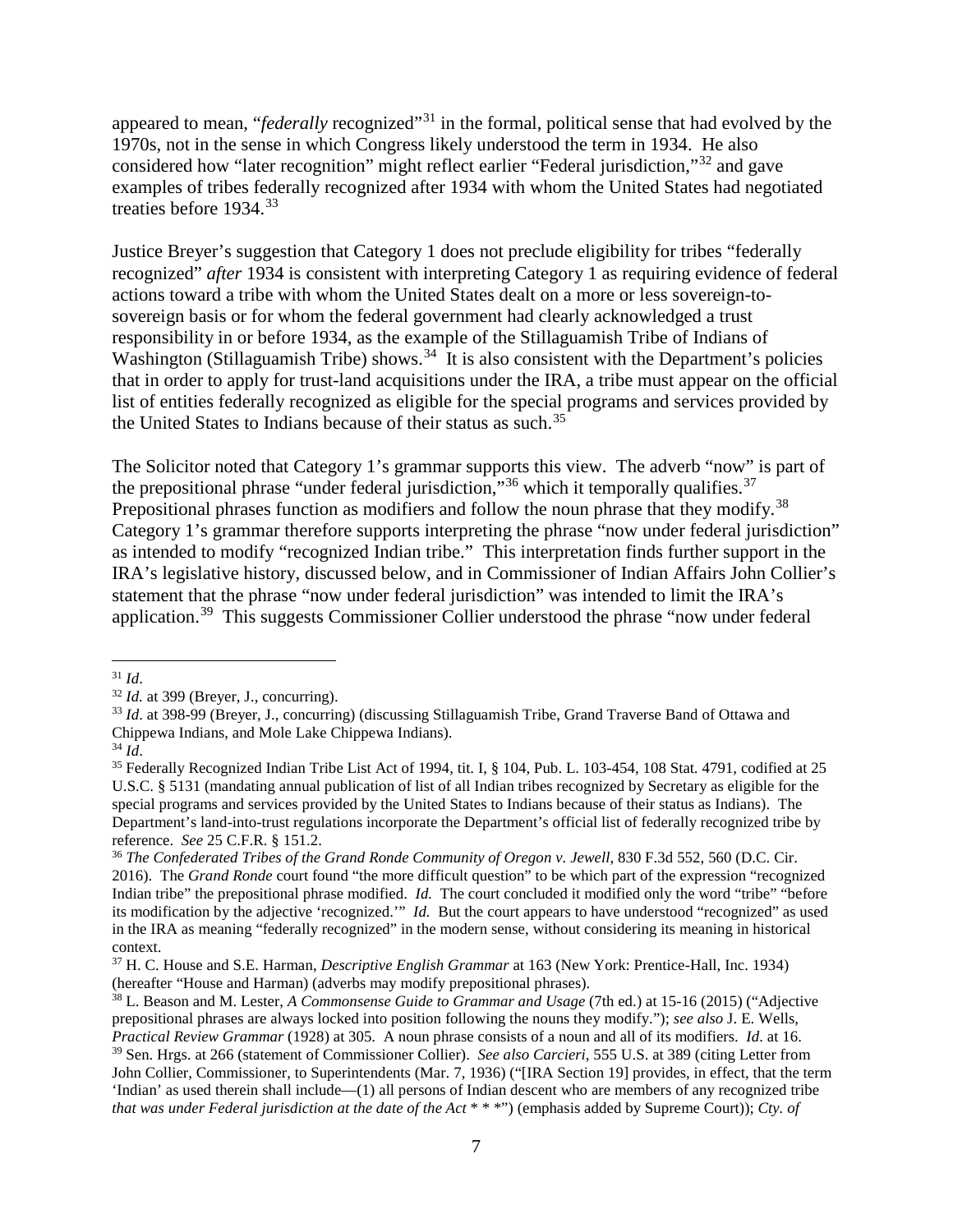jurisdiction" to limit and thus modify "recognized Indian tribe." This is further consistent with the IRA's purpose and intent, which was to remedy the harmful effects of allotment.<sup>40</sup> These included the loss of Indian lands and the displacement and dispersal of tribal communities.<sup>41</sup> Lacking an official list of "recognized" tribes at the time,  $42$  it was unclear in 1934, which tribes remained under federal supervision. Because the policies of allotment and assimilation went hand-in-hand,<sup>43</sup> left unmodified, the phrase "recognized Indian tribe" could include tribes disestablished or terminated before 1934.

### 2. Statutory Terms.

The Solicitor concurred with the Deputy Solicitor's conclusion that the expression "now under federal jurisdiction" in Category 1 cannot reasonably be interpreted as synonymous with the sphere of Congress's plenary authority, and is instead better interpreted as referring to tribes with whom the United States had clearly dealt on or a more or less sovereign-to-sovereign basis, or as to whom the United States had clearly acknowledged a trust responsibility in or before 1934. <sup>[44](#page-7-4)</sup>

The contemporaneous legal definition of "jurisdiction" defined it as the "power and authority" of the courts "as distinguished from the other departments."[45](#page-7-5) The legal distinction between judicial and administrative jurisdiction is significant. Further, because the statutory phrase at issue here includes more than just the word "jurisdiction," its use of the preposition "under" sheds additional light on its meaning. In 1934, BLACK'S LAW DICTIONARY defined "under" as most frequently used in "its secondary sense meaning of 'inferior' or 'subordinate.'[46](#page-7-6) It defined "jurisdiction" in terms of "power and authority," further defining "authority" as used "[i]n government law" as meaning "the right and power of public officers to require obedience to their orders lawfully issued in the scope of their public duties."[47](#page-7-7)

*Amador*, 872 F.3d at 1026 ("'under Federal jurisdiction' should be read to limit the set of 'recognized Indian tribes' to those tribes that already had *some* sort of significant relationship with the federal government as of 1934, even if those tribes were not yet "recognized" (emphasis original)"); *Grand Ronde*, 830 F.3d at 564 (though the IRA's jurisdictional nexus was intended as "some kind of limiting principle," precisely how remained unclear).

<span id="page-7-0"></span><sup>40</sup> *Readjustment of Indian Affairs. Hearings before the Committee on Indian Affairs*, *House of Representatives, Seventy-Third Congress, Second Session, on H.R. 7902, A Bill To Grant To Indians Living Under Federal Tutelage The Freedom To Organize For Purposes Of Local Self-Government And Economic Enterprise; To Provide For The Necessary Training Of Indians In Administrative And Economic Affairs; To Conserve And Develop Indian Lands; And To Promote The More Effective Administration Of Justice In Matters Affecting Indian Tribes And Communities By Establishing A Federal Court Of Indian Affairs,* 73d Cong. at 233-34 (1934) (hereafter H. Hrgs.) (citing Letter, President Franklin D. Roosevelt to Rep. Edgar Howard (Apr. 28, 1934)). <sup>41</sup> *Id.*

<span id="page-7-2"></span><span id="page-7-1"></span><sup>42</sup> In 1979, the BIA for the first time published in the *Federal Register* a list of federally acknowledged Indian tribes. "Indian Tribal Entities Recognized and Eligible to Receive Services from the United States Bureau of Indian Affairs," 44 Fed. Reg. 7235 (Feb. 6, 1979); *see also Cty. of Amador*, 872 F.3d at 1023 ("In 1934, when Congress enacted the IRA, there was no comprehensive list of recognized tribes, nor was there a 'formal policy or process for determining tribal status'" (citing William Wood, *Indians, Tribes, and (Federal) Jurisdiction*, 65 U. KAN. L. REV. 415, 429-30 (2016))).

<span id="page-7-3"></span><sup>43</sup> *Hackford v. Babbitt*, 14 F.3d 1457, 1459 (10th Cir. 1994).

<span id="page-7-4"></span><sup>44</sup> *See* Deputy Solicitor's Memorandum at 9.

<span id="page-7-5"></span><sup>45</sup> BLACK'S LAW DICTIONARY at 1038 (3d ed. 1933) (hereafter BLACK'S).

<span id="page-7-6"></span><sup>46</sup> BLACK'S at 1774.

<span id="page-7-7"></span><sup>47</sup> BLACK'S at 171. It separately defines "subject to" as meaning "obedient to; governed or affected by."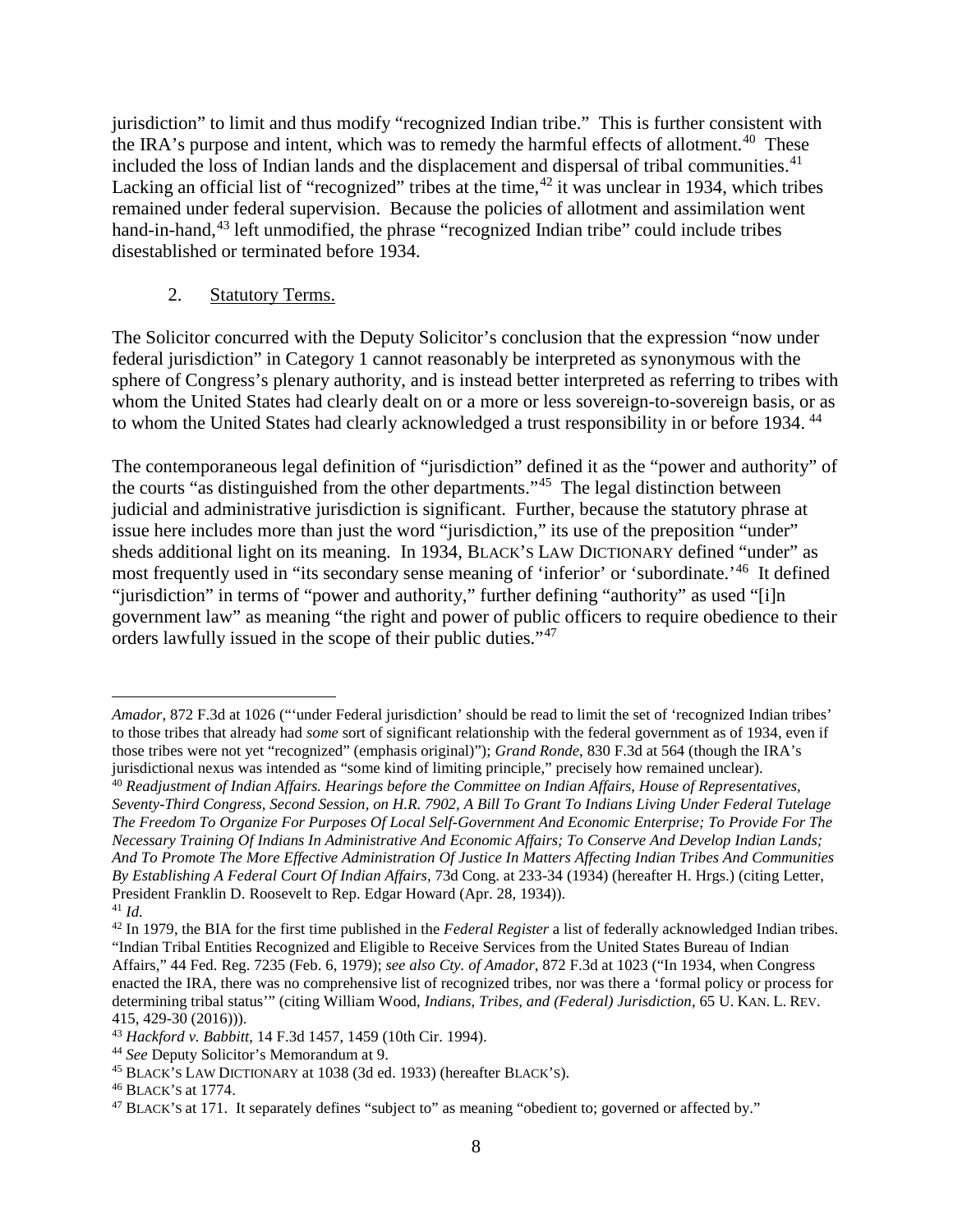Congress added the phrase "under federal jurisdiction" to a statute designed to govern the Department's administration of Indian affairs and certain benefits for Indians. Seen in that light, these contemporaneous definitions support interpreting the phrase as referring to the federal government's exercise and administration of its responsibilities for Indians. Further support for this interpretation comes from the IRA's context. Congress enacted the IRA to promote tribal self-government but made the Secretary responsible for its implementation. Interpreting the phrase "now under federal jurisdiction" as modifying "recognized Indian tribe" supports the interpretation of "jurisdiction" to mean the continuing administration of federal authority over Indian tribes already "recognized" as such. The addition of the temporal adverb "now" to the phrase provides further grounds for interpreting "recognized" as referring to a *previous* exercise of that same authority, that is, in or before 1934.[48](#page-8-0)

### 3. Legislative History.

The IRA's legislative history lends additional support for interpreting "now under federal jurisdiction" as modifying "recognized Indian tribe." A thread that runs throughout the IRA's legislative history is a concern for whether the Act would apply to Indians not then under federal supervision. On April 26, 1934, Commissioner Collier informed members of the Senate Committee on Indian Affairs (Senate Committee) that the original draft bill's definition of "Indian" had been intended to do just that: $49$ 

Senator THOMAS of Oklahoma. (….) In past years former Commissioners and Secretaries have held that when an Indian was divested of property and money in effect under the law he was not an Indian, and because of that numerous Indians have gone from under the supervision of the Indian Office.

Commissioner COLLIER. Yes.

Senator THOMAS. Numerous tribes have been lost (....) It is contemplated now to hunt those Indians up and give them a status again and try do to something for them.

Commissioner COLLIER: This bill provides that any Indian who is a member of a recognized Indian tribe or band shall be eligible to [*sic*] Government aid.

<span id="page-8-0"></span><sup>48</sup> Our interpretation of "now under federal jurisdiction" does not require federal officials to have been aware of a tribe's circumstances or jurisdictional status in 1934. As explained below, prior to M-37029, the Department long understood the term "recognized" to refer to political or administrative acts that brought a tribe under federal authority. We interpret "now under federal jurisdiction" as referring to the issue of whether such a "recognized" tribe maintained its jurisdictional status in 1934, i.e., whether federal trust obligations remained, not whether particular officials were cognizant of those obligations.

<span id="page-8-1"></span><sup>49</sup> *To Grant to Indians Living Under Federal Tutelage the Freedom to Organize for Purposes of Local Self-Government and Economic Enterprise: Hearings on S. 2755 and S. 3645 Before the S. Comm. on Indian Affairs*, 73rd Cong. at 80 (Apr. 26, 1934) (hereafter "Sen. Hrgs."). *See also The Confederated Tribes of the Grand Ronde Community of Oregon v. Jewell*, 75 F.Supp.3d at 387, 399 (D.D.C. 2014) *aff'd* 830 F.3d 552 (D.C. Cir. 2016) (noting same).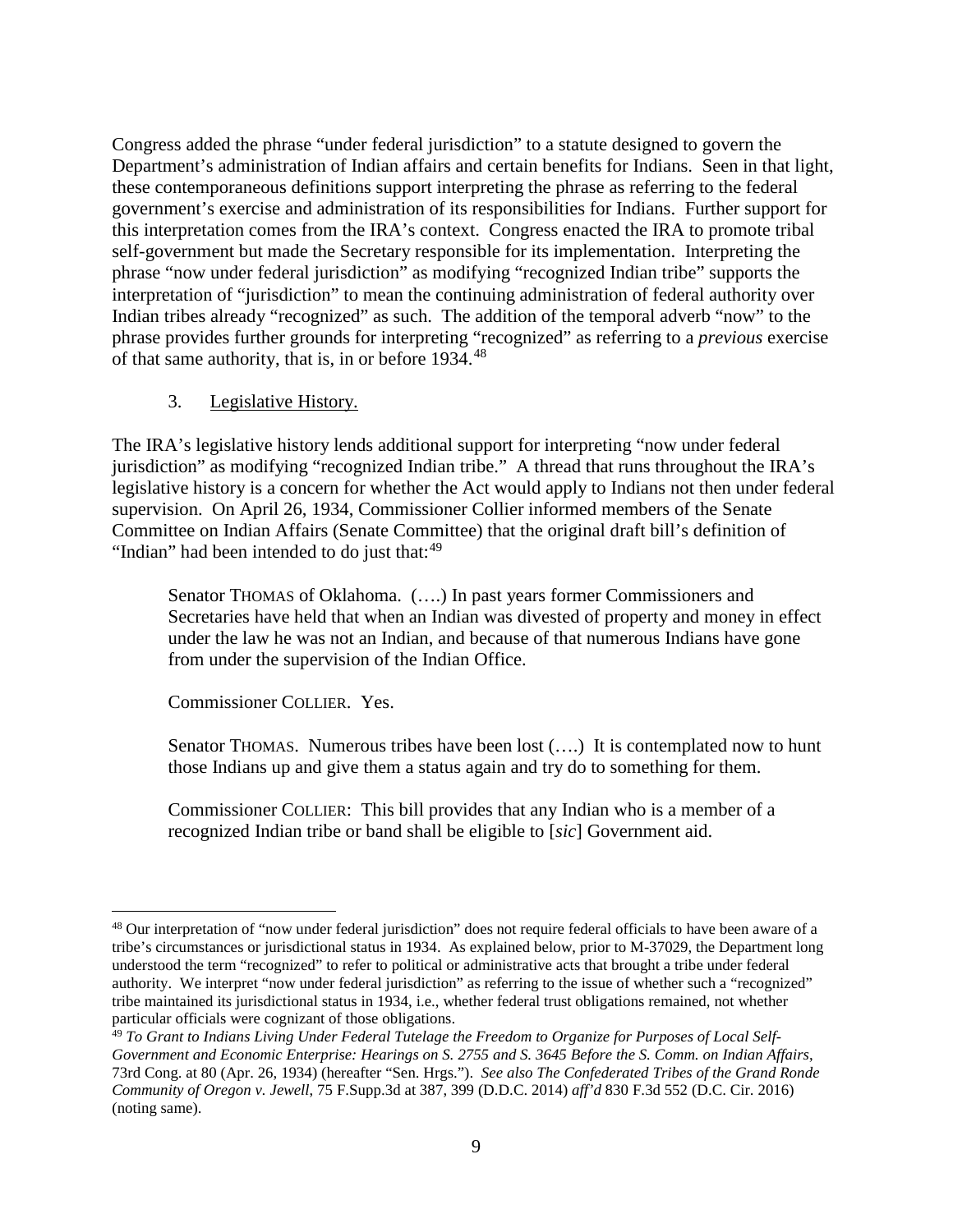Senator THOMAS. Without regard to whether or not he is now under your supervision?

Commissioner COLLIER. Without regard; yes. *It definitely throws open Government aid to those rejected Indians*. [50](#page-9-0)

The phrase "rejected Indians" referred to Indians who had gone out from under federal supervision.<sup>51</sup> In Commissioner Collier's view, the IRA "does definitely recognize that an Indian [that] has been divested of his property is no reason why Uncle Sam does not owe him something. It owes him more."<sup>[52](#page-9-2)</sup> Commissioner Collier's broad view was consistent with the bill's original stated policy to "reassert the obligations of guardianship where such obligations have been improvidently relaxed."<sup>[53](#page-9-3)</sup>

On May 17, 1934, the last day of hearings, the Senate Committee continued to express concerns over the breadth of the bill's definition of "Indian," returning again to the draft definitions of "Indian" as they stood in the committee print. Category 1 now defined "Indian" as persons of Indian descent who were "members of any recognized Indian tribe."<sup>54</sup> As on previous days,  $55$ Chairman Wheeler and Senator Thomas questioned both the overlap between definitions and whether they would include Indians not then under federal supervision or persons not otherwise "Indian."[56](#page-9-6)

<span id="page-9-0"></span><sup>50</sup> Sen. Hrgs. at 79-80 (Apr. 26, 1934) (emphasis added).

<span id="page-9-1"></span><sup>51</sup> *See* LEWIS MERIAM, THE INSTITUTE FOR GOVT. RESEARCH, STUDIES IN ADMINISTRATION, THE PROBLEM OF INDIAN ADMINISTRATION at 763 (1928) (hereafter MERIAM REPORT) (noting that issuance of patents to individual Indians under Dawes Act or Burke Act had "the effect of removing them in part at least from the jurisdiction of the national government"). *See also* Sen. Hrgs. at 30 (statement of Commissioner Collier) (discussing the role the Allotment Policy had in making approximately 100,000 Indians landless).

<span id="page-9-2"></span><sup>52</sup> Sen. Hrgs. at 80.

<span id="page-9-3"></span><sup>53</sup> H.R. 7902, tit. III, § 1. *See* Sen. Hrgs. at 20 ("The bill does not bring to an end, or imply or contemplate, a cessation of Federal guardianship and special Federal service to Indians. On the contrary, it makes permanent the guardianship services, and reasserts them for those Indians who have been made landless by the Government's own acts.").

<span id="page-9-4"></span><sup>54</sup> Sen. Hrgs. at 234 (citing committee print, § 19). The revised bill was renumbered S. 3645 and introduced in the Senate on May 18, 1934. *Tribal Self-Government and the Indian Reorganization Act of 1934*, 70 MICH. L. REV. 955, 963 n. 55 (1972) (hereafter *Tribal Self-Government*) (citing 78 CONG. REC. 9071 (1934)). S. 3645, which, as amended, became the IRA, differed significantly from H.R. 7902 and S. 2755, and its changes resulted from discussions between Chairman Wheeler and Commissioner John Collier to resolve and eliminate the main points in controversy. Sen. Hrgs. at 237. The Senate Committee reported S. 3645 out four days after its reintroduction, 78 CONG. REC. 9221, which the Senate debated soon after. The Senate passed the bill on June 12, 1934. *Id.* at 11139. The House began debate on June 15. *Id.* at 11724-44. H.R. 7902 was laid on the table and S. 3645 was passed in its place the same day, with some variations. *Id.* A conference committee was then formed, which submitted a report on June 16. *Id.* at 12001-04. The House and Senate both approved the final version on June 16. *Id.* at 12001-04, 12161-65, which was presented to the President and signed on June 18, 1934. *Id.* at 12340, 12451. *See generally Tribal Self-Government* at 961-63.

<span id="page-9-5"></span><sup>55</sup> *See, e.g.,* Sen. Hrgs. at 80 (remarks of Senator Elmer Thomas) (questioning whether bill is intended to extend benefits to tribes not now under federal supervision); *Id.* (remarks of Chairman Wheeler) (questioning degree of Indian descent as drafted); *id*. at 150-151; *id*. at 164 (questioning federal responsibilities to existing wards with minimal Indian descent).

<span id="page-9-6"></span><sup>56</sup> *See, e.g.,* Sen. Hrgs. at 239 (discussing Sec. 3), 254 (discussing Sec. 10), 261-62 (discussing Sec. 18), 263-66 (discussing Sec. 19).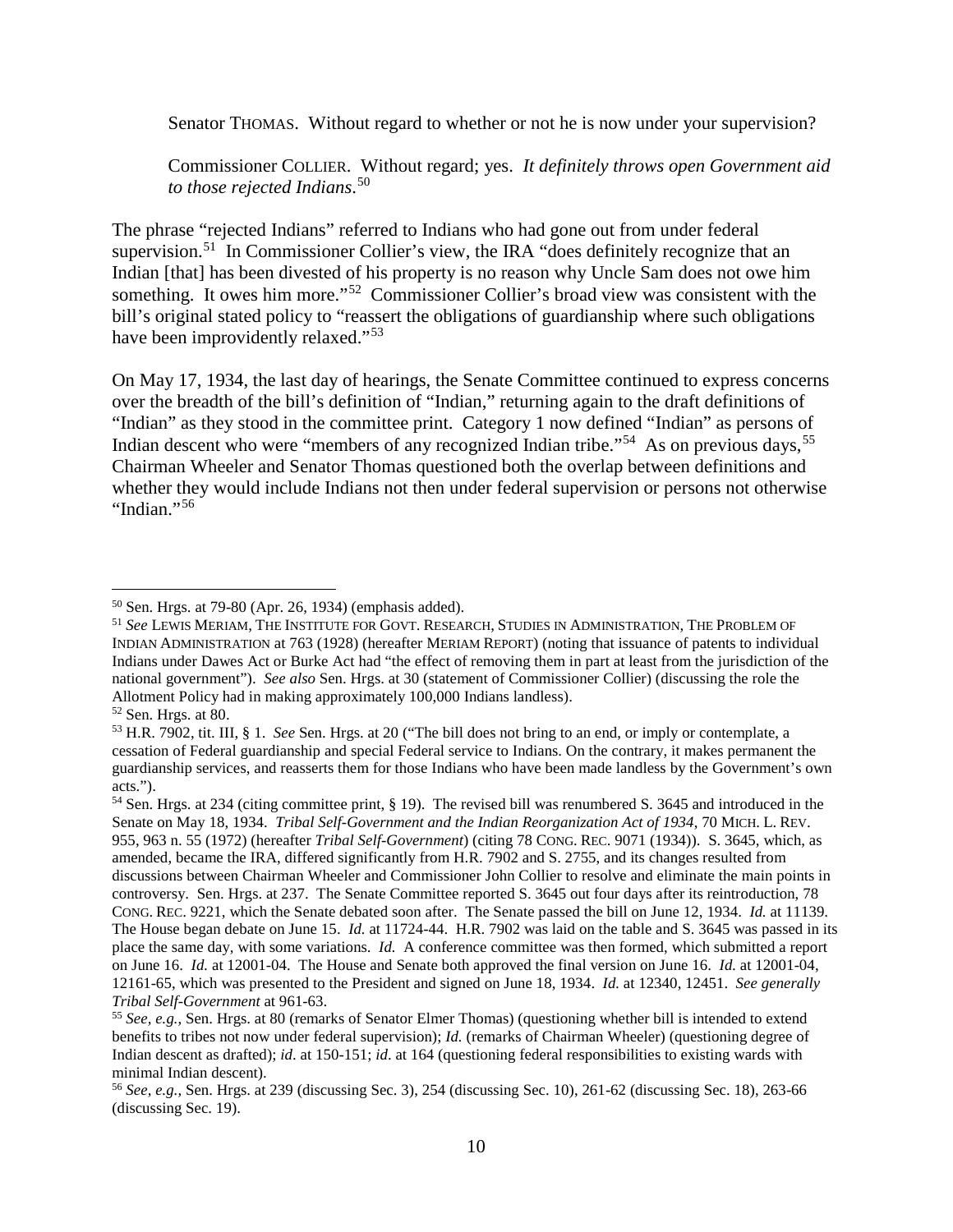The Senate Committee's concerns for these issues touched on other provisions of the IRA as well. The colloquy that precipitated the addition of "now under federal jurisdiction" began with a discussion of Section 18, which authorized votes to reject the IRA by Indians residing on a reservation. Senator Thomas stated that this would exclude "roaming bands" or "remnants of a band" that are "practically lost" like those in his home state of Oklahoma, who at the time were neither "registered," "enrolled," "supervised," or "under the authority of the Indian Office."<sup>57</sup> Senator Thomas felt that "If they are not a tribe of Indians they do not come under [the Act]."<sup>[58](#page-10-1)</sup> Chairman Wheeler conceded that such Indians lacked rights at the time, but emphasized that the purpose of the Act was intended "as a matter of fact, to take care of the Indians that are taken care of at the present time,"<sup>[59](#page-10-2)</sup> that is, those Indians then under federal supervision.

Acknowledging that landless Indians ought to be provided for, Chairman Wheeler questioned how the Department could do so if they were not "wards of the Government at the present time."[60](#page-10-3) When Senator Thomas mentioned that the Catawbas in South Carolina and the Seminoles in Florida were "just as much Indians as any others,"<sup>61</sup> despite not then being under federal supervision, Commissioner Collier pointed out that such groups might still come within Category 3's blood-quantum criterion, which was then one-quarter.<sup>[62](#page-10-5)</sup> After a brief digression, Senator Thomas asked whether, if the blood quantum were raised to one-half, Indians with less than one-half blood quantum would be covered by the Act with respect to their trust property. $63$ Chairman Wheeler thought not, "unless they are enrolled at the present time."[64](#page-10-7) As the discussion turned to Section 19, Chairman Wheeler returned to the blood quantum issue, stating that Category 3's blood-quantum criterion should be raised to one-half, which it was in final version of the Act.[65](#page-10-8)

Senator Thomas then noted that Category 1 and Category 2, as drafted, were inconsistent with Category 3. Category 1 would include any person of "Indian descent" without regard to blood quantum, so long as they were members of a "recognized Indian tribe," while Category 2

<span id="page-10-0"></span><sup>57</sup> Sen. Hrgs. at 263.

<span id="page-10-1"></span><sup>&</sup>lt;sup>58</sup> *Id.* By "tribe," Senator Thomas here may have meant the Indians residing on a reservation. A similar usage appears earlier in the Committee's discussion of Section 10 of the committee print (enacted as Section 17 of the IRA), Sen. Hrgs. at 250-55. Section 10 originally required charters to be ratified by a vote of the adult Indians residing within "the territory specified in the charter." *Id.* at 232. Chairman Wheeler suggested using "on the reservation" instead to prevent "any small band or group of Indians" to "come in on the reservation and ask for a charter to take over tribal property." *Id.* at 253. Senator Joseph O'Mahoney recommended the phrase "within the territory over which the tribe has jurisdiction" instead, prompting Senator Peter Norbeck to ask what "tribe" meant—"Is that the reservation unit?" *Id.* at 254. Commissioner Collier then read from Section 19, which at that time defined "tribe" as "any Indian tribe, band, nation, pueblo, or other native political group or organization," a definition the Chairman suggested he could not support. *Id.* As ultimately enacted, Section 17 authorizes the Secretary to issue charters of incorporation to "one-third of the adult Indians" if ratified, however, "by a majority vote of the adult Indians living on the reservation."

<sup>59</sup> *Id.*

<span id="page-10-3"></span><span id="page-10-2"></span><sup>60</sup> *Id.* <sup>61</sup> *Id.*

<span id="page-10-5"></span><span id="page-10-4"></span><sup>62</sup> *Id.*

<span id="page-10-6"></span><sup>63</sup> *Id*. at 264.

<span id="page-10-7"></span><sup>64</sup> *Id.*

<span id="page-10-8"></span><sup>65</sup> *Id.* (statement of Chairman Burton Wheeler) ("You will find here [*i.e.*, Section 19] later on a provision covering just what you have reference to.").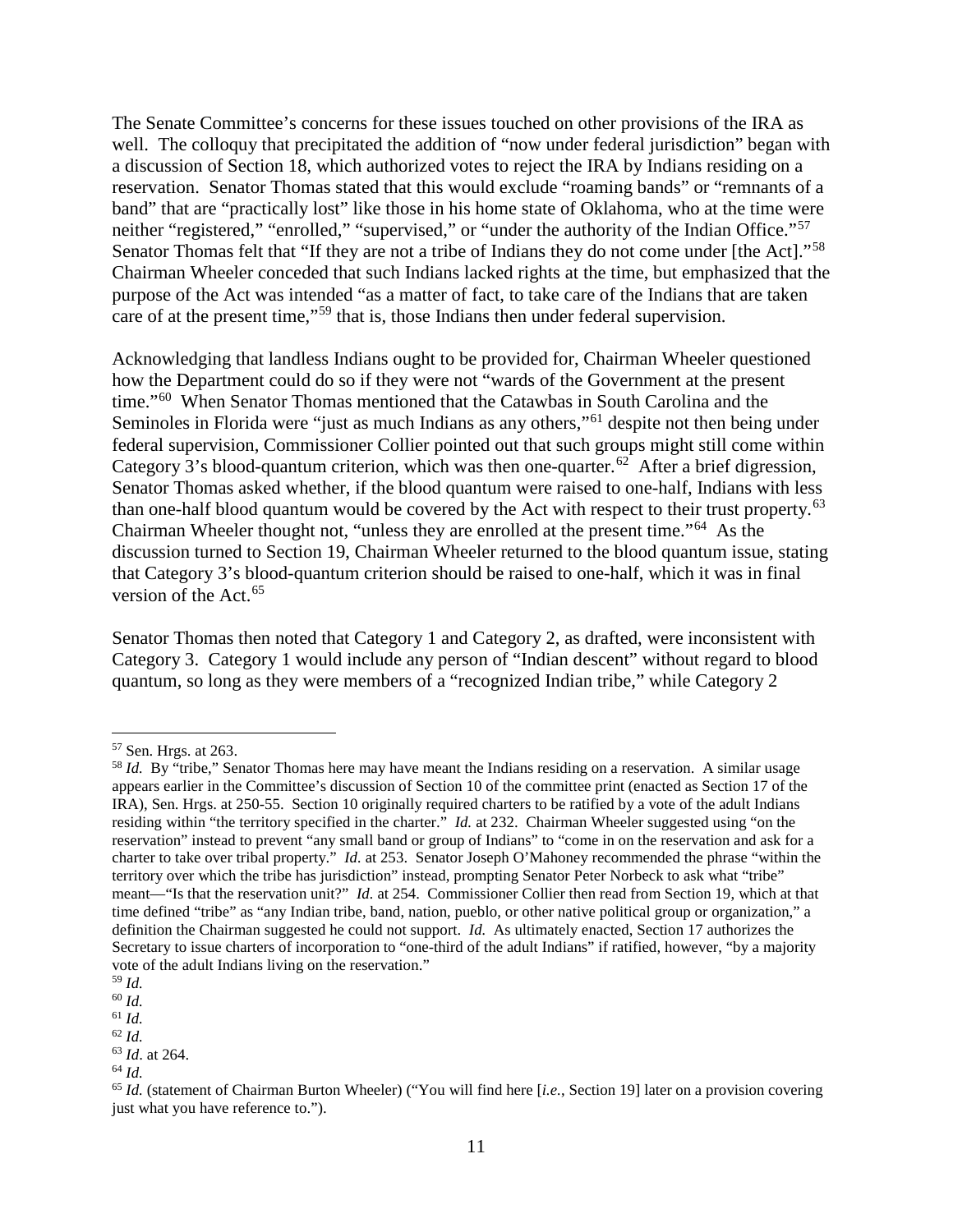included their "descendants" residing on a reservation.<sup>66</sup> Senator Thomas observed that under these definitions, persons with remote Indian ancestry could come under the Act.<sup>67</sup> Commissioner Collier then pointed out that at least with respect to Category 2, the descendants would have to reside within a reservation at the present time.<sup>[68](#page-11-2)</sup>

After asides on the IRA's effect on Alaska Natives and the Secretary's authority to issue patents,<sup>69</sup> Chairman Wheeler finally turned to the IRA's definition of "tribe,"<sup>70</sup> which as then drafted included "any Indian tribe, band, nation, pueblo, or other native political group or organization."<sup>71</sup> Chairman Wheeler and Senator Thomas thought this definition too broad.<sup>72</sup> Senator Thomas asked whether it would include the Catawbas,  $\frac{73}{1}$  $\frac{73}{1}$  $\frac{73}{1}$  most of whose members were thought to lack sufficient blood quantum under Category 3, but who descended from Indians and resided on a state reservation.<sup>74</sup> Chairman Wheeler thought not, if they could not meet the blood-quantum requirement.[75](#page-11-9) Senator O'Mahoney from Wyoming then suggested that Categories 1 and 3 overlapped, suggesting the Catawbas might still come within the definition of Category 1 since they were of Indian descent and they "certainly are an Indian tribe."<sup>[76](#page-11-10)</sup>

Chairman Wheeler appeared to concede, admitting there "would have to [be] a limitation after the description of the tribe."[77](#page-11-11) Senator O'Mahoney responded, saying, "If you wanted to exclude any of them [from the Act] you certainly would in my judgment."<sup>78</sup> Chairman Wheeler proceeded to express concerns for those having little or no Indian descent being "under the supervision of the Government," persons he had earlier suggested should be excluded from the Act.<sup>[79](#page-11-13)</sup> Apparently in response, Senator O'Mahoney then said, "If I may suggest, that could be handled by some separate provision excluding from the act certain types, but [it] must have a general definition."<sup>[80](#page-11-14)</sup> It was at this point that Commissioner Collier, who attended the morning's hearings with Assistant Solicitor Felix S. Cohen, <sup>[81](#page-11-15)</sup> asked:

Would this not meet your thought, Senator: After the words 'recognized Indian tribe' in line 1 insert 'now under Federal jurisdiction'? That would limit the act to the Indians

<span id="page-11-15"></span><sup>81</sup> *Id*. at 231.

<span id="page-11-0"></span><sup>66</sup> *Id*. at 264-65.

<span id="page-11-1"></span><sup>67</sup> *Id*. at 264.

<span id="page-11-2"></span><sup>68</sup> *Id.*

<span id="page-11-3"></span><sup>69</sup> *Id*. at 265.

<span id="page-11-4"></span><sup>70</sup> *Id.* at 265.

<span id="page-11-5"></span><sup>71</sup> *Compare* Sen. Hrgs. at 6 (S. 2755, § 13(b)), *with id.* at 234 (committee print, § 19). The phrase "native political group or organization" was later removed.

 $72$  Sen. Hrgs. at 265.

<span id="page-11-7"></span><span id="page-11-6"></span><sup>73</sup> *Id.*

<span id="page-11-8"></span><sup>&</sup>lt;sup>74</sup> *Id.* at 266. The Catawbas at the time resided on a reservation established for their benefit by the State of South Carolina. *See* Catawba Indians of South Carolina, Sen. Doc. 92, 71st Cong. (1930).

<span id="page-11-9"></span><sup>75</sup> *Id*. at 264.

<span id="page-11-10"></span><sup>76</sup> *Id*. at 266.

<span id="page-11-11"></span><sup>77</sup> *Id.* at 266.

<span id="page-11-12"></span><sup>78</sup> *Id.* Nevertheless, Senator O'Mahoney did not understand why the Act's benefits should not be extended "if they are living as Catawba Indians."

<span id="page-11-13"></span><sup>79</sup> *Id.*

<span id="page-11-14"></span><sup>80</sup> *Id.*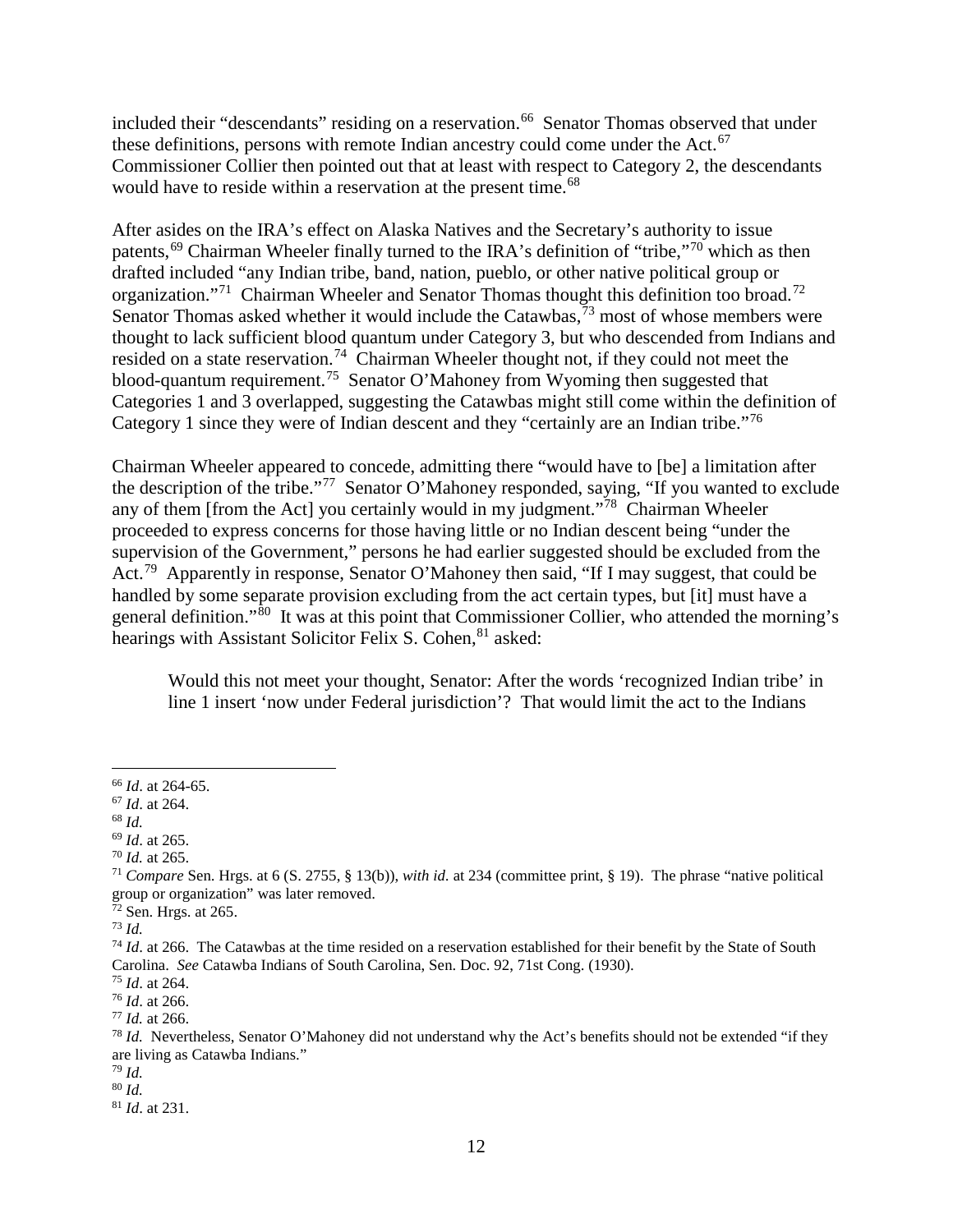now under Federal jurisdiction, except that other Indians of more than one-half Indian blood would get help.<sup>[82](#page-12-0)</sup>

Without further explanation or discussion, the hearings adjourned.

The IRA's legislative history does not unambiguously explain what Congress intended "now under federal jurisdiction" to mean or in what way it was intended to limit the phrase "recognized Indian tribe." However, the same phrase was used in submissions by the Indian Rights Association to the House of Representatives Committee on Indian Affairs (House Committee), where it described "Indians under Federal jurisdiction" as not being subject to State laws.<sup>83</sup> Variations of the phrase appeared elsewhere, as well. In a memorandum describing the draft IRA's purpose and operation, Commissioner Collier stated that under the bill, the affairs of chartered Indian communities would "continue to be, as they are now, *subject to* Federal jurisdiction rather than State jurisdiction."[84](#page-12-2) Commissioner Collier elsewhere referred to various western tribes that occupied "millions of contiguous acres, tribally owned and *under* exclusive Federal jurisdiction."<sup>85</sup> Assistant Solicitor Charles Fahy, who would later become Solicitor General of the United States,  $86$  described the constitutional authority to regulate commerce with the Indian tribes as being "*within* the Federal jurisdiction and not with the States' jurisdiction."[87](#page-12-5) These uses of "federal jurisdiction" in the governmental and administrative senses stand alongside its use throughout the legislative history in relation to courts specifically.

The IRA's legislative history elsewhere shows that Commissioner Collier distinguished between Congress's plenary authority generally and its application to tribes in particular contexts. He noted that Congress had delegated "most of its plenary authority to the Interior Department or the Bureau of Indian Affairs," which he further described as "clothed with the plenary power."[88](#page-12-6) But in turning to the draft bill's aim of allowing tribes to take responsibility for their own affairs, Commissioner Collier referred to the "absolute authority" of the Department by reference to "its rules and regulations," to which the Indians were subjected.<sup>[89](#page-12-7)</sup> Indeed, even before 1934, the Department routinely used the term "jurisdiction" to refer to the administrative units of the Office of Indian Affairs having direct supervision of Indians.<sup>[90](#page-12-8)</sup>

<span id="page-12-0"></span><sup>82</sup> *Id*. at 266.

<span id="page-12-1"></span><sup>83</sup> H. Hrgs. at 337 (statement of John Steere, President, Indian Rights Association) (n.d.).

<span id="page-12-2"></span><sup>84</sup> *Id*. at 25 (Memorandum from Commissioner John Collier, *The Purpose and Operation of the Wheeler-Howard Indian Rights Bill (S. 2755; H.R. 7902)* (Feb. 19, 1934) (emphasis added)).

<span id="page-12-3"></span><sup>85</sup> *Id*. at 184 (statement of Commissioner Collier) (Apr. 8, 1934).

<span id="page-12-4"></span><sup>86</sup> Assistant Solicitor Fahy served as Solicitor General of the United States from 1941 to 1945. *See* https://www.justice.gov/osg/bio/charles-fahy.

<span id="page-12-5"></span><sup>87</sup> *Id*. at 319 (statement of Assistant Solicitor Charles Fahy).

<span id="page-12-6"></span><sup>88</sup> *Id*. at 37 (statement of Commissioner Collier) (Feb. 22, 1934).

<span id="page-12-7"></span><sup>89</sup> *Id.*

<span id="page-12-8"></span><sup>90</sup> *See*, *e.g.*, U.S. Dept. of the Interior, Office of Indian Affairs, Circ. No. 1538, Annual Report and Census (ARCIA), 1919 (May 7, 1919) (directing Indian agents to enumerate the Indians residing at their agency, with a separate report to be made of agency "under [the agent's] jurisdiction"); Circ. No. 3011, Statement of New Indian Service Policies (Jul. 14, 1934) (discussing organization and operation of Central Office related to "jurisdiction administrations," *i.e.,*  field operations); ARCIA for 1900 at 22 (noting lack of "jurisdiction" over New York Indian students); *id.* at 103 (reporting on matters "within" jurisdiction of Special Indian Agent in the Indian Territory); *id*. at 396 (describing reservations and villages covered by jurisdiction of Puyallup Consolidated Agency); MERIAM REPORT at 140-41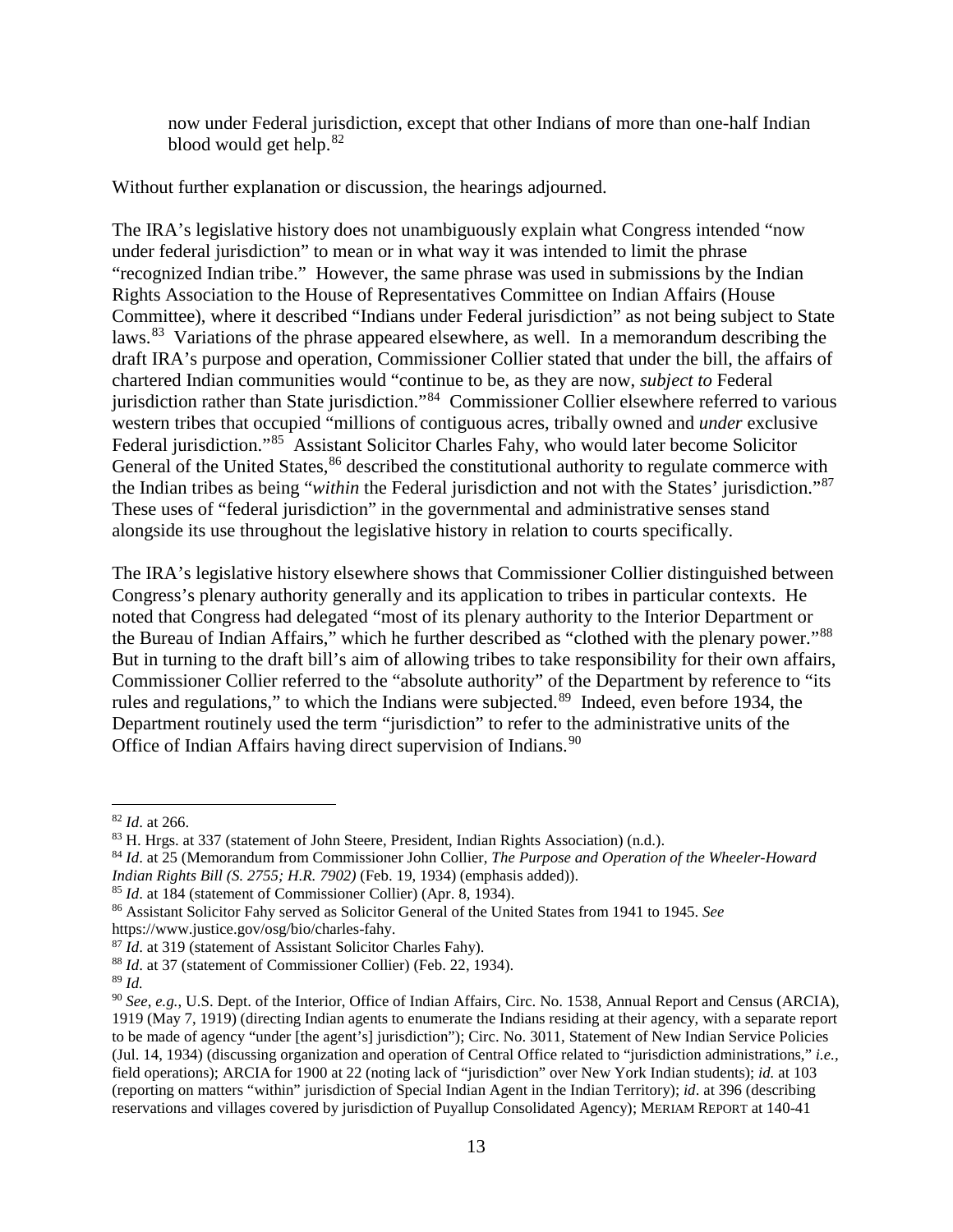Construing "jurisdiction" as meaning governmental supervision and administration is further consistent with the term's prior use by the federal government. In 1832, for example, the United States by treaty assured the Creek Indians that they would be allowed to govern themselves free of the laws of any State or Territory, "so far as may be compatible with the general jurisdiction" of Congress over the Indians.[91](#page-13-0) In *The Cherokee Tobacco* cases, the Supreme Court considered the conflict between subsequent Congressional acts and "[t]reaties with Indian nations within the jurisdiction of the United States."[92](#page-13-1) In considering the 14th Amendment's application to Indians, the Supreme Court in *Elk v. Wilkins* also construed the Constitutional phrase, "subject to the jurisdiction of the United States," in the sense of governmental authority: $93$ 

The evident meaning of these last words is, not merely subject in some respect or degree to the jurisdiction of the United States, but completely subject to their political jurisdiction, and owing them direct and immediate allegiance.  $94$ 

The terms of Category 1 suggest that the phrase "under federal jurisdiction" should not be interpreted to refer to the outer limits of Congress's plenary authority, since it could encompass tribes that existed in an anthropological sense but with whom the federal government had never exercised any relationship. Such a result would be inconsistent with the Department's understanding of "recognized Indian tribe" at the time, discussed below, as referring to a tribe with whom the United States had clearly dealt on a more or less sovereign-to-sovereign basis or for whom the federal government had clearly acknowledged a trust responsibility.

 If "under federal jurisdiction" is understood to refer to the application and administration of the federal government's plenary authority over Indians, then the complete phrase "now under federal jurisdiction" can further be seen as resolving the tension between Commissioner Collier's desire that the IRA include Indians "[w]ithout regard to whether or not [they are] now under [federal] supervision" and the Senate Committee's concern to limit the Act's coverage to Indian wards "taken care of at the present time."<sup>[95](#page-13-4)</sup>

#### *C. The Meaning of the Phrase "Recognized Indian Tribe."*

<sup>(&</sup>quot;[W]hat strikes the careful observer in visiting Indian jurisdictions is not their uniformity, but their diversity…Because of this diversity, it seems imperative to recommend that a distinctive program and policy be adopted for each jurisdiction, especially fitted to its needs."); Sen. Hrgs. at 282-98 (collecting various comments and opinions on the Wheeler-Howard Bill from tribes from different Office of Indian Affairs "jurisdictions").

<span id="page-13-0"></span><sup>91</sup> Treaty of March 24, 1832, art. XIV, 7 Stat. 366, 368. *See also* Act of May 8, 1906, 34 Stat. 182 (lands allotted to Indians in trust or restricted status to remain "subject to the exclusive jurisdiction of the United States" until issuance of fee-simple patents).

<span id="page-13-1"></span><sup>&</sup>lt;sup>92</sup> *The Cherokee Tobacco*, 78 U.S. 616, 621 (1870). The Court further held that the consequences of such conflicts give rise to political questions "beyond the sphere of judicial cognizance." *Id.*

<span id="page-13-2"></span><sup>93</sup> *Elk v. Wilkins*, 112 U.S. 94, 102 (1884). *See also United States v. Ramsay*, 271 U.S. 470 (1926) (the conferring of citizenship does not make Indians subject to laws of the states). <sup>94</sup> *Id.*

<span id="page-13-4"></span><span id="page-13-3"></span><sup>95</sup> Sen. Hrgs. at 79-80, 263. The district court in *Grand Ronde* noted these contradictory views. *Grande Ronde*, 75 F.Supp.3d at 399-400. Such views were expressed while discussing drafts of the IRA that did not include the phrase "now under federal jurisdiction."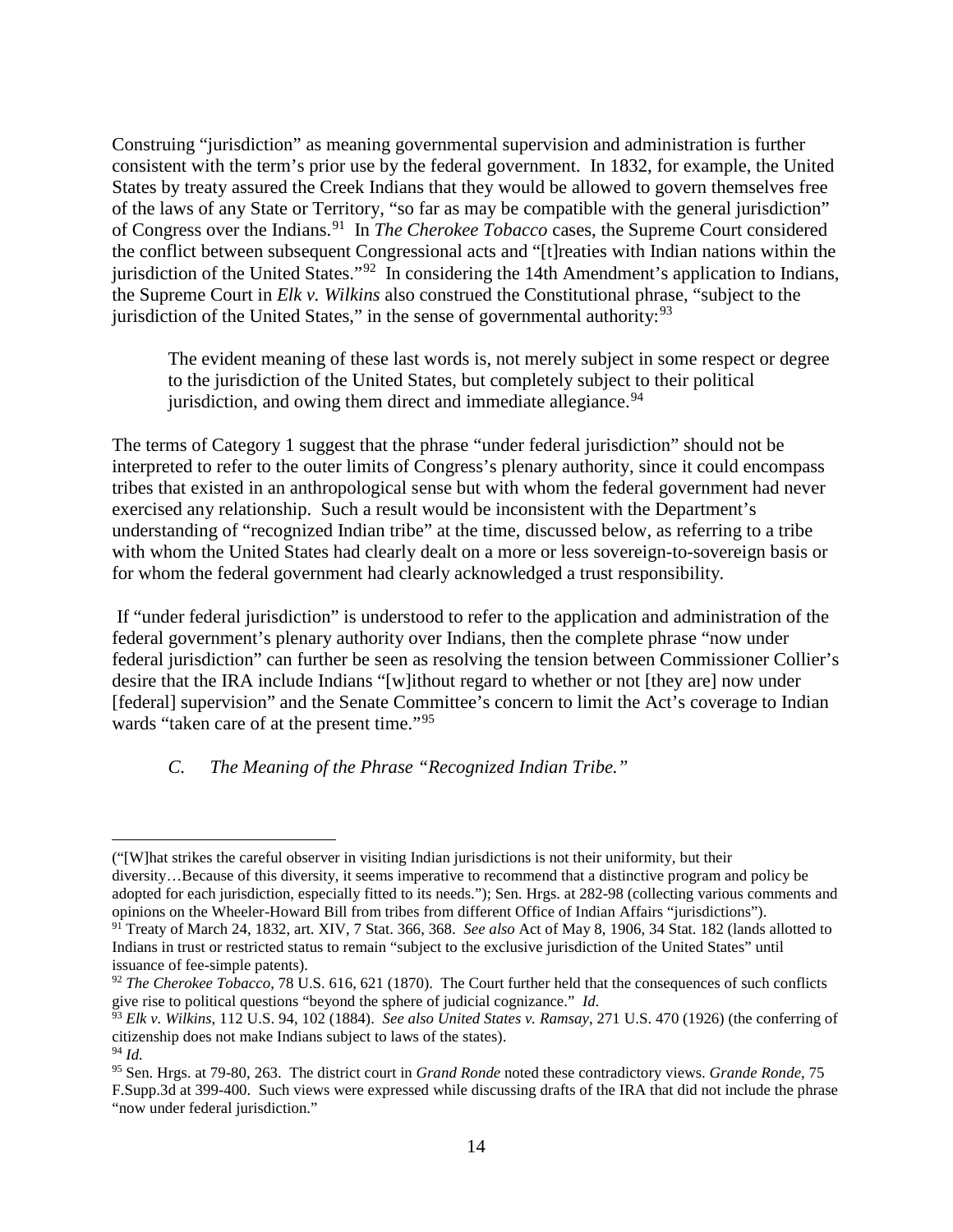Despite suggesting that the term "recognized" meant something different in 1934 than it did in the 1970s, Sol. Op. M-37029 had appeared to use these historically distinct concepts interchangeably. And while today's concept of "federal recognition" merges the cognitive sense of "recognition" and the political-legal sense of "jurisdiction," as *Carcieri* makes clear, the issue is what Congress meant in 1934, not how the concepts later evolved.<sup>[96](#page-14-0)</sup> Congress's authority to recognize Indian tribes flows from its plenary authority over Indian affairs.<sup>97</sup> Early in this country's history, Congress charged the Secretary and the Commissioner of Indian Affairs with responsibility for managing Indian affairs and implementing general statutes enacted for the benefit of Indians.<sup>[98](#page-14-2)</sup> Because Congress has not generally defined "Indian,"<sup>[99](#page-14-3)</sup> it left it to the Secretary to determine to whom such statutes apply.<sup>[100](#page-14-4)</sup> "Recognition" generally is a political question to which the courts ordinarily defer.<sup>[101](#page-14-5)</sup>

Sol. Op. M-37029 had understood that a tribe could be considered "recognized" for purposes of the IRA so long as it is "federally recognized" when the Act is applied.<sup>[102](#page-14-6)</sup> Arguendo, M-37029

<span id="page-14-3"></span><sup>99</sup> U.S. Dept. of the Interior, Commissioner of Indian Affairs, "Indian Wardship," Circular No. 2958 (Oct. 28, 1933) ("No statutory definition seems to exist of what constitutes an Indian or of what Indians are wards of the

Government."); *Eligibility of Non-enrolled Indians for Services and Benefits under the Indian Reorganization Act*, Memorandum from Thomas W. Fredericks, Associate Solicitor, Indian Affairs, to Acting Deputy Commissioner of Indian Affairs (Dec. 4, 1978) ("there exists no universal definition of "Indian"). *See also* Letter from Kent Frizzell, Acting Secretary of the Interior, to David H. Getches, Esq. on behalf of the Stillaguamish Tribe, at 8-9 (Oct. 27, 1976) (suggesting that "recognized Indian tribe" in IRA § 19 refers to tribes that were "administratively recognized" in 1934).

<span id="page-14-0"></span><sup>96</sup> M-37029 at 8, n. 57 (citing *Director, Office of Workers' Compensation Programs* v. *Greenwich Collieries,* 512 U.S. 267, 272 (1994) (in the absence of a statutory definition of a term, the court's "'task is to construe it in accord with its ordinary or natural meaning."); *id.*at 275 (the court "presume[s] Congress intended the phrase [containing a legal term] to have the meaning generally accepted in the legal community at the time of enactment.")).

<span id="page-14-1"></span><sup>97</sup> *United States v. Wheeler*, 435 U.S. 313, 319 (1978) (citing *Lone Wolf v. Hitchcock*, 187 U.S. 553, 565 (1903) ("Plenary authority over the tribal relations of the Indians has been exercised by Congress from the beginning, and the power has always been deemed a political one, not subject to be controlled by the judicial department of the government.")).

<span id="page-14-2"></span> $\frac{98}{25}$  25 U.S.C. § 2 (charging Commissioner of Indian Affairs with management of all Indian affairs and all matters arising out of Indian relations); 43 U.S.C. § 1457 (charging Secretary with supervision of public business relating to Indians); 25 U.S.C. § 9 (authorizing President to prescribe regulations for carrying into effect the provisions of any act relating to Indian affairs). *See also* H. Hrgs. at 37 (remarks of Commissioner Collier) ("Congress through a long series of acts has delegated most of its plenary authority to the Interior Department or the Bureau of Indian Affairs, which as instrumentalities of Congress are clothed with the plenary power, an absolutist power"); *id*. at 51 (Memorandum of Commissioner John Collier) (providing statutory examples of "the broad discretionary powers conferred by Congress on administrative officers of the Government").

<span id="page-14-4"></span><sup>100</sup> *Secretary's Authority to Extend Federal Recognition to Indian Tribes*, Memorandum from Reid P. Chambers, Associate Solicitor, Indian Affairs to Solicitor Kent Frizzell, at 1 (Aug. 20, 1974) (hereafter Chambers Memo) ("the Secretary, in carrying out Congress's plan, must first determine, *i.e*., recognize, to whom [a statute] applies"); Letter from LaFollette Butler, Acting Dep. Comm. of Indian Affairs to Sen. Henry M. Jackson, Chair, Senate Committee on Interior and Insular Affairs at 5 (Jun. 7, 1974) (hereafter Butler Letter) (same); *Dobbs v. United States*, 33 Ct. Cl. 308, 315-16 (1898) (recognition may be effected "by those officers of the Government whose duty it was to deal with and report the condition of the Indians to the executive branch of the Government").

<span id="page-14-5"></span><sup>101</sup> *Baker v. Carr*, 369 U.S. 186, 216 (1962) (citing *United States v. Holliday*, 70 U.S. 407, 419 (1865) (deferring to decisions by the Secretary and Commissioner of Indian Affairs to recognize Indians as a tribe as political questions)). *See also* Memorandum from Alan K. Palmer, Acting Associate Solicitor, Indian Affairs, to Solicitor,

<span id="page-14-6"></span>Federal "Recognition" of Indian Tribes at 2-6 (Jul. 17, 1975) (hereafter Palmer Memorandum).<br><sup>102</sup> M-37029 at 25 (interpreting IRA as not requiring determination that a tribal applicant was "a recognized Indian tribe" in 1934).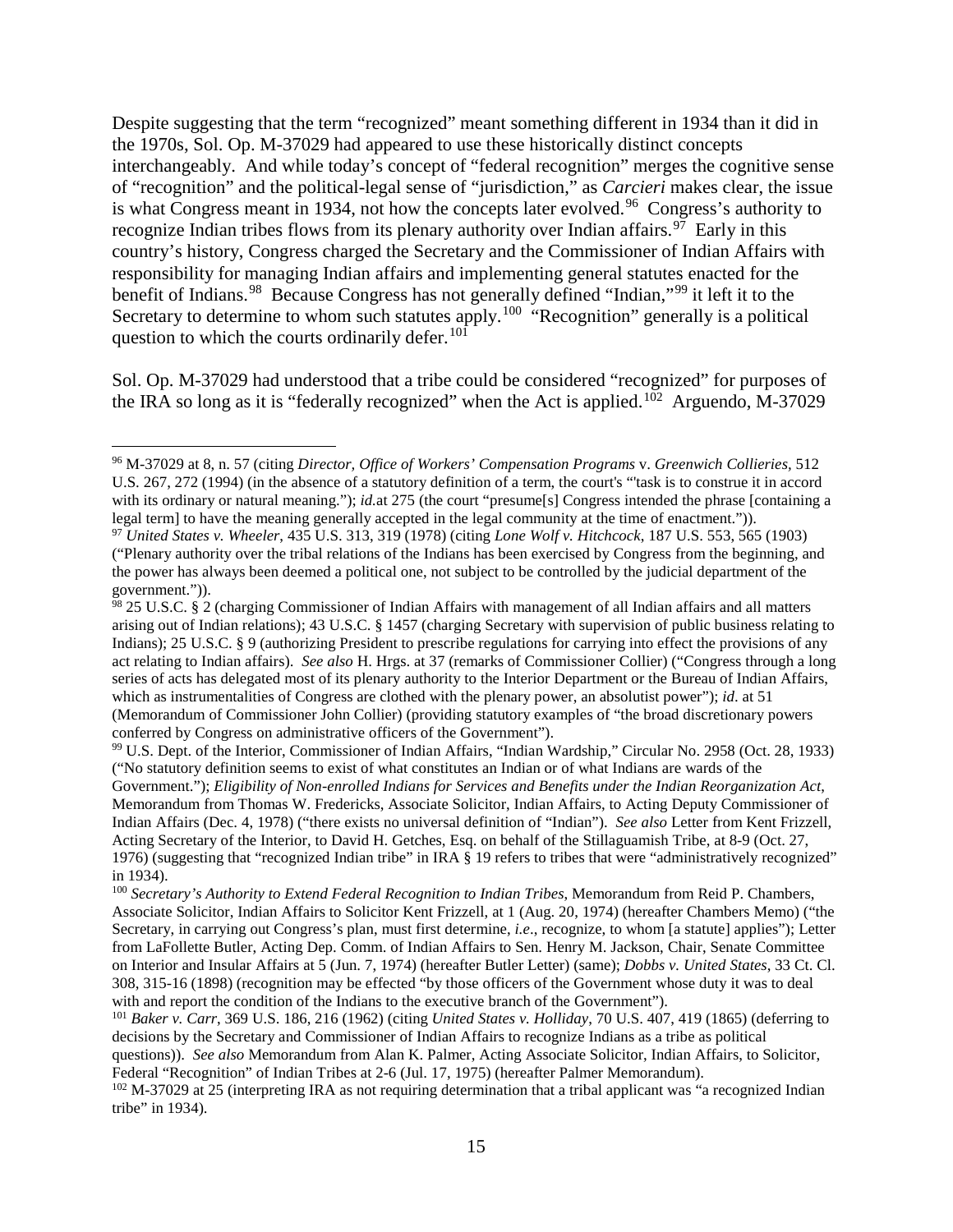concluded that even if "now" did modify "recognized Indian tribe," the meaning of "recognized" was ambiguous.<sup>[103](#page-15-0)</sup> It described the term as having been used historically in two senses: a "cognitive" or "quasi-anthropological" sense indicating that federal officials "knew" or "realized" that a tribe existed; and a political-legal sense connoting "that a tribe is a governmental entity comprised of Indians and that the entity has a unique political relationship with the United States." $104$  The Solicitor concluded that this interpretation departs from the Department's prior, long-held understanding of "recognition" as referring to actions taken by appropriate federal officials toward a tribe with whom the United States clearly dealt on a moreor-less sovereign-to-sovereign basis or for whom the federal government had clearly acknowledged a trust responsibility in or before 1934.

#### 1. Ordinary Meaning.

The 1935 edition of WEBSTER'S NEW INTERNATIONAL DICTIONARY first defines the verb "to recognize" as meaning, "to know again  $(...)$  to recover or recall knowledge of."<sup>[105](#page-15-2)</sup> Most of the remaining entries focus on the legal or political meanings of the verb. These include, "To avow knowledge of (…) to admit with a formal acknowledgment; as, to *recognize* an obligation; to *recognize* a consul"; Or, "To acknowledge formally (...); specif: (...) To acknowledge by admitting to an associated or privileged status." And, "To acknowledge the independence of (…) a community (…) by express declaration or by any overt act sufficiently indicating the intention to recognize."[106](#page-15-3) These political-legal understandings seem consistent with how Congress used the term elsewhere in the IRA. Section 11, for example, authorizes federal appropriations for loans to Indians for tuition and expenses in "recognized vocational and trade schools."<sup>[107](#page-15-4)</sup> While neither the Act nor its legislative history provide further explanation, the context strongly suggests that the phrase "recognized vocational and trade schools" refers to those formally certified or verified as such by an appropriate official.

<span id="page-15-0"></span><sup>&</sup>lt;sup>103</sup> *Id*. at 24 ("To the extent that the courts (contrary to the views expressed here) deem the term 'recognized Indian tribe' in the IRA to require recognition in 1934").

<span id="page-15-1"></span><sup>&</sup>lt;sup>104</sup> *Id.* M-37029 also notes that the political-legal sense of "recognized Indian tribe" evolved into the modern concept of "federal recognition" or "federal acknowledgment" by the 1970s, when the Department's administrative acknowledgment procedures were developed. *See* 43 Fed. Reg. 39,361 (Aug. 24, 1978). Originally classified at Part 54 of Title 25 of the Code of Federal Regulations, the Department's administrative acknowledgment procedures are today classified as Part 83. 47 Fed. Reg. 13326 (Mar. 30, 1982).

<span id="page-15-2"></span><sup>105</sup> WEBSTER'S INTERNATIONAL NEW DICTIONARY OF THE ENGLISH LANGUAGE (2d ed.) (1935), entry for "recognize" (v.t.).

<span id="page-15-3"></span><sup>106</sup> *Id*., entries 2, 3.c, 5. *See also id.*, entry for "acknowledge" (v.t.) "2. To own or recognize in a particular character or relationship; to admit the claims or authority of; to recognize."

<span id="page-15-4"></span><sup>&</sup>lt;sup>107</sup> The phrase "recognized Indian tribe" appeared in what was then section 9 of the committee print considered by the Senate Committee on May 17, 1934. Sen. Hrgs. at 232, 242. Section 9 provided the right to organize under a constitution to "[a]ny recognized Indian tribe." It was later amended to read "[a]ny Indian tribe, or tribes" before ultimate enactment as Section 16 of the IRA. 25 U.S.C. § 5123. The term "recognized" also appeared several times in the bill originally introduced as H.R. 7902. In three, it was used in legal-political sense. H.R. 7902, 73d Cong. (as introduced Feb. 12, 1934), tit. I, § 4(j) (requiring chartered communities to be "recognized as successor to any existing political powers..."); tit. II, § 1 (training for Indians in institutions "of recognized standing"); tit. IV, § 10 (Constitutional procedural rights to be "recognized and observed" in courts of Indian offenses). H.R. 7902, tit. I, § 13(b) used the expression "recognized Indian tribe" in defining "Indian."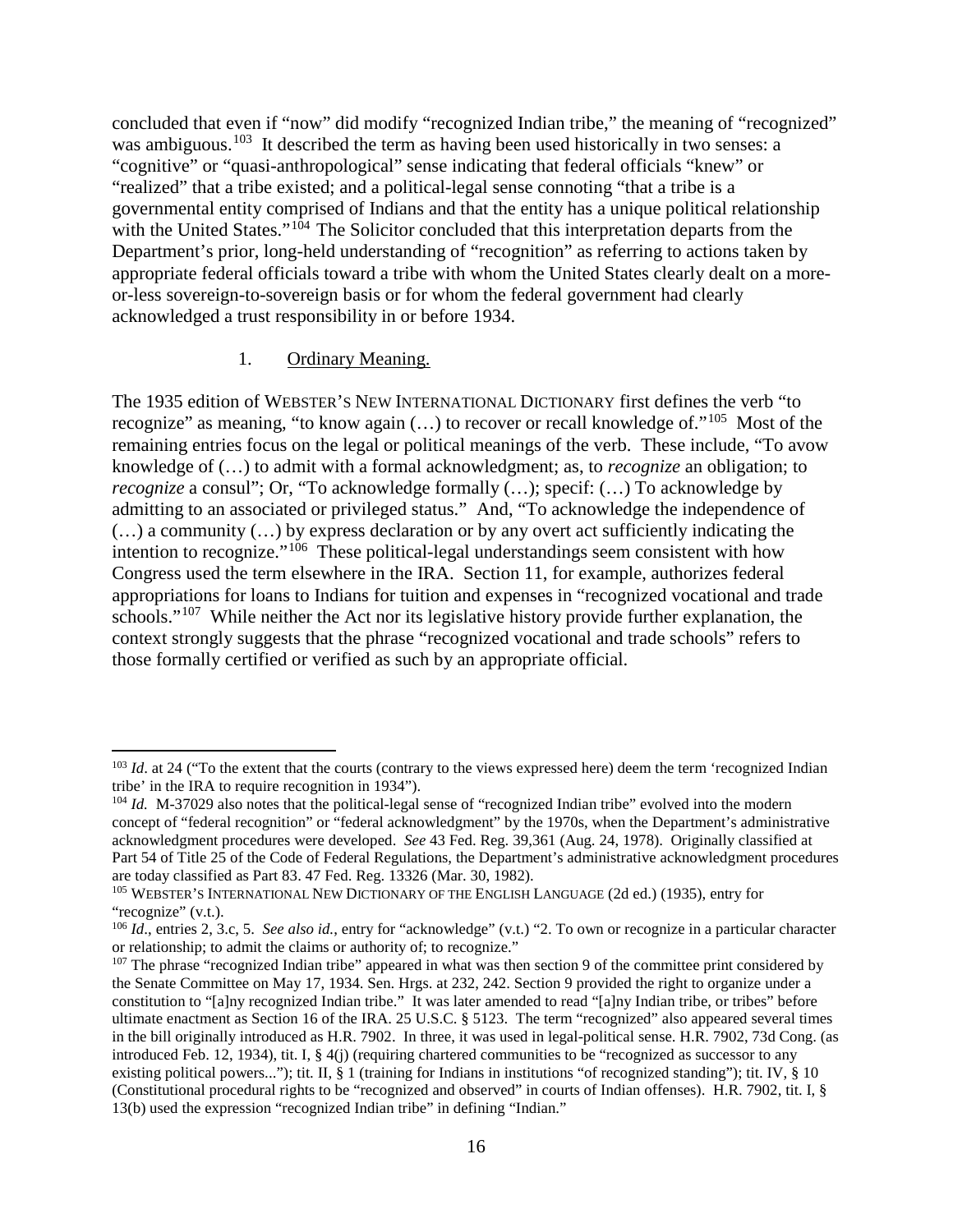## 2. Legislative History.

The IRA's legislative history supports interpreting "recognized Indian tribe" in Category 1 in the political-legal sense.<sup>[108](#page-16-0)</sup> Commissioner Collier, himself a "principal author" of the IRA,<sup>[109](#page-16-1)</sup> also used the term "recognized" in the political-legal sense in explaining how some American courts had "recognized" tribal customary marriage and divorce.<sup>110</sup> The IRA's legislative history further suggests that Congress did not intend "recognized Indian tribe" to be understood in a cognitive, quasi-anthropological sense. The concerns expressed by some members of the Senate Committee for the ambiguous and potentially broad *scope* of the phrase arguably prompted Commissioner Collier to suggest inserting "now under federal jurisdiction" in Category 1 as a limiting phrase.<sup>[111](#page-16-3)</sup>

As originally drafted, Category 1 referred only to "recognized" Indian tribes, leaving unclear whether it was used in a cognitive or in a political-legal sense. This ambiguity appears to have created uncertainty over Category 1's scope and its overlap with Section 19's other definitions of "Indian," which appear to have led Congress to insert the limiting phrase "now under federal jurisdiction." As noted above, we interpret "now under federal jurisdiction" as modifying "recognized Indian tribe" and as limiting Category 1's scope. By doing so, "now under federal jurisdiction" may be construed as disambiguating "recognized Indian tribe" by clarifying its use in a political-legal sense.

## 3. Administrative Understandings.

Compelling support for interpreting the term "recognized" in the political-legal sense is found in the views of Department officials expressed around the time of the IRA's enactment and early implementation. Assistant Solicitor Cohen discussed the issue in the Department's HANDBOOK OF FEDERAL INDIAN LAW, which he prepared around the time of the IRA's enactment. The Handbook's relevant passages discuss ambiguities in the meaning of the term "tribe."<sup>[112](#page-16-4)</sup> Assistant Solicitor Cohen explains that the term "tribe" may be understood in both an ethnological and a political-legal sense.<sup>[113](#page-16-5)</sup> The former denotes a unique linguistic or cultural community. By contrast, the political-legal sense refers to ethnological groups "recognized as

<span id="page-16-0"></span><sup>108</sup> *See, e.g.*, Sen. Hrgs. at 263 (remarks of Senator Thomas of Oklahoma) (discussing prior Administration's policy "not to recognize Indians except those already under [Indian Office] authority"); *id*. at 69 (remarks of Commissioner Collier) (tribal customary marriages and divorces "recognized" by courts nationally). Representative William W. Hastings of Oklahoma criticized an early draft definition of "tribe" on the grounds it would allow chartered communities to be "recognized as a tribe" and to exercise tribal powers under section 16 and section 17 of the IRA. *See id*. at 308.

<span id="page-16-1"></span><sup>109</sup> *Carcieri*, 555 U.S. at 390, n. 4 (citing *United States v. Mitchell*, 463 U.S. 206, 221, n. 21 (1983)).

<span id="page-16-2"></span><sup>110</sup> Sen. Hrgs. at 69 (remarks of Commissioner Collier) (Apr. 26, 1934). On at least one occasion, however, Collier appeared to rely on the cognitive sense in referring to "recognized" tribes or bands *not* under federal supervision. Sen. Hrgs. at 80 (remarks of Commissioner Collier) (Apr. 26, 1934).

<span id="page-16-3"></span><sup>&</sup>lt;sup>111</sup> Justice Breyer concluded that Congress added, "now under federal jurisdiction" to Category 1 "believing it definitively resolved a specific underlying difficulty." *Carcieri*, 555 U.S. at 397-98 (Breyer, J., concurring). <sup>112</sup> United States Department of the Interior, HANDBOOK OF FEDERAL INDIAN LAW (1942 ed.) at 268 (hereafter Cohen 1942).

<span id="page-16-5"></span><span id="page-16-4"></span><sup>113</sup> Cohen separately discussed how the term "Indian" itself could be used in an "ethnological or in a legal sense," noting that a person's legal status as an "Indian" depended on genealogical and social factors. Cohen 1942 at 2.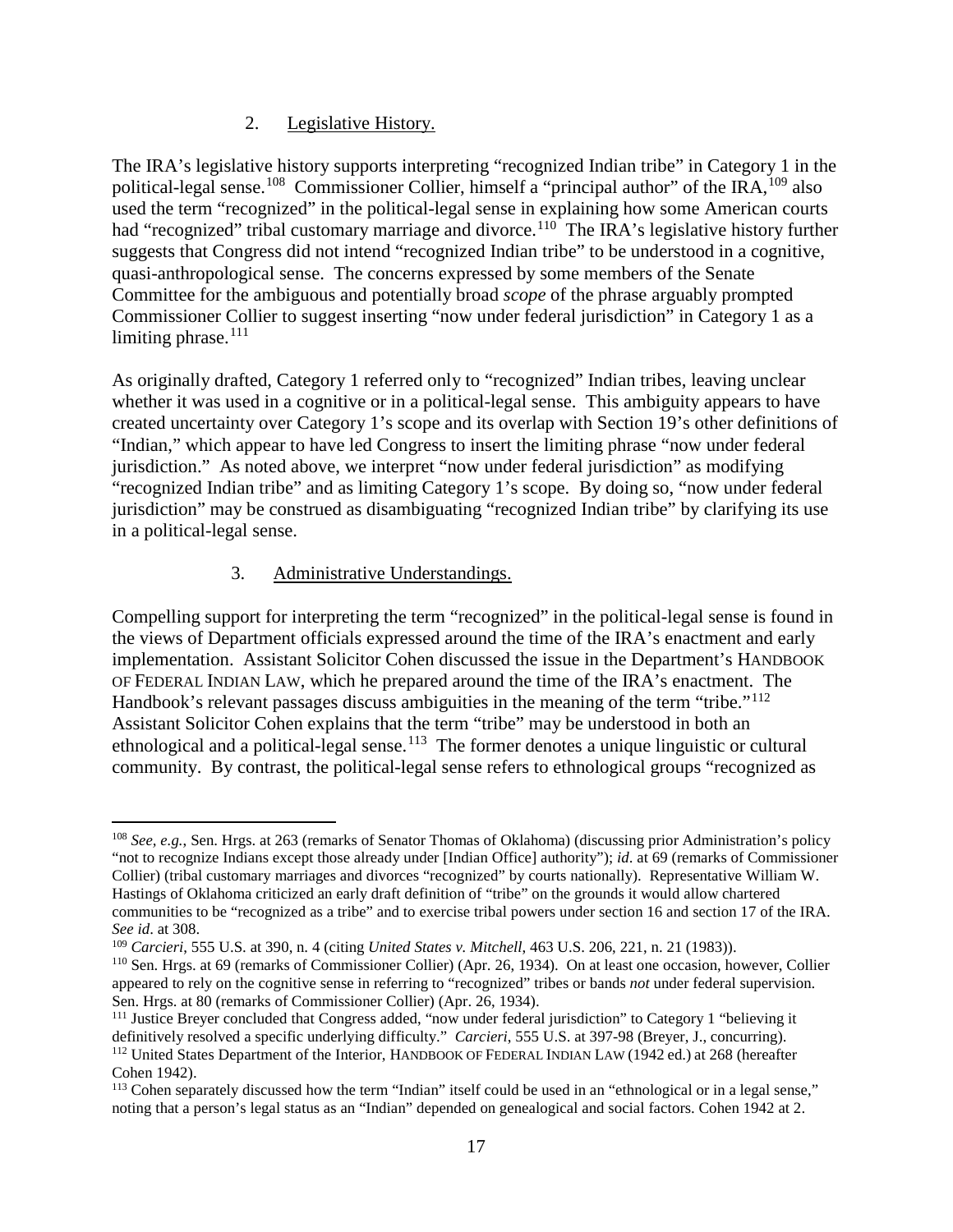single tribes for administrative and political purposes" and to single ethnological groups considered as a number of independent tribes "in the political sense."<sup>114</sup> This suggests that while the term "tribe," standing alone, could be interpreted in a cognitive sense, as used in the phrase "recognized Indian tribe" it would have been understood in a political-legal sense, which presumes the existence of an ethnological group.<sup>[115](#page-17-1)</sup>

Less than a year after the IRA's enactment, Commissioner Collier further explained that "recognized tribe" meant a tribe "with which the government at one time or another has had a treaty or agreement or those for whom reservations or lands have been provided and over whom the government exercises supervision through an official representative."[116](#page-17-2) Addressing the Oklahoma Indian Welfare Act of 1936 (OIWA), Solicitor Nathan Margold opined that because tribes may "pass out of existence as such in the course of time, the word "recognized" as used in the [OIWA] should be read as requiring more than "past existence as a tribe and its historical recognition as such," but "recognition" of a currently existing group's activities "by specific actions of the Indian Office, the Department, or by Congress."[117](#page-17-3)

The Department maintained similar understandings of the term "recognized" in the decades that followed. In a 1980 memorandum assessing the eligibility of the Stillaguamish Tribe for IRA trust-land acquisitions,<sup>[118](#page-17-4)</sup> Hans Walker, Jr., Associate Solicitor for Indian Affairs, distinguished the modern concept of formal "federal recognition" (or "federal acknowledgment") from the political-legal sense of "recognized" as used in Category 1 in concluding that "formal acknowledgment in 1934" is not a prerequisite for trust-land acquisitions under the IRA, "*so long as* the group meets the [IRA's] other definitional requirements."<sup>[119](#page-17-5)</sup> These included that the tribe had been "recognized" in 1934. Associate Solicitor Walker construed "recognized" as referring to tribes with whom the United States had had "a continuing course of dealings or some legal obligation in 1934 *whether or not that obligation was acknowledged at that time*."[120](#page-17-6) Associate Solicitor Walker then noted the Senate Committee's concerns for the potential breadth of "recognized Indian tribe." He concluded that Congress intended to exclude some groups that might be considered Indians in a cultural or governmental sense, but not "any Indians to whom the Federal Government had *already* assumed obligations."[121](#page-17-7) Implicitly construing the phrase "now under federal jurisdiction" to modify "recognized Indian tribe," Associate Solicitor Walker

<span id="page-17-0"></span><sup>114</sup> *Id*. at 268 (emphases added).

<span id="page-17-1"></span><sup>115</sup> *Id.* at 268 (validity of congressional and administrative actions depend upon the [historical, ethnological] existence of tribes); *United States v. Sandoval*, 231 U.S. 28 (1913) (Congress may not arbitrarily bring a community or group of people within the range of its plenary authority over Indian affairs). *See also* 25 C.F.R. Part 83 (establishing mandatory criteria for determining whether a group is an Indian tribe eligible for special programs and services provided by the United States to Indians because of their status as Indians).

<span id="page-17-2"></span><sup>116</sup> Letter, Commissioner John Collier to Ben C. Shawanesee (Apr. 24, 1935).

<span id="page-17-3"></span><sup>117</sup> I OP. SOL. INT. 864 (Memorandum from Solicitor Nathan M. Margold to the Commissioner of Indian Affairs, Oklahoma – Recognized Tribes (Dec. 13, 1938)); Cohen 1942 at 271.

<span id="page-17-4"></span><sup>118</sup> Memorandum from Hans Walker, Jr., Associate Solicitor, Indian Affairs, to Assistant Secretary, Indian Affairs, Request for Reconsideration of Decision Not to Take Land in Trust for the Stillaguamish Tribe (Oct. 1, 1980) at 1 (hereafter Stillaguamish Memo).

<span id="page-17-5"></span><sup>119</sup> *Id*. at 1 (emphasis added). Justice Breyer's concurring opinion in *Carcieri* draws on Associate Solicitor Walker's analysis in the Stillaguamish Memo. *See Carcieri*, 555 U.S. at 397-98 (Breyer, J., concurring). <sup>120</sup> *Id*. at 2 (emphasis added).

<span id="page-17-7"></span><span id="page-17-6"></span><sup>121</sup> *Id*. at 4 (emphasis added). This is consistent with Justice Breyer's concurring view in *Carcieri*.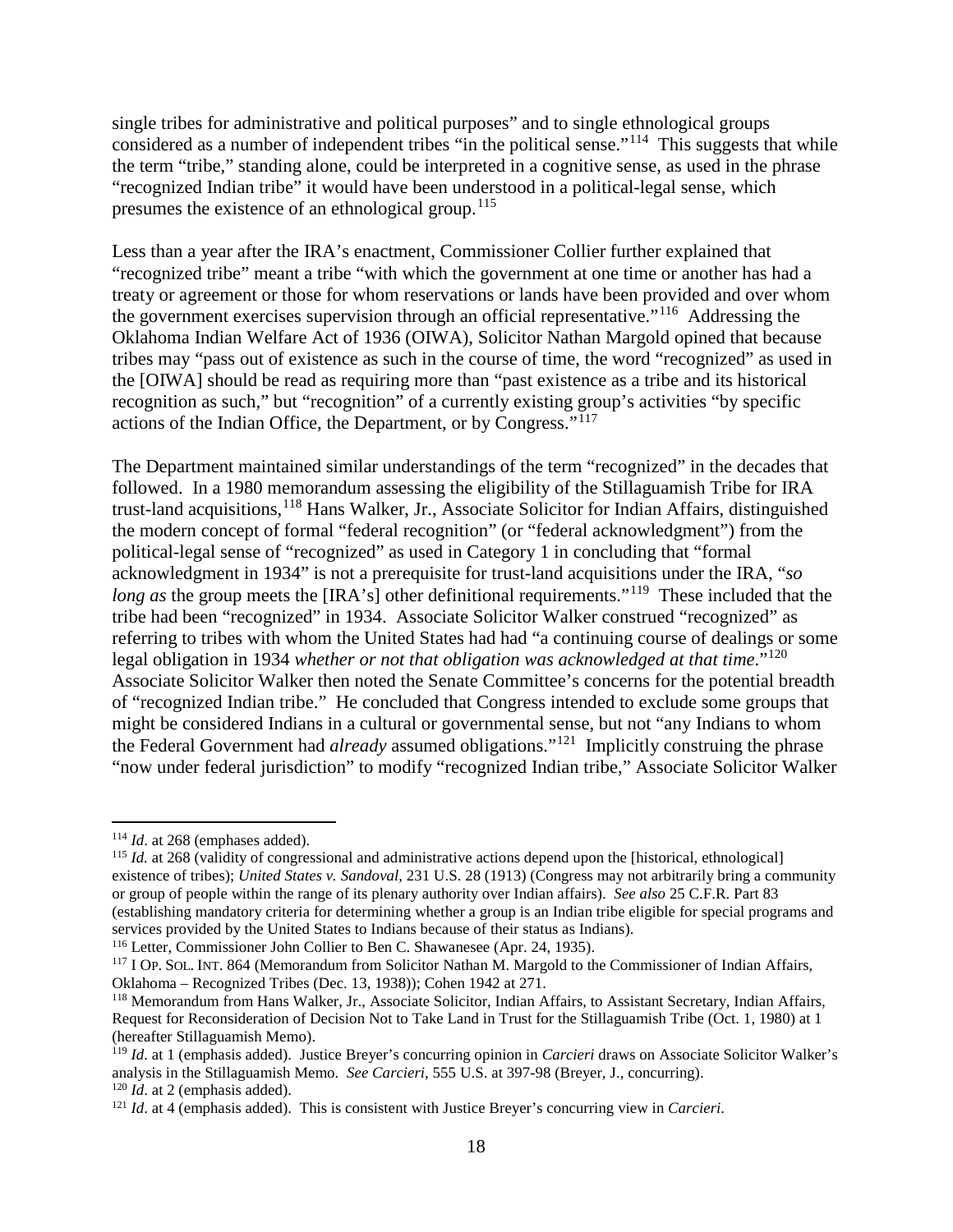found it "clear" that Category 1 "requires that some type of obligation or extension of services to a tribe must have existed in 1934." $1^2$ ? As already noted, in the case of the Stillaguamish Tribe, such obligations were established by the 1855 Treaty of Point Elliott and remained in effect in 1934.[123](#page-18-1)

Associate Solicitor Walker's views in 1980 were consistent with the conclusions reached by the Solicitor's Office in the mid-1970s following its assessment of how the federal government had historically understood the term "recognition." This assessment was begun under Reid Peyton Chambers, Associate Solicitor for Indian Affairs, and offers insight into how Congress and the Department understood "recognition" at the time the Act was passed. In fact, it was this historical review of "recognition" that contributed to the development of the Department's federal acknowledgment procedures.<sup>[124](#page-18-2)</sup>

Throughout the United States' early history, Indian treaties were negotiated by the President and ratified by the Senate pursuant to the Treaty Clause.<sup>[125](#page-18-3)</sup> In 1871, Congress enacted legislation providing that no tribe within the territory of the United States could thereafter be "acknowledged or recognized" as an "independent nation, tribe, or power" with whom the United States could contract by treaty.<sup>126</sup> Behind the act lay the view that though Indian tribes were still "recognized as distinct political communities," they were "wards" in a condition of dependency who were "subject to the paramount authority of the United States."<sup>[127](#page-18-5)</sup> While the question of "recognition" remained one for the political branches,<sup>[128](#page-18-6)</sup> the contexts within which it arose expanded with the United States' obligations as guardian.<sup>[129](#page-18-7)</sup>

After the close of the termination era in the early 1960s, during which the federal government had "endeavored to terminate its supervisory responsibilities for Indian tribes,"<sup>[130](#page-18-8)</sup> Indian groups that the Department did not otherwise consider "recognized" began to seek services and benefits

<span id="page-18-0"></span> $122$  *Id.* at 6. In the case of the Stillaguamish Tribe, such obligations arose in 1855 through the Treaty of Point Elliott, and they remained in effect in 1934.

<span id="page-18-1"></span><sup>123</sup> Justice Breyer's concurring opinion in *Carcieri* draws on the analysis in the Stillaguamish Memo. *See Carcieri*, 555 U.S. at 397-98 (Breyer, J., concurring).

<span id="page-18-2"></span><sup>124</sup> 25 C.F.R. Part 83.

<span id="page-18-3"></span><sup>125</sup> U.S. CONST., art. II, § 2, cl. 2. *See generally* Cohen 1942 at 46-67.

<span id="page-18-4"></span> $126$  Act of March 3, 1871, c. 120, § 1, 16 Stat. 544, 566. Section 3 of the same Act prohibited further contracts or agreements with any tribe of Indians or individual Indian not a citizen of the United States related to their lands unless in writing and approved by the Commissioner of Indian Affairs and the Secretary of the Interior. *Id*., § 3, 16 Stat. 570-71.

<span id="page-18-5"></span><sup>127</sup> *Mille Lac Band of Chippewas v. United States*, 46 Ct. Cl. 424, 441 (1911).

<span id="page-18-6"></span><sup>128</sup> *United States v. Holliday*, 70 U.S. 407, 419 (1865).

<span id="page-18-7"></span><sup>129</sup> *See* Cohen 1942 at 17-19 (discussing contemporaneous views on the conflicts between sovereignty and wardship). *Compare, e.g., Worcester v. Georgia*, 31 U.S. 515 (1832) *with United States v. Kagama*, 118 U. S. 375 (1886).

<span id="page-18-8"></span><sup>130</sup> *South Carolina v. Catawba Indian Tribe, Inc.*, 476 U.S. 498, 503 (1986). *See also* COHEN'S HANDBOOK OF FEDERAL INDIAN LAW at § 1.06 (Nell Jessup Newton ed., 2012) (hereafter Cohen 2012) (describing history and implementation of termination policy). During the termination era, roughly beginning in 1953 and ending in the mid-1960s, Congress enacted legislation ending federal recognition of more than 100 tribes and bands in eight states. Michael C. Walsh, *Terminating the Indian Termination Policy*, 35 STAN. L. REV. 1181, 1186 (1983). Congress has since restored federal recognition to some terminated tribes. *See* Cohen 2012 at § 3.02[8][c], n. 246 (listing examples).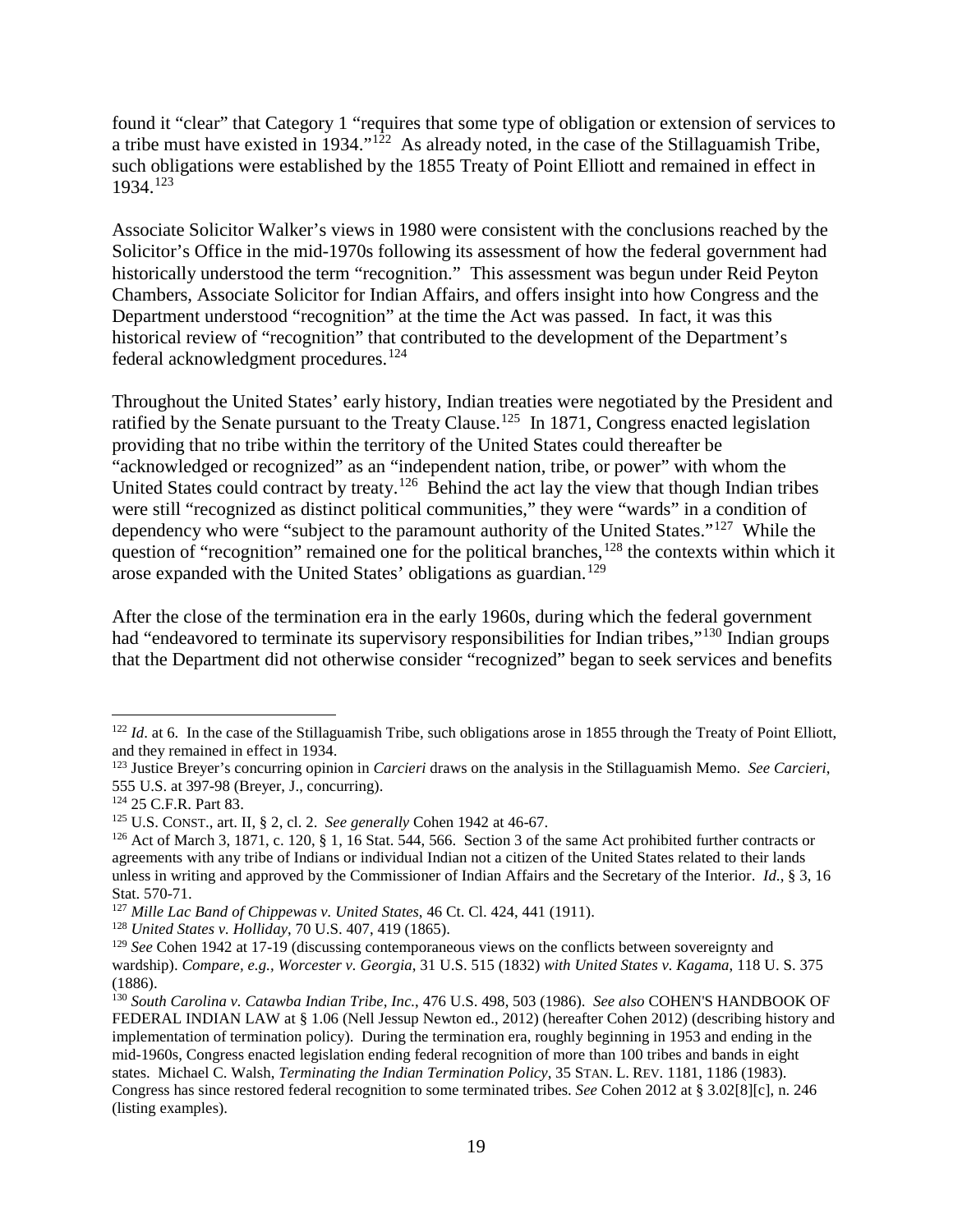from the federal government. The most notable of these claims were aboriginal land claims under the Nonintercourse Act;<sup>[131](#page-19-0)</sup> treaty fishing-rights claims by descendants of treaty signatories;<sup>[132](#page-19-1)</sup> and requests to the BIA for benefits from groups of Indians for which no government-to-government relationship existed,[133](#page-19-2) which included tribes previously recognized and seeking restoration or reaffirmation of their status.<sup>134</sup> At around this same time, Congress began a critical historical review of the federal government's conduct of its special legal relationship with American Indians.<sup>[135](#page-19-4)</sup> In January 1975, it found that federal Indian policies had "shifted and changed" across administrations "without apparent rational design,"[136](#page-19-5) and that there had been no "general comprehensive review of conduct of Indian affairs" or its "many problems and issues" since 1928, before the IRA's enactment.<sup>[137](#page-19-6)</sup> Finding it imperative to do so,<sup>[138](#page-19-7)</sup> Congress established the American Indian Policy Review Commission<sup>[139](#page-19-8)</sup> to prepare an investigation and study of Indian affairs, including "an examination of the statutes and procedures for granting Federal recognition and extending services to Indian communities."[140](#page-19-9) It was against this backdrop that the Department undertook its own review of the history and meaning of "recognition."<sup>[141](#page-19-10)</sup>

<span id="page-19-6"></span><sup>137</sup> *Id.* (citing MERIAM REPORT).

<span id="page-19-9"></span> $140$  *Id.*, § 2(3).

<span id="page-19-0"></span><sup>131</sup> *See*, *e.g.*, *Joint Tribal Council of Passamaquoddy Tribe v. Morton*, 388 F. Supp. 649, 655 (D. Me.), *aff'd sub nom. Joint Tribal Council of the Passamaquoddy Tribe v. Morton*, 528 F.2d 370 (1st Cir. 1975) (Nonintercourse Act claim by unrecognized tribe in Maine); *Mashpee Tribe v. Town of Mashpee*, 447 F. Supp. 940, 944 (D. Mass. 1978), *aff'd sub nom. Mashpee Tribe v. New Seabury Corp.*, 592 F.2d 575 (1st Cir. 1979) (Nonintercourse Act claim by unrecognized tribe in Massachusetts).

<span id="page-19-1"></span><sup>132</sup> *United States v. State of Wash.*, 384 F. Supp. 312, 348 (W.D. Wash. 1974), *aff'd and remanded*, 520 F.2d 676 (9th Cir. 1975) (treaty fishing rights of unrecognized tribes in Washington State).

<span id="page-19-2"></span><sup>133</sup> AMERICAN INDIAN POLICY REVIEW COMMISSION, *Final Report, Vol. I* [Committee Print] at 462 (GPO 1977) (hereafter AIPRC Final Report) ("A number of [unrecognized] Indian tribes are seeking to formalize relationships with the United States today but there is no available process for such actions."). *See also* TASK FORCE NO. 10 ON TERMINATED AND NONFEDERALLY RECOGNIZED INDIANS, *Final Report to the American Indian Policy Review Commission* (GPO 1976) (hereafter *Report of Task Force Ten*).

<span id="page-19-3"></span><sup>134</sup> Kirsten Matoy Carlson, *Making Strategic Choices: How and Why Indian Groups Advocated for Federal Recognition from 1977 to 2012*, 51 LAW & SOC'Y REV. 930 (2017).

<span id="page-19-4"></span><sup>135</sup> Pub. L. No. 93-580, 88 Stat. 1910 (Jan. 2, 1975), *as amended*, (hereafter AIPRC Act), *codified at* 25 U.S.C. § 174 note.

<span id="page-19-5"></span><sup>136</sup> *Id.* Commissioner John Collier raised this same issue in hearings on the draft IRA. *See* H. Hrgs. at 37. Noting that Congress had delegated most of its plenary authority to the Department or BIA, which Collier described as "instrumentalities of Congress...clothed with the plenary power." Being subject to the Department's authority and its rules and regulations meant that while one administration might take a course "to bestow rights upon the Indians and to allow them to organize and allow them to take over their legal affairs in some self-governing scheme," a successor administration "would be completely empowered to revoke the entire grant."

<span id="page-19-7"></span><sup>138</sup> *Id.*

<span id="page-19-8"></span><sup>139</sup> AIRPC Act, § 1(a).

<span id="page-19-10"></span><sup>&</sup>lt;sup>141</sup> *See*, *e.g.*, Letter from LaFollette Butler, Acting Dep. Comm. of Indian Affairs to Sen. Henry M. Jackson, Chair, Senate Committee on Interior and Insular Affairs (Jun. 7, 1974) (hereafter Butler Letter) (describing authority for recognizing tribes since 1954); Memorandum from Reid P. Chambers, Associate Solicitor, Indian Affairs to Solicitor Kent Frizzell, Secretary's Authority to Extend Federal Recognition to Indian Tribes (Aug. 20, 1974) (hereafter Chambers Memo) (discussing Secretary's authority to recognize the Stillaguamish Tribe); Palmer Memorandum.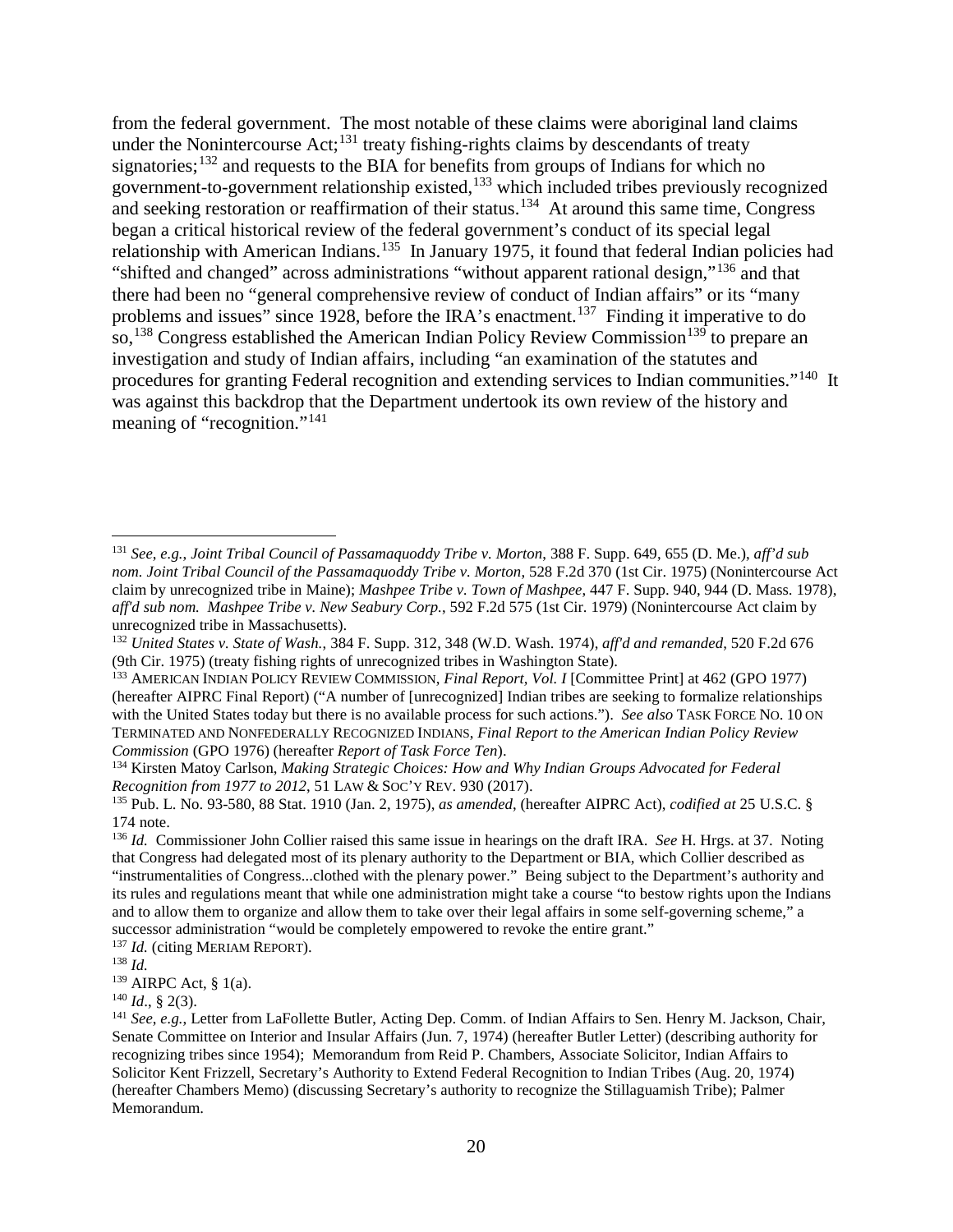#### The Palmer Memorandum

In July 1975, the acting Associate Solicitor for Indian Affairs prepared a 28-page memorandum on "Federal 'Recognition' of Indian Tribes" (Palmer Memorandum).<sup>[142](#page-20-0)</sup> Among other things, it examined the historical meaning of "recognition" in federal law, and of the Secretary's authority to "recognize" unrecognized groups. After surveying statutes and case law before and after the IRA's enactment, as well as its early implementation by the Department, the memorandum notes that "the entire concept is in fact quite murky."[143](#page-20-1) The Palmer Memorandum finds that the case law lacked a coherent distinction between "tribal existence and tribal recognition," and that clear standards or procedures for recognition had never been established by statute.<sup>144</sup> It further finds there to be a "consistent ambiguity" over whether formal recognition consisted of an assessment "of *past* governmental action" – the approach "articulated in the cases and [Departmental] memoranda" – or whether it "included authority to take such actions *in the first instance*."[145](#page-20-3)  Despite these ambiguities, the Palmer Memorandum concludes that the concept of "recognition" could not be dispensed with, as it had become an accepted part of Indian law.<sup>[146](#page-20-4)</sup>

Indirectly addressing the two senses of the term "tribe" described above, the Palmer Memorandum found that before the IRA, the concept of "recognition" was often indistinguishable from the question of tribal existence,  $147$  and was linked with the treaty-making powers of the Executive and Legislative branches, for which reason it was likened to diplomatic recognition of foreign governments.[148](#page-20-6) Though treaties remained a "prime indicia" of political "recognition,"[149](#page-20-7) the memorandum noted that other evidence could include congressional recognition by non-treaty means and administrative actions fulfilling statutory responsibilities toward Indians as "domestic dependent nations,"<sup>[150](#page-20-8)</sup> including the provision of trust services.<sup>[151](#page-20-9)</sup>

<span id="page-20-7"></span><sup>149</sup> *Id*. at 3.

<span id="page-20-0"></span><sup>142</sup> Associate Solicitor Reid P. Chambers approved the Palmer Memorandum in draft form. *Id.* The Palmer Memorandum came on the heels of earlier consideration by the Department of the Secretary's authority to acknowledge tribes.

<span id="page-20-1"></span><sup>143</sup> Palmer Memorandum at 23.

<span id="page-20-2"></span><sup>144</sup> *Id*. at 23-24.

<span id="page-20-3"></span><sup>&</sup>lt;sup>145</sup> *Id.* at 24. The memorandum concluded that the former question necessarily implied the latter.

<span id="page-20-4"></span><sup>146</sup> *Id.* at 24.

<span id="page-20-5"></span><sup>&</sup>lt;sup>147</sup> The Palmer Memorandum noted that based on the political question doctrine, the courts rarely looked behind a "recognition" decision to determine questions of tribal existence per se. *Id*. at 14.

<span id="page-20-6"></span><sup>148</sup> *Id*. at 13. *See also* Cohen 1942 at 12 (describing origin of Indian Service as "diplomatic service handling negotiations between the United States and Indian nations and tribes").

<span id="page-20-8"></span><sup>150</sup> *Cherokee Nation v. Georgia*, 30 U.S. 1, 17 (1831). *See also* AIPRC Final Report at 462 ("Administrative actions by Federal officials and occasionally by military officers have sometimes laid a foundation for federal acknowledgment of a tribe's rights."); *Report of Task Force Ten* at 1660 (during the Nixon Administration, "federally recognized" included tribes recognized by treaty or statute and tribes treated as recognized "through a historical pattern of administrative action.").

<span id="page-20-9"></span><sup>&</sup>lt;sup>151</sup> Palmer Memorandum at 2; AIPRC Final Report at 111 (treaties but one method of dealing with tribes and treaty law generally applies to agreements, statutes, and Executive orders dealing with Indians, noting the trust relationship has been applied in numerous nontreaty situations). Many non-treaty tribes receive BIA services, just as some treaty-tribes receive no BIA services. AIPRC Final Report at 462; Terry Anderson & Kirke Kickingbird, An Historical Perspective on the Issue of Federal Recognition and Non-Recognition, Institute for the Development of Indian Law at 1 (1978). *See also Legal Status of the Indians-Validity of Indian Marriages*, 13 YALE L.J. 250, 251 (1904) ("The United States, however, continued to regard the Indians as nations and made treaties with them as such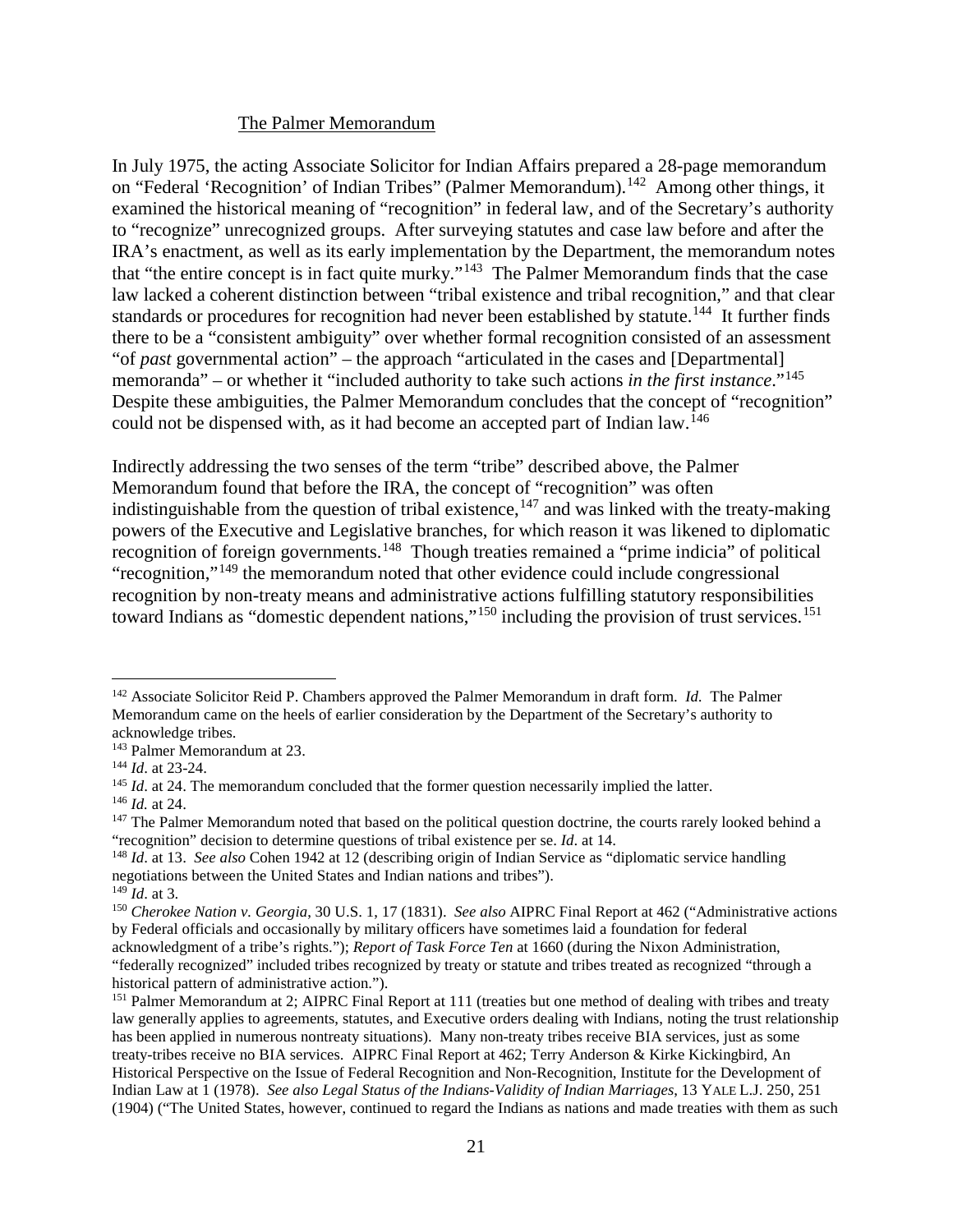Having noted the term's ambiguity and its political and administrative uses, the Palmer Memorandum then surveyed the case law to identify "indicia of congressional and executive recognition."[152](#page-21-0) It describes these indicia as including both federal actions taken toward a tribe with whom the United States dealt on a "more or less sovereign-to-sovereign basis," as well as actions that "clearly acknowledged a trust responsibility"<sup>[153](#page-21-1)</sup> toward a tribe, consistent with the evolution of federal Indian policy.[154](#page-21-2)

The indicia identified by the Solicitor's Office in 1975 as evidencing "recognition" in a politicallegal sense included the following: treaties;[155](#page-21-3) the establishment of reservations; and the treatment of a tribe as having collective rights in land, even if not denominated a "tribe."<sup>[156](#page-21-4)</sup> Specific indicia of Congressional "recognition" included enactments specifically referring to a tribe as an existing entity; authorizing appropriations to be expended for the benefit of a tribe;  $157$ authorizing tribal funds to be held in the federal treasury; directing officials of the Government to exercise supervisory authority over a tribe; and prohibiting state taxation of a tribe. Specific indicia of Executive or administrative "recognition" before 1934 included the setting aside or acquisition of lands for Indians by Executive order;<sup>158</sup> the presence of an Indian agent on a reservation; denomination of a tribe in an Executive order;<sup>[159](#page-21-7)</sup> the establishment of schools and other service institutions for the benefit of a tribe; the supervision of tribal contracts; the establishment by the Department of an agency office or Superintendent for a tribe; the institution of suits on behalf of a tribe;<sup>[160](#page-21-8)</sup> and the expenditure of funds appropriated for the use of particular Indian groups.

until 1871, when after an hundred years of the treaty making system of government a new departure was taken in governing them by acts of Congress.").

<span id="page-21-0"></span><sup>152</sup> *Id*. at 2-14.

<span id="page-21-1"></span><sup>153</sup> *Id*. at 14.

<span id="page-21-2"></span><sup>&</sup>lt;sup>154</sup> Having ratified no new treaties since 1868, ARCIA 1872 at 83 (1872), Congress ended the practice of treaty making in 1871, more than 60 years before the IRA's enactment. *See* Act of March 3, 1871, ch. 120, § 1, 16 Stat. 566, *codified at* 25 U.S.C. § 71. This caused the Commissioner of Indian Affairs at the time to ask what would become of the rights of tribes with which the United States had not yet treated. ARCIA 1872 at 83. As a practical matter, the end of treaty making tipped the policy scales toward expanding the treatment of Indians as wards under federal guardianship, expanding the role of administrative officials in the management and implementation of Indian Affairs. Cohen 1942 at 17-19 (discussing contemporaneous views on the conflicts between sovereignty and wardship); *Brown v. United States*, 32 Ct. Cl. 432, 439 (1897) ("But since the Act 3d March, 1871 (16 Stat. L. 566, § 1), the Indian tribes have ceased to be treaty-making powers and have become simply the wards of the nation."); *United States v. Kagama*, 118 U.S. 375, 382 (1886) ("But, after an experience of a hundred years of the treatymaking system of government, congress has determined upon a new departure,-to govern them by acts of congress. This is seen in the act of March 3, 1871...").

<span id="page-21-3"></span><sup>155</sup> Butler Letter at 6; Palmer Memorandum at 3 (executed treaties a "prime indicia" of "federal recognition" of tribe as distinct political body).

<span id="page-21-4"></span><sup>156</sup> Butler Letter at 6 (citing Cohen 1942 at 271); Palmer Memorandum at 19.

<span id="page-21-5"></span><sup>157</sup> Butler Letter at 5; Palmer Memorandum at 6-8 (citing *United States v. Sandoval*, 231 U.S. 28, 39-40 (1913), *United States v. Nice*, 241 U.S. 591, 601 (1916), *United States v. Boylan*, 265 F. 165, 171 (2d Cir. 1920)); *id*. at 8-10 (citing *United States v. Nice*, 241 U.S. 591, 601 (1916); *Tully v. United States*, 32 Ct. Cl. 1 (1896) (recognition for purposes of Depredations Act by federal officers charged with responsibility for reporting thereon).

<span id="page-21-6"></span><sup>&</sup>lt;sup>158</sup> Palmer Memorandum at 19 (citing Cohen 1942 at 271)); Butler Letter at 4.

<span id="page-21-7"></span><sup>159</sup> Palmer Memorandum at 19 (citing Cohen 1942 at 271).

<span id="page-21-8"></span><sup>160</sup> *Id*. at 6, 8 (citing *United States v. Sandoval*, 231 U.S. 28, 39-40 (1913), *United States v. Boylan*, 265 F. 165, 171 (2d Cir. 1920) (suit brought on behalf of Oneida Indians)).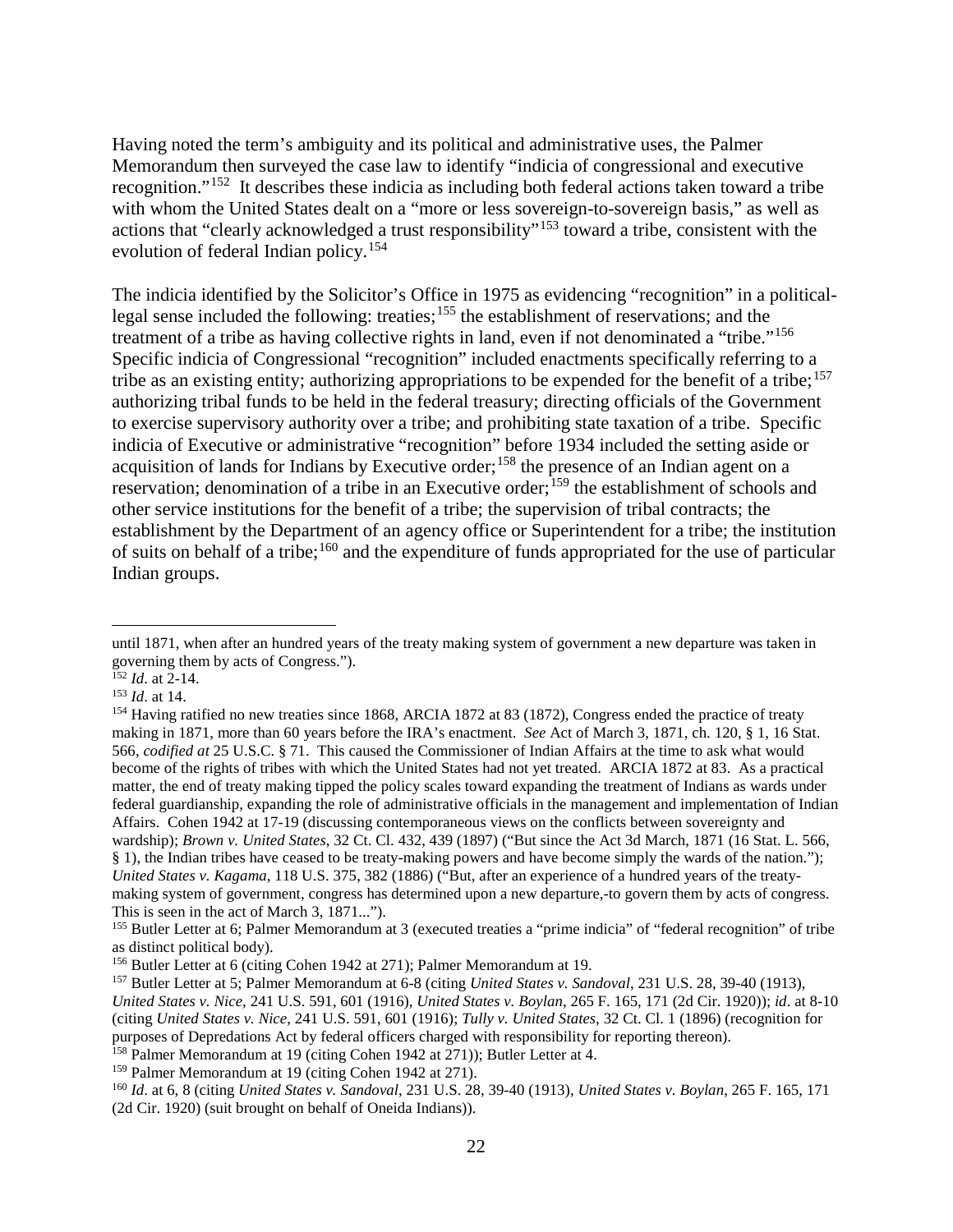The Palmer Memorandum also considered the Department's early implementation of the IRA, when the Solicitor's Office was called upon to determine tribal eligibility for the Act. While this did not provide a "coherent body of clear legal principles," it showed that Department officials closely associated with the IRA's enactment believed that whether a tribe was "recognized" was "an administrative question" that the Department could determine.<sup>[161](#page-22-0)</sup> In making such determinations, the Department looked to indicia established by federal courts.<sup>162</sup> There, indicia of Congressional recognition had primary importance, but in its absence, indicia of Executive action alone might suffice.<sup>163</sup> Early on, the factors the Department considered were "principally retrospective," reflecting a concern for "whether a particular tribe or band *had* been recognized, not whether it *should* be."<sup>[164](#page-22-3)</sup> Because the Department had the authority to "recognize" a tribe for purposes of implementing the IRA, the absence of "formal" recognition in the past was "not deemed controlling" *if there were sufficient indicia* of governmental dealings with a tribe "on a sovereign or quasi-sovereign basis."<sup>165</sup> The manner in which the Department understood "recognition" before, in, and long-after 1934[166](#page-22-5) supports the view that Congress and the Department understood "recognized" to refer to actions taken by federal officials with respect to a tribe for political or administrative purposes in or before 1934.

### *C. Construing the Expression "Recognized Indian Tribe Now Under Federal Jurisdiction" as a Whole.*

Based on the interpretation above, the phrase "any recognized Indian tribe now under federal jurisdiction" as a whole should be interpreted as intended to limit the IRA's coverage to tribes who were brought under federal jurisdiction in or before 1934 by the actions of federal officials clearly dealing with the tribe on a more or less sovereign-to-sovereign basis, or clearly acknowledging a trust responsibility, and who remained under federal authority in 1934.

Each phrase referred to a different aspect of a tribe's trust relationship with the United States. Before and after 1934, the Department and the courts regularly used the term "recognized" to refer to *exercises* of federal authority over a tribe that initiated or continued a course of dealings with the tribe pursuant to Congress' plenary authority. By contrast, the phrase "under federal jurisdiction" referred to the supervisory and administrative responsibilities of federal authorities toward a tribe thereby established. The entire phrase "any recognized Indian tribe now under federal jurisdiction" should therefore be interpreted to refer to recognized tribes for whom the United States maintained trust responsibilities in 1934.

<span id="page-22-0"></span><sup>161</sup> *Id*. at 18.

<sup>162</sup> *Id.*

<span id="page-22-2"></span><span id="page-22-1"></span><sup>163</sup> *Id.*

<span id="page-22-3"></span><sup>164</sup> *Id.* (emphasis in original). *See also* Stillaguamish Memo at 2 (Category 1 includes "all groups which existed and as to which the United States had a continuing course of dealings or some legal obligation in 1934 whether or not that obligation was acknowledged at that time.").

<span id="page-22-4"></span><sup>165</sup> Palmer Memorandum at 18.

<span id="page-22-5"></span><sup>166</sup> *See, e.g.*, Stillaguamish Memo. *See also* 25 C.F.R. § 83.12 (describing evidence to show "previous Federal acknowledgment" as including: treaty relations; denomination as a tribe in Congressional act or Executive Order; treatment by Federal government as having collective rights in lands or funds; and federally held lands for collective ancestors).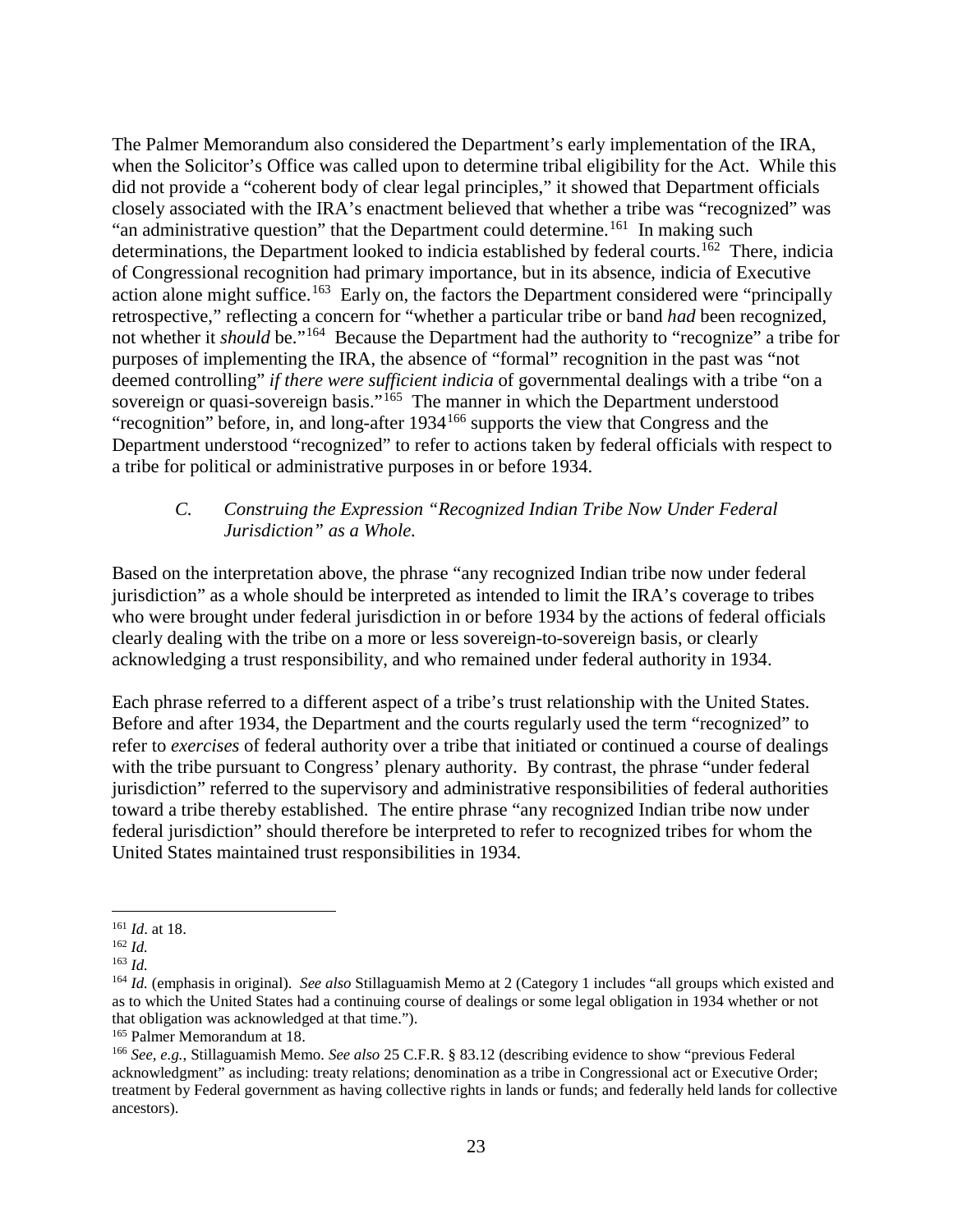Based on this understanding, the phrase "now under federal jurisdiction" can be seen to exclude two categories of tribe from Category 1. The first category consists of tribes never "recognized" by the United States in or before 1934. The second category consists of tribes who *were* "recognized" before 1934 but no longer remained under federal jurisdiction in 1934. This would include tribes who had absented themselves from the jurisdiction of the United States or had otherwise lost their jurisdictional status, for example, because of policies predicated on "the dissolution and elimination of tribal relations," such as allotment and assimilation.<sup>[167](#page-23-0)</sup> Though outside Category 1's definition of "Indian," Congress may later enact legislation recognizing and extending the IRA's benefits to such tribes, as *Carcieri* instructs.<sup>[168](#page-23-1)</sup> For purposes of the eligibility analysis, however, it is important to bear in mind that neither of these categories would include tribes who were "recognized" and for whom the United States maintained trust responsibilities in 1934, despite the federal government's neglect of those responsibilities.<sup>[169](#page-23-2)</sup>

### **Analysis**

## *A. Procedure for Determining Eligibility.*

As noted, the Solicitor's Guidance provides a four-step process to determine whether a tribe falls within Category 1 of Section 19.<sup>[170](#page-23-3)</sup> It is not, however, necessary to proceed through each step of the procedure for every fee-to-trust application.<sup>171</sup> The Solicitor's Guidance identifies forms of evidence that presumptively satisfy each of the first three steps.<sup>[172](#page-23-5)</sup> Only in the absence of presumptive evidence should the inquiry proceed to Step Four, which requires the Department to weigh the totality of an applicant tribe's evidence.<sup>[173](#page-23-6)</sup>

Having identified no separate statutory authority making the IRA applicable to the Nation under Step One, our analysis proceeds to Step Two of the eligibility inquiry, which looks to whether any evidence unambiguously demonstrates that the Nation was under federal jurisdiction in

<span id="page-23-0"></span><sup>167</sup> *Hackford v. Babbitt*, 14 F.3d 1457, 1459 (10th Cir. 1994) ("The "ultimate purpose of the [Indian General Allotment Act was] to abrogate the Indian tribal organization, to abolish the reservation system and to place the Indians on an equal footing with other citizens of the country."); *see also Montana v. United States*, 450 U.S. 544, 559 (1981) (citing 11 CONG. REC. 779 (Sen. Vest), 782 (Sen. Coke), 783–784 (Sen. Saunders), 875 (Sens. Morgan and Hoar), 881 (Sen. Brown), 905 (Sen. Butler), 939 (Sen. Teller), 1003 (Sen. Morgan), 1028 (Sen. Hoar), 1064, 1065 (Sen. Plumb), 1067 (Sen. Williams) (1881); SECRETARY OF THE INTERIOR ANN. REP. 1885 at 25–28; SECRETARY OF THE INTERIOR ANN. REP. 1886 at 4; ARCIA 1887 at IV–X; SECRETARY OF THE INTERIOR ANN. REP. 1888 at XXIX–XXXII; ARCIA 1889 at 3–4; ARCIA 1890 at VI, XXXIX; ARCIA 1891 at 3–9, 26; ARCIA 1892 at 5; SECRETARY OF THE INTERIOR ANN. REP. 1894 at IV). *See also* Cohen 1942 at 272 ("Given adequate evidence of the existence of a tribe during some period in the remote or recent past, the question may always be raised: Has the existence of this tribe been terminated in some way?").

<span id="page-23-1"></span><sup>168</sup> *Carcieri*, 555 U.S. at 392, n. 6 (listing statutes by which Congress expanded the Secretary's authority to acquire land in trust to tribes not necessarily encompassed by Section 19).

<span id="page-23-2"></span><sup>169</sup> *See*, *e.g.*, *Grand Traverse Band of Ottawa & Chippewa Indians v. Office of U.S. Atty. for W. Div. of Michigan*, 198 F. Supp. 2d 920, 934 (W.D. Mich. 2002), *aff'd*, 369 F.3d 960 (6th Cir. 2004) (improper termination of treatytribe's status before 1934).

<span id="page-23-3"></span><sup>170</sup> Solicitor's Guidance at 1.

<span id="page-23-4"></span><sup>171</sup> *Id.*

<span id="page-23-5"></span><sup>172</sup> *Id.*

<span id="page-23-6"></span><sup>173</sup> *Id.*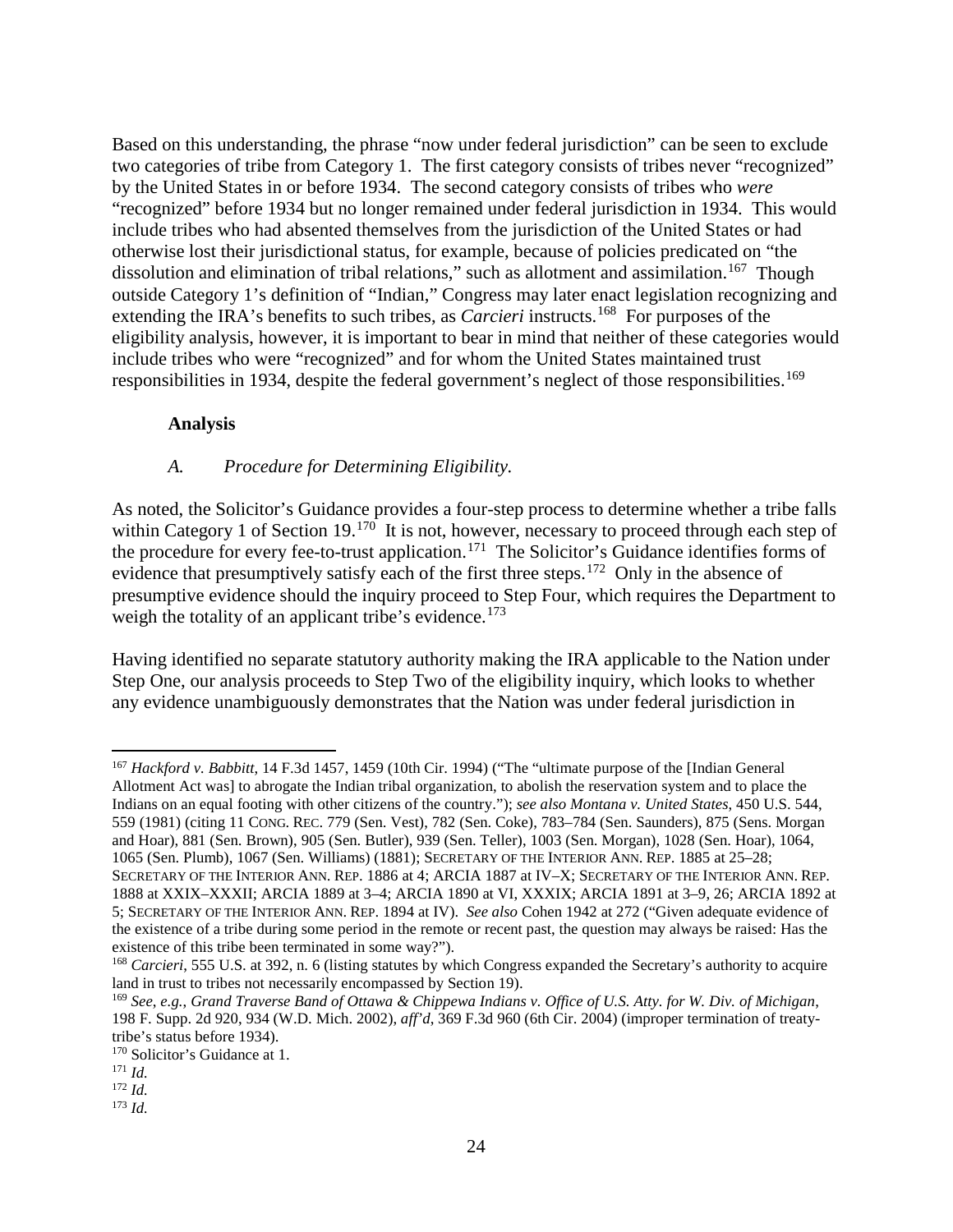1934.[174](#page-24-0) This criterion derives from understanding the meaning of the phrase "under federal jurisdiction" as referring to the federal government's administration of its Indian affairs authority with respect to particular groups of Indians. Certain federal actions may constitute dispositive evidence of federal supervisory or administrative authority over Indians in 1934. These are: elections conducted by the Department pursuant to Section 18 of the IRA; approval by the Secretary of a constitution following an election held pursuant to Section 16 of the IRA; issuance of a charter of incorporation following a petition submitted pursuant to Section 17 of the IRA; adjudicated treaty rights; inclusion in 1934 on the Department's Indian Population Report; and land acquisitions by the United States for groups of Indians in the years leading up to  $1934$ .<sup>175</sup> It also includes the continuing existence of treaty rights and federal legislation addressing a particular tribe.<sup>176</sup> Where any of these forms of evidence exist, then the Solicitor's Office may consider the tribe to have been under federal jurisdiction in 1934 and eligible under Category  $1<sup>177</sup>$  The Nation, as explained below, provided unambiguous evidence under Step Two that it was "under federal jurisdiction" in 1934 and therefore eligible for the benefits of Section 5 of the IRA.

### *B. Dispositive Evidence of Federal Jurisdiction in 1934.*

### 1. Osage Allotment Act.

The United States acquired the lands occupied by the Osage in 1803 through the Louisiana Purchase, first bringing the Nation within federal authority.[178](#page-24-4) Soon after, in 1808, the United States entered the first of several treaties with the Nation, by which the Osage made a major cession of land in present-day Missouri.<sup>179</sup>

In 1870, Congress removed and relocated the Osage from their lands in Kansas to lands in the Indian Territory.[180](#page-24-6) In 1872, Congress established a reservation for the Osage (Reservation) consisting of approximately 1.47 million acres, which subsequently became part of the Oklahoma Territory in 1890.<sup>[181](#page-24-7)</sup> In 1906, Congress enacted the Oklahoma Enabling Act, which authorized the admission of the Indian Territory and Oklahoma Territory to the Union as the State of Oklahoma.<sup>182</sup> That same year, Congress enacted legislation allotting the Nation's

<span id="page-24-6"></span><sup>180</sup> Act of July 15, 1870, 16 Stat. 335, 362.

<span id="page-24-1"></span><span id="page-24-0"></span><sup>&</sup>lt;sup>174</sup> *Id.* at 2.<br><sup>175</sup> *Id.* at 2-4.<br><sup>176</sup> *Id.* at 6.

<span id="page-24-3"></span><span id="page-24-2"></span> $177$  *Id.* at 2.

<span id="page-24-4"></span><sup>178</sup> *Brunt v. Commissioner*, 5 U.S.B.T.A. 134, 149 (1926).

<span id="page-24-5"></span><sup>179</sup> Treaty with the Great and Little Osage (Nov. 10, 1808), 7 Stat. 107. *See also* Treaty with the Great and Little Osage (Sep. 12, 1815), 7 Stat. 133; Treaty with the Great and Little Osage (Sep. 25, 1818), 7 Stat. 183; Treaty with the Great and Little Osage (Aug. 21, 1822), 7 Stat. 222; Treaty with the Osage (Jun. 2, 1825), 7 Stat. 240; Treaty with the Great and Little Osage (Aug. 10, 1825), 7 Stat. 268; Treaty with the Great and Little Osage (Jan. 11, 1839), 7 Stat. 576; Treaty with the Great and Little Osage (Sep. 29, 1865), 14 Stat. 687.

<span id="page-24-7"></span><sup>181</sup> Act of June 5, 1872, ch. 310, 17 Stat. 228. Act of May 2, 1890, ch. 182, 26 Stat. 81. *See also Osage Nation v. Irby*, 597 F.3d 1117, 1120 (10th Cir. 2010), *cert. denied*, 564 U.S. 1046 (2011).

<span id="page-24-8"></span><sup>182</sup> *See* Act of June 16, 1906, ch. 3335, 34 Stat. 267. *See also* OKLA. CONST. art. XVII, § 8 ("[t]he Osage Indian Reservation with its present boundaries is hereby constituted one county to be known as Osage County.").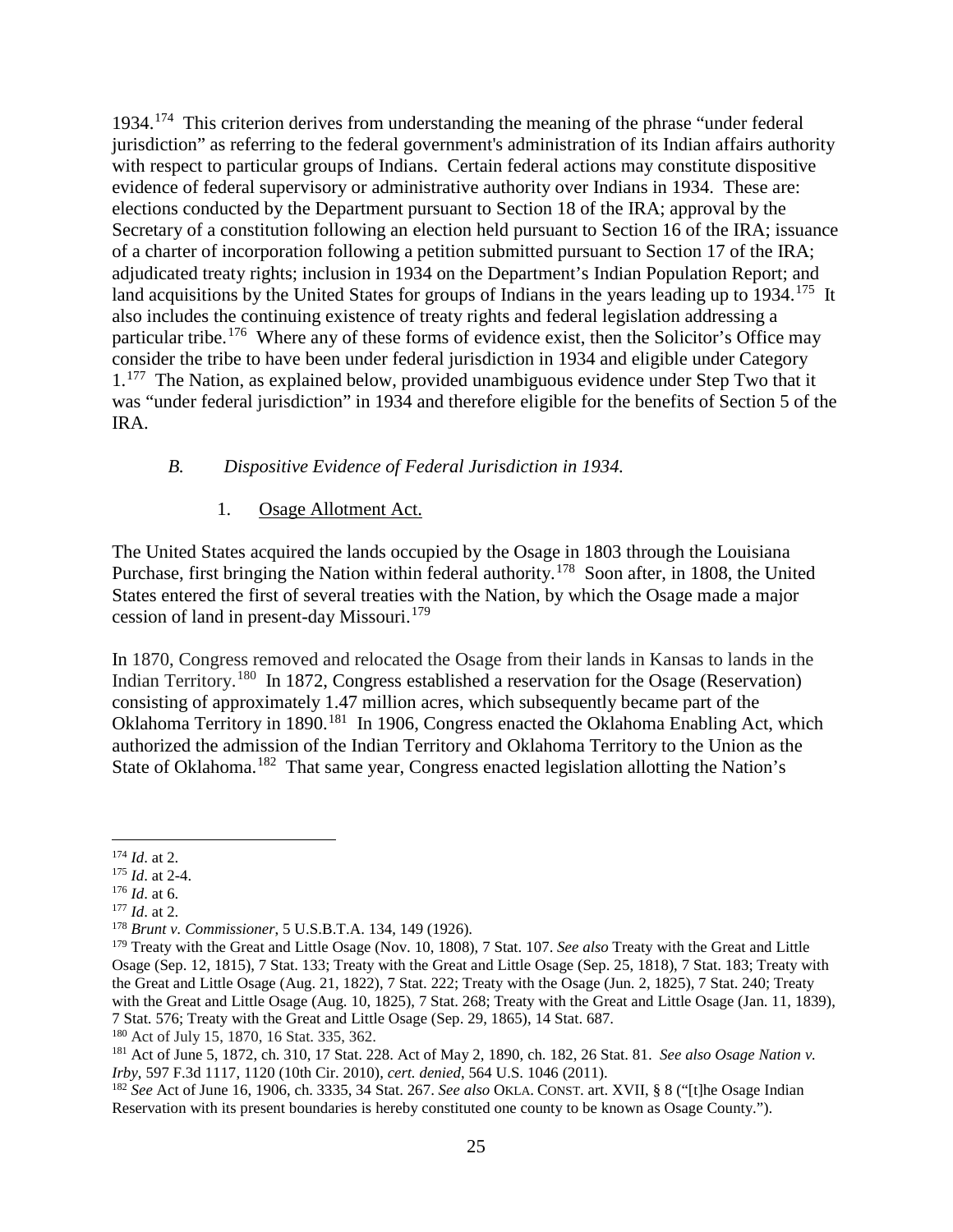reservation to individual tribal members.<sup>[183](#page-25-0)</sup> The Osage Allotment Act severed the surface estate of the Reservation from the subsurface mineral estate (Osage Mineral Estate), reserving all mineral rights in trust for the benefit of the Nation.<sup>184</sup> The United States has continuously held the Osage Mineral Estate in trust for the Nation, and continues to do so today.<sup>185</sup> Approximately ten percent of the surface estate in Osage County is held in trust or restricted status, with all other lands held in fee. Under the Osage Allotment Act, the Nation is further authorized to lease the Osage Mineral Estate for oil and gas mining "subject to the approval of the Secretary of the Interior and under such rules and regulations as he may prescribe."<sup>186</sup> The Department has since established a regulatory regime, which has evolved and continues in force to this day.<sup>187</sup> The Osage Allotment Act has been held to have established a trust relationship between the Nation and the United States establishing a specific duty on the part of the federal government "to hold in trust all moneys due [under the Osage Allotment Act], now and in future to the Osage Tribe," $188$  a duty that remains in effect today.<sup>[189](#page-25-6)</sup>

The federal duties and responsibilities established by the Osage Allotment Act in 1906, which remain in effect today, demonstrate that the Nation was under federal jurisdiction in 1934.

## 2. IRA Section 13.

By expressly referencing Osage, Section 13 of the IRA provides dispositive evidence that the Nation was under federal jurisdiction in 1934. Though the IRA is a statute of general applicability, it includes provisions that are applicable to specific Indian groups.<sup>[190](#page-25-7)</sup> These include Section 13 of the IRA, which exempts specific tribes in the State of Oklahoma, including the Osage, from the application of certain IRA provisions.<sup>[191](#page-25-8)</sup> Section 13 provides in relevant part:

<span id="page-25-0"></span><sup>183</sup> Act of June 28, 1906, ch. 3572, 34 Stat. 539 ("Osage Allotment Act").

<span id="page-25-1"></span><sup>184</sup> Osage Allotment Act at § 3.

<span id="page-25-2"></span><sup>&</sup>lt;sup>185</sup> Though the Osage Allotment Act originally provided that the mineral estate would become the property of individual landowners within 25 years, Congress ultimately extended the restrictions indefinitely. *See* Act of March 3, 1921, ch. 120, 41 Stat. 1249 (extending trust status of mineral estate to 1946); Act of March 2, 1929, ch. 493, § 1, 45 Stat. 1478 (extending same to 1958); Act of June 24, 1938, ch. 645, § 3, 52 Stat. 1034 (extending same to 1983); Pub. L. No. 95-496, § 2(a), 92 Stat. 1660 (extending same in perpetuity). <sup>186</sup> *Id.*

<span id="page-25-4"></span><span id="page-25-3"></span><sup>187</sup> Regulations to implement the Osage Allotment Act were first issued in 1912. *Osage Tribe of Indians of Okla. v. United States*, 72 Fed. Cl. 629, 636 (2006), and were amended prior to and after the passage of the IRA. *See*  Secretary of the Interior, *Regulations to govern the leasing of lands in the Osage Reservation, Oklahoma, for oil and gas mining purposes* (July 12, 1932), first promulgated at 25 C.F.R. part 180 (1938). These regulations are now found at 25 C.F.R. part 226 (governing leases of Osage Reservation lands for oil and gas mining).

<span id="page-25-5"></span><sup>188</sup> *Osage Tribe of Indians v. United States*, 85 Fed. Cl. 162, 171 (2008) (citing *Osage Nation v. United States*, 57 Fed. Cl. 392, 395 (2003).

<span id="page-25-6"></span><sup>&</sup>lt;sup>189</sup> The first act extending the trust status period of the Osage mineral estate declared all members of the Nation to be United States citizens without prejudice to "their interest in tribal property or the control of the United States over such property"). Act of March 3, 1921, ch. 120, § 3, 41 Stat. 1250.

<span id="page-25-7"></span><sup>190</sup> *See, e.g.*, IRA, § 3 (addressing Papago Tribe); *id*., § 14 (addressing Sioux Indians); *id*., § 13 (addressing Indians in the Territory of Alaska).

<span id="page-25-8"></span><sup>&</sup>lt;sup>191</sup> By 1934, specific statutes applied to the Five Civilized Tribes and Osage Nation and to the land base of Oklahoma tribes. Similarly, specific provisions in the IRA addressed Alaska where there were few reservations.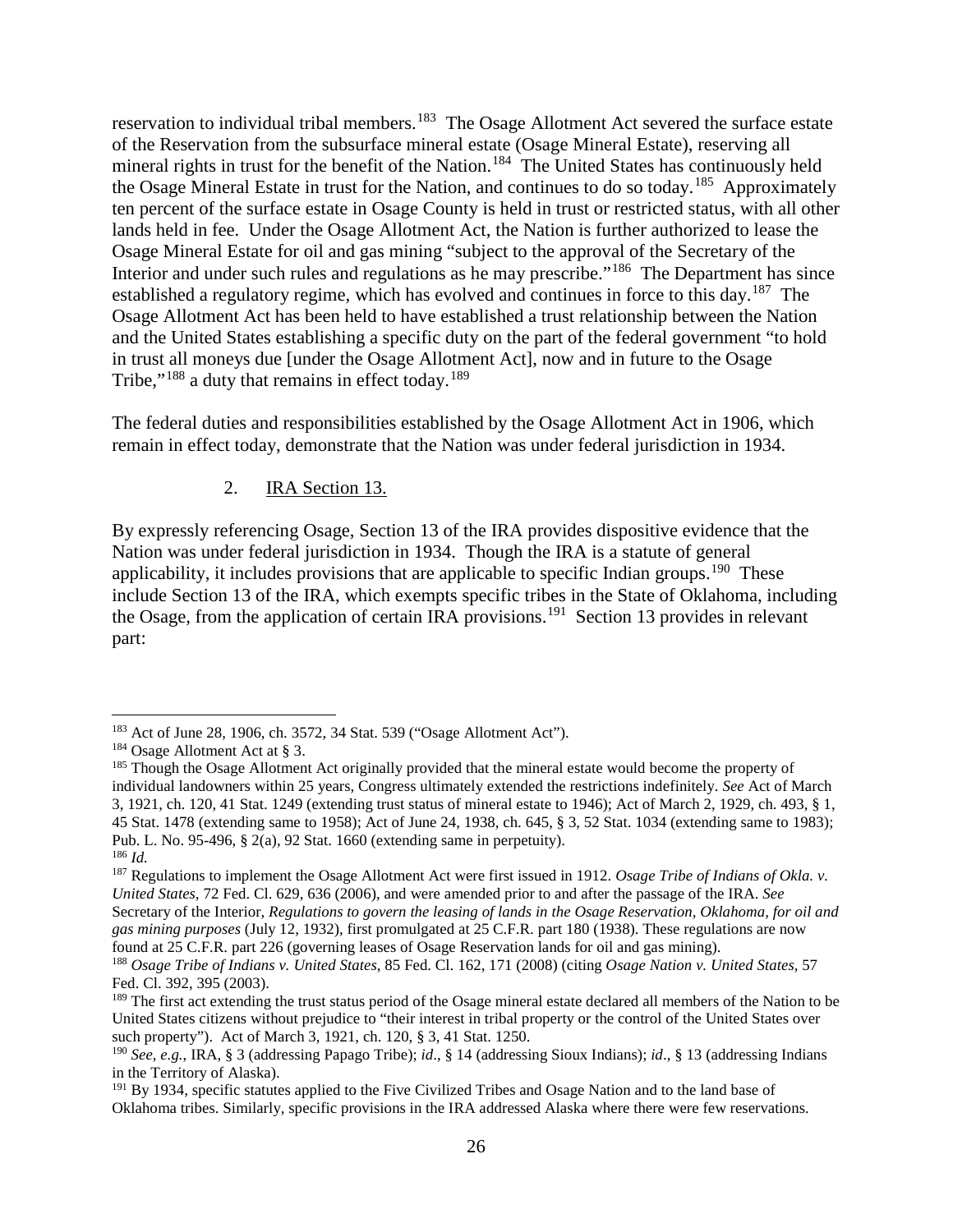[...] That sections 2, 4, 7, 16, 17 and  $18^{192}$  $18^{192}$  $18^{192}$  of this title shall not apply to the following named Indian tribes, the members of such Indian tribes, together with members of other tribes affiliated with such named tribes located in the State of Oklahoma, as follows: Cheyenne, Arapaho, Apache, Comanche, Kiowa, Caddo, Delaware, Wichita, Osage, Kaw, Otoe, Tonkawa, Pawnee**,** Ponca, Shawnee, Ottawa, Quapaw, Seneca, Wyandotte, Iowa, Sac and Fox, Kickapoo, Pottawatomi, Cherokee, Chickasaw, Choctaw, Creek and Seminole.<sup>[193](#page-26-1)</sup>

Thus, the Nation's inclusion in the list of tribes in Section 13 provides unambiguous evidence that Congress understood the Nation to be under federal jurisdiction at the time of the IRA's enactment in 1934.<sup>[194](#page-26-2)</sup> It is further worth noting that Section 13 did not exempt the named Oklahoma tribes from application of Section 5. As its legislative history shows, Congress understood that Section 5 would remain a source of authority for the Secretary to accept land in trust even for those Oklahoma tribes, including the Nation.<sup>[195](#page-26-3)</sup>

#### **Conclusion**

Consistent with Step Two of the Solicitor's Guidance, the continuing applicability of the Osage Allotment Act, as amended, and the inclusion of Osage in Section 13 of the IRA unambiguously establish that the United States considered the Nation to be under federal jurisdiction in 1934. As such, the Nation satisfies the definition of "Indian" contained in Category 1. We, therefore, conclude that the Secretary has the authority to acquire land in trust for the Nation under Section 5 of the IRA.

<span id="page-26-0"></span><sup>&</sup>lt;sup>192</sup> Section 2 (25 U.S.C. § 5102) extended the existing periods of trust and any restriction on alienation placed upon Indian lands. Section 4 (25 U.S.C. § 5107) limited sales, devise, gift, exchange or other transfer of restricted Indian lands or of shares in the assets of the tribe or corporation organized under the Act. Section 7 (25 U.S.C. § 5110) authorized the Secretary to proclaim new reservations or add lands to existing reservations. Section 16 (25 U.S.C. § 5123) provided that any Indian tribe, or tribes, residing on the same reservation, the right to organize and adopt a constitution. Section 17 (25 U.S.C. § 5124) provides that the Secretary, upon a petition by at least one-third of the adult Indians, may issue a charter of incorporation to such tribe. Section 18 (25 U.S.C. § 5125) provided that the adult Indians on any reservation could vote in a special election to opt out of the IRA. <sup>193</sup> 25 U.S.C. § 5118.

<span id="page-26-2"></span><span id="page-26-1"></span><sup>&</sup>lt;sup>194</sup> See also 78 Cong. Rec. 11125 (June 12, 1934) (remarks of Senator Thomas of Oklahoma) (describing the Osage Reservation as the only "great Indian reservation[]" remaining in Oklahoma).

<span id="page-26-3"></span><sup>195</sup> Members of the Oklahoma Congressional delegation held a similar understanding at the time. *See* 78 Cong. Rec. 11125-26 (June 12, 1934) (remarks of Senator Thomas of Oklahoma) (offering amendment, adopted by Congress, so as to make Section 5 available to individual Indians "not only in my State for individual Indians but in other States where Indian lands have been allotted." *See also,* 78 Cong. Rec. 11739 (June 15, 1934) (remarks of Representative Hastings of Oklahoma) (noting exemption of Oklahoma tribes from certain sections of the IRA and not objecting "to assistance by the Government in the form of and to the extent of the purchase of land for landless and indigent Indians").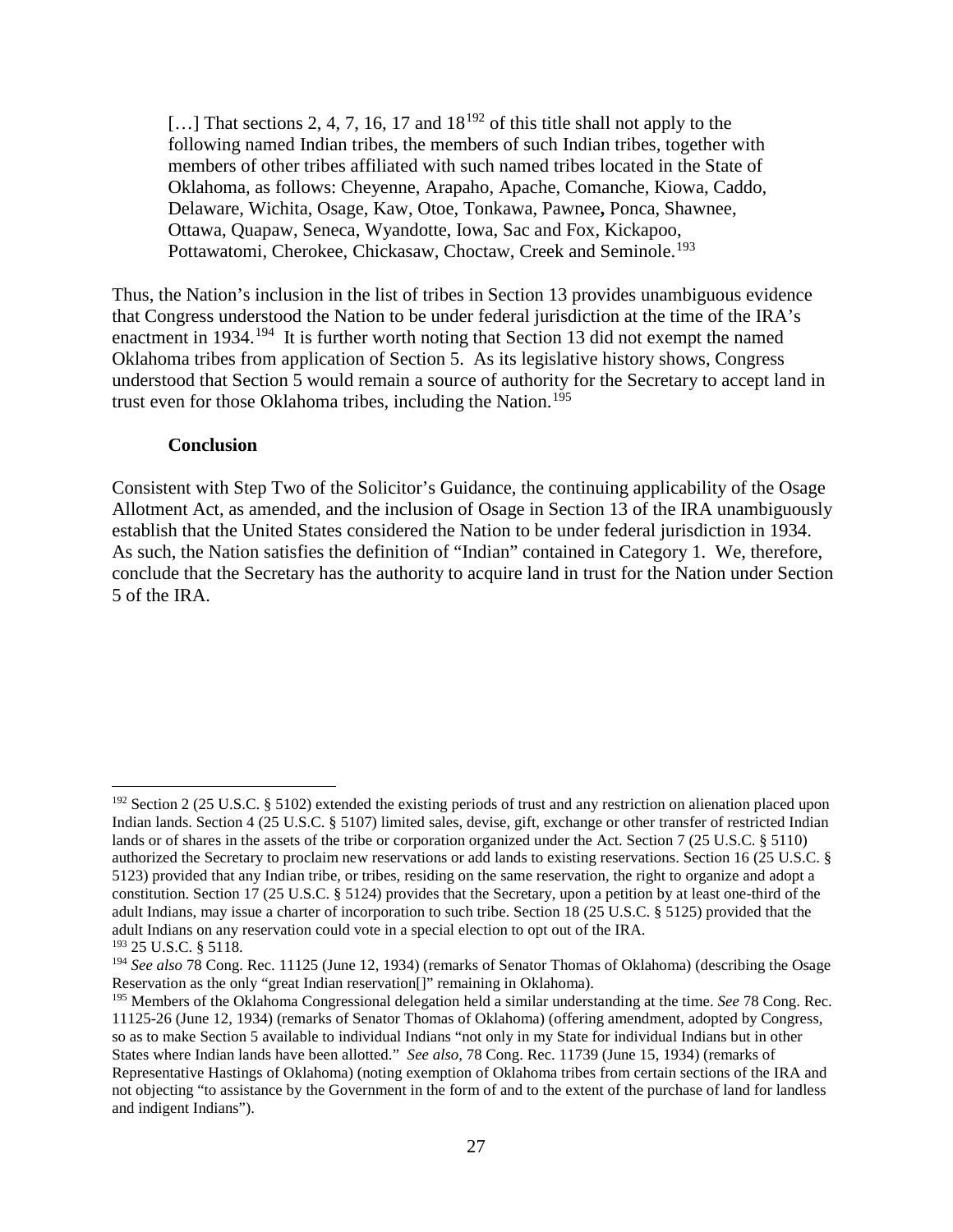### **25 C.F.R. § 151.10(b) - The need of the individual Indian or the tribe for additional land.**

Section 151.10(b) requires the Secretary to consider the tribe's need for additional land.

The Nation seeks to restore part of its land base in a region that it has occupied since 1870. Following the enactment of the Osage Allotment Act in 1906, the Nation lost the majority of its trust and restricted allotted lands.[196](#page-27-0) By 1957, 1.1 million acres of the 1.47 million acres in Osage County lost their trust and restricted status.<sup>[197](#page-27-1)</sup>

The Nation needs additional land on which to relocate and improve its existing gaming facility, which will facilitate increased economic development. The Nation's existing 8,360-square foot (sf) gaming facility is located in a modular building on a three-acre parcel that the Nation leases from the Pawhuska Indian Village on land reserved by the Allotment Act.<sup>[198](#page-27-2)</sup> The Nation uses the Pawhuska Indian Village, an Osage historic cultural site, primarily for ceremonial activities and residential home sites.<sup>[199](#page-27-3)</sup>

The Proposed Project will be located on land held in trust for the Nation, in a bigger facility with a hotel and additional amenities. These improvements will increase patronage, and thereby also increase revenue for the Nation's governmental programs. The Proposed Project will also enhance the Pawhuska Indian Village as a location for tribal cultural events.

In recent years, the Nation has experienced a 20 percent increase in enrollment.<sup>200</sup> In 2019, the Nation had approximately 21,567 members who rely on the tribal government to provide benefits and services. With the steady increase in tribal enrollment, the Nation has greater needs for funding. Transfer of the Site into trust will allow the Nation to support governmental functions including its health benefit card, scholarships, general assistance, and language and cultural schools, and will decrease dependence on limited federal and state funds.<sup>201</sup> With the expected increase in revenue from transferring the Site into trust, the Nation will address the needs of its members and prepare for future membership growth. Transfer of the Site into trust will also create additional jobs for tribal members.

The Regional Director found, and we concur, that the Tribe has a need for additional land for an improved gaming facility that will generate increased funding for governmental programs.<sup>[202](#page-27-6)</sup>

<span id="page-27-0"></span><sup>&</sup>lt;sup>196</sup> Allotted lands are lands owned by the United States in trust for an Indian (trust allotment) or owned by an Indian subject to a restriction on alienation (restricted allotment). During the trust or restricted period, typically 25 years, federal law protects allotments against encumbrance, alienation, and taxation without federal consent. Often, when the restricted period was complete, the lands were lost from Indian ownership through tax foreclosure or other means. *See* Cohen's Handbook of Federal Indian Law § 16.03 (2019).

<span id="page-27-1"></span><sup>197</sup> *Osage Nation v. Irby*, 597 F.3d at 1127.

<span id="page-27-2"></span><sup>198</sup> Regional Director's Findings of Fact at 8.

<span id="page-27-3"></span><sup>&</sup>lt;sup>199</sup> Regional Director's Findings of Fact at 8; EA § 1.4.

<span id="page-27-4"></span><sup>200</sup> *Id.* at 4.

<span id="page-27-5"></span><sup>201</sup> *Id*. at 8.

<span id="page-27-6"></span> $202$  *Id.* at 7 - 5.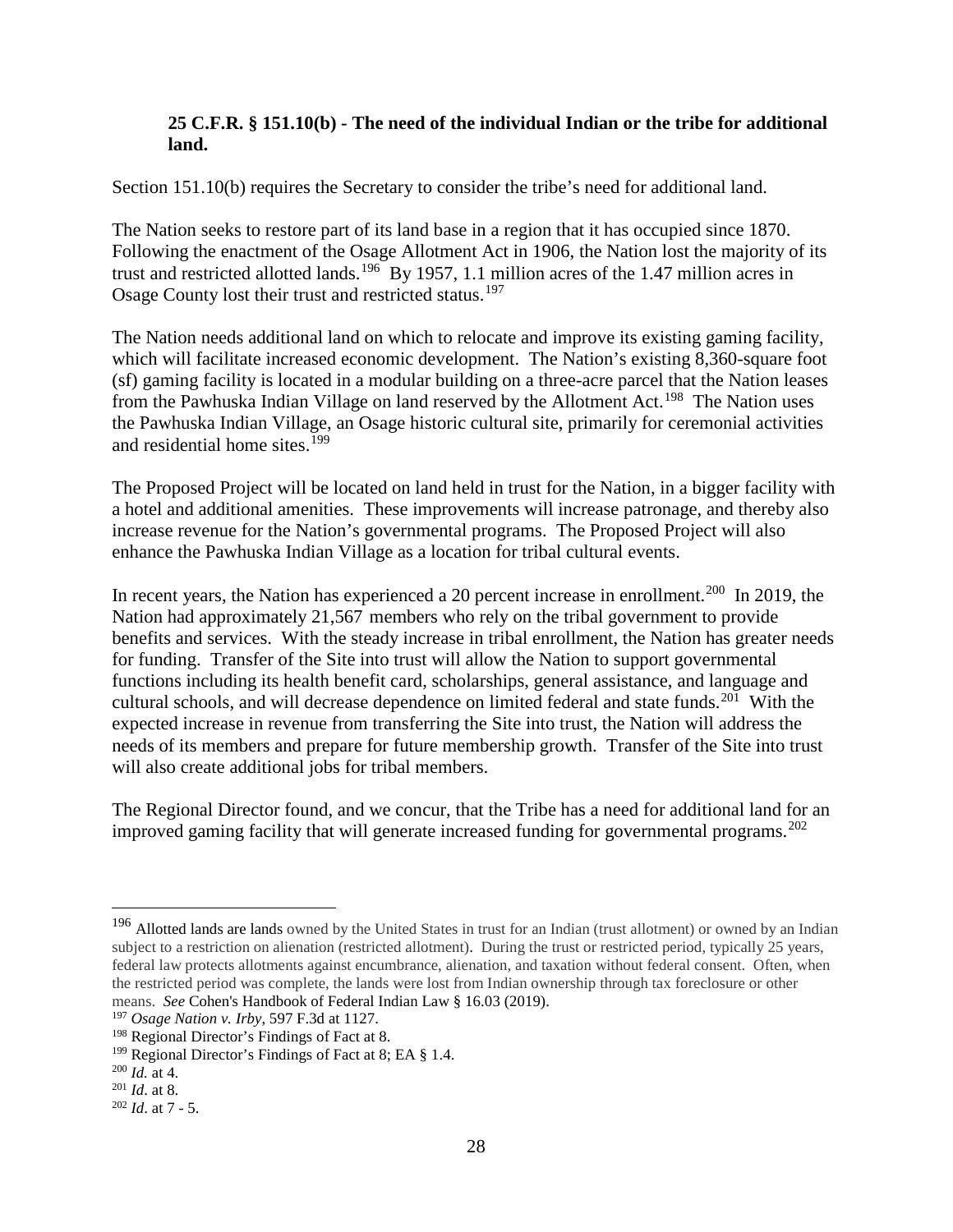### **25 C.F.R. § 151.10(c) - The purposes for which the land will be used.**

Section 151.10(c) requires the Secretary to consider the purposes for which land will be used in evaluating a trust application.

The Nation will relocate its existing Pawhuska gaming facility to the Site, and develop approximately 17 acres of the Site.<sup>[203](#page-28-0)</sup> The Proposed Project will include a gaming facility, hotel, and a travel plaza. The Nation will construct the Proposed Project in multiple phases. During Phase l, the Nation will construct a 34,000-sf gaming facility with a gaming floor, casino support areas, dining area, sports bar, fast food/coffee outlet, administration and security areas, and will have up to approximately 400 class III gaming machines and six table games.

During Phase 2, the Nation will construct a 31,100-sf hotel with up to 75 rooms. The facility would include 405 surface level parking spots for patrons and employees. Also during Phase 2, the Nation would construct a 4,800-sf travel plaza and fueling stations on the same 17 acres as the proposed casino-hotel. The travel plaza will include a convenience store and six fueling stations with parking for 20 trucks and 10 recreational vehicles.

Upon completion of the new gaming facility, the Nation will donate the existing building to the Pawhuska Indian Village for use as a tribal resource.<sup>[204](#page-28-1)</sup>

## **25 C.F.R. § 151.10(e) - If the land to be acquired is in unrestricted fee status, the impact on the State and its political subdivisions resulting from the removal of the land from the tax rolls.**

Section 151.10(e) requires consideration of the impact on the state and its political subdivisions resulting from removal of land from the tax rolls.

By correspondence dated February 20, 2014 and January 25, 2018, the BIA solicited comments from the following state and local governments on the potential impact of the proposed acquisition on regulatory jurisdiction, real property taxes, and special assessments: [205](#page-28-2)

- Governor of Oklahoma
- Oklahoma Tax Commission
- Osage County Commissioners
- Osage County Assessor
- Osage County Treasurer
- Mayor of Pawhuska
- Chief of Police of Pawhuska
- City Clerk of Pawhuska

<span id="page-28-0"></span><sup>203</sup> EA § 2.1.2.

<span id="page-28-1"></span><sup>204</sup> Regional Director's Findings of Fact at 8.

<span id="page-28-2"></span> $^{205}$  *Id* at 9.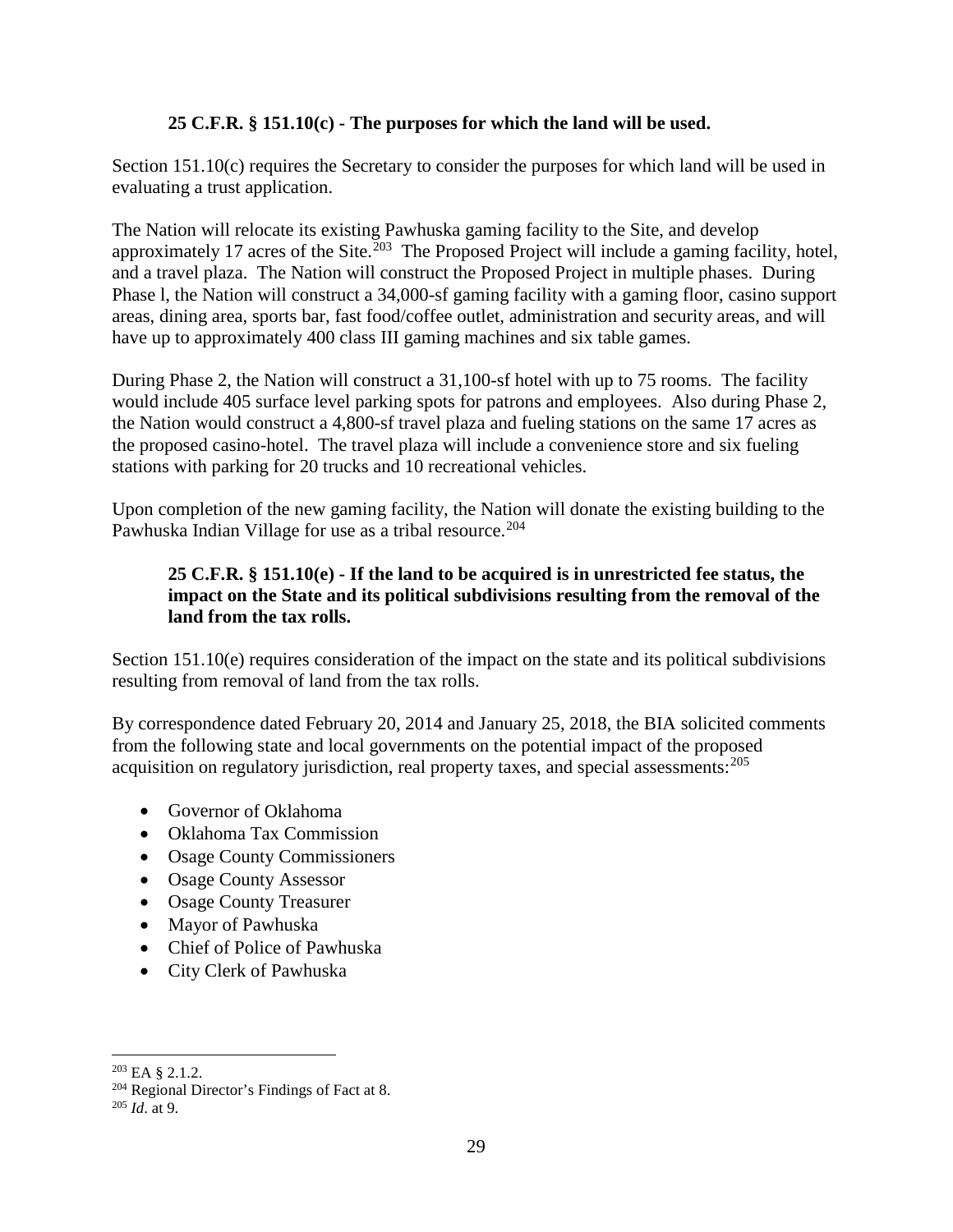The County Assessor responded with tax information.<sup>[206](#page-29-0)</sup> The BIA received no other responses. Real property in Oklahoma is subject to state property taxes, which counties collect to fund a variety of countywide services. The 2018 tax for the Site was \$128.00. The loss of taxes on the Site is minimal and will be more than offset by economic gains from the Proposed Project.

# *Employment and Economic Output*

The Proposed Project would result in a variety of benefits to the regional economy, including increased overall economic output, employment opportunities, and tax revenues.

Construction of the Proposed Project will create approximately 112 new jobs throughout Osage County.[207](#page-29-1) The available labor force in the City of Pawhuska and Osage County will primarily fill these jobs. Construction will also generate substantial economic output, creating economic benefits for a variety of area businesses that support construction activities. Area businesses will then increase their spending and labor demand, thereby stimulating the local economy.

Operation of the Proposed Project would generate approximately 62 employment opportunities, with an anticipated payroll of approximately \$6 million.<sup>[208](#page-29-2)</sup> Currently, the Nation employs 35 people at its existing casino in Pawhuska, with an annual payroll of approximately \$1.6 million. These employees are likely to fill the same number of jobs at the Proposed Project. The newly created jobs at the casino, hotel, and travel plaza will be filled through the local labor market. Additional new jobs are expected for regional businesses that support operations or are near the Proposed Project.

## *Tax Impacts*

The construction and operation of the Proposed Project would result in a variety of fiscal impacts to state and local governments that will more than offset the loss of \$128.00 in annual property taxes. The construction budget for the Proposed Project is approximately \$20 million.<sup>[209](#page-29-3)</sup> This economic output will directly benefit the construction industry.

Operation of the Proposed Project will generate an additional \$6.7 million in operating expenses, which will generate indirect and induced output that will be dispersed and distributed among a variety of different industries and businesses in the County. Output from construction and operation will generate tax revenue for the state and local governments.

The Regional Director found, and we concur, that the removal of the Site from the tax rolls will be offset by the economic development provided by the Proposed Project.<sup>[210](#page-29-4)</sup>

<span id="page-29-0"></span><sup>206</sup> *Id*., Attachment 41 (Osage County Tax Receipt dated December 21, 2018).

<span id="page-29-1"></span> $^{207}$  EA § 4.6.1.<br> $^{208}$   $Id.$ 

<span id="page-29-4"></span><span id="page-29-3"></span><span id="page-29-2"></span><sup>208</sup> *Id*. 209 *Id*. 210 Regional Director's Findings of Fact at 9.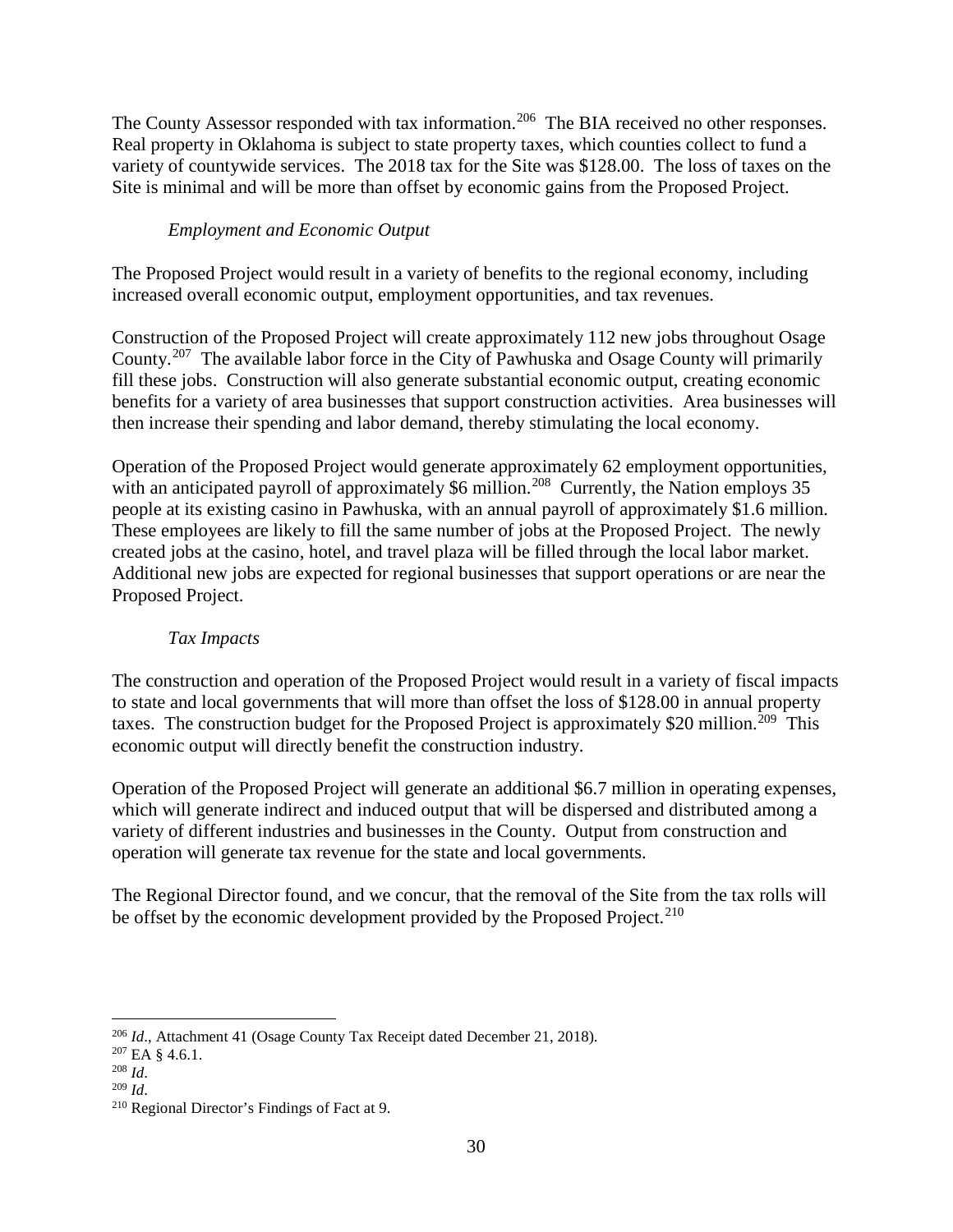### **25 C.F.R. § 151.10(f) - Jurisdictional problems and potential conflicts of land use which may arise.**

Section 151.10(f) requires the Secretary to consider whether any jurisdictional problems and potential conflicts of land use may arise.

#### *Jurisdiction and Land Use*

The Site is zoned as urban farm. <sup>211</sup> The Site is largely undeveloped and is currently used only for oil production from four on-site oil wells. Adjacent properties are largely undeveloped, with land uses that include grazing and pastureland. Nearby commercial developments include the Nation's current casino directly across US-60, a gas station, small retail facilities, and fast food restaurants. The Site will be located on approximately 17 acres of the Site, with the remaining 53 acres left unchanged. All four existing oil wells will continue to operate. The new casino and hotel will be constructed in the western portion of the project site, which would reduce the potential for land use conflicts with nearby sensitive receptors. Additionally, the proposed casino, hotel, and travel plaza are consistent with the nearby public utility use to the north (the Pawhuska Wastewater Treatment Plant) and commercial uses to the southwest (retail stores, gas station, and restaurants). No adverse effects associated with land use conflicts would occur.

As noted above, the BIA, by correspondence dated February 20, 2014, and January 25, 2018, requested comments from State, County, and City officials regarding the proposed acquisition. The BIA received no comments or concerns regarding jurisdictional issues or potential conflicts of land. $212$ 

#### *Law Enforcement, Fire Protection, and Emergency Services*

The Osage Nation Police Department (ONPD) will provide law enforcement for the Proposed Project.<sup>213</sup> The ONPD also maintains a cross-deputization agreement with the City of Pawhuska and Osage County Sheriff.<sup>214</sup> The Pawhuska Police Department headquarters are located less than two miles from the Site. The Pawhuska Fire Department provides fire and emergency services within the city limits of Pawhuska. The Pawhuska Emergency Medical Services will provide primary EMS services to the Site. The Pawhuska Fire Department and Pawhuska Emergency Medical Services are located one mile away.

The Regional Director found, and we concur, that the transfer of the Site into trust would not cause conflicts of land use or other jurisdictional problems.<sup>[215](#page-30-4)</sup>

<span id="page-30-0"></span><sup>211</sup> EA §§ 3.8.1, 4.8.1.

<span id="page-30-1"></span><sup>&</sup>lt;sup>212</sup> Regional Director's Findings of Fact at 10.<br><sup>213</sup> *Id*.

<span id="page-30-3"></span><span id="page-30-2"></span><sup>&</sup>lt;sup>214</sup> EA § 3.9.5; Attachment C.

<span id="page-30-4"></span><sup>215</sup> Regional Director's Findings of Fact at 10.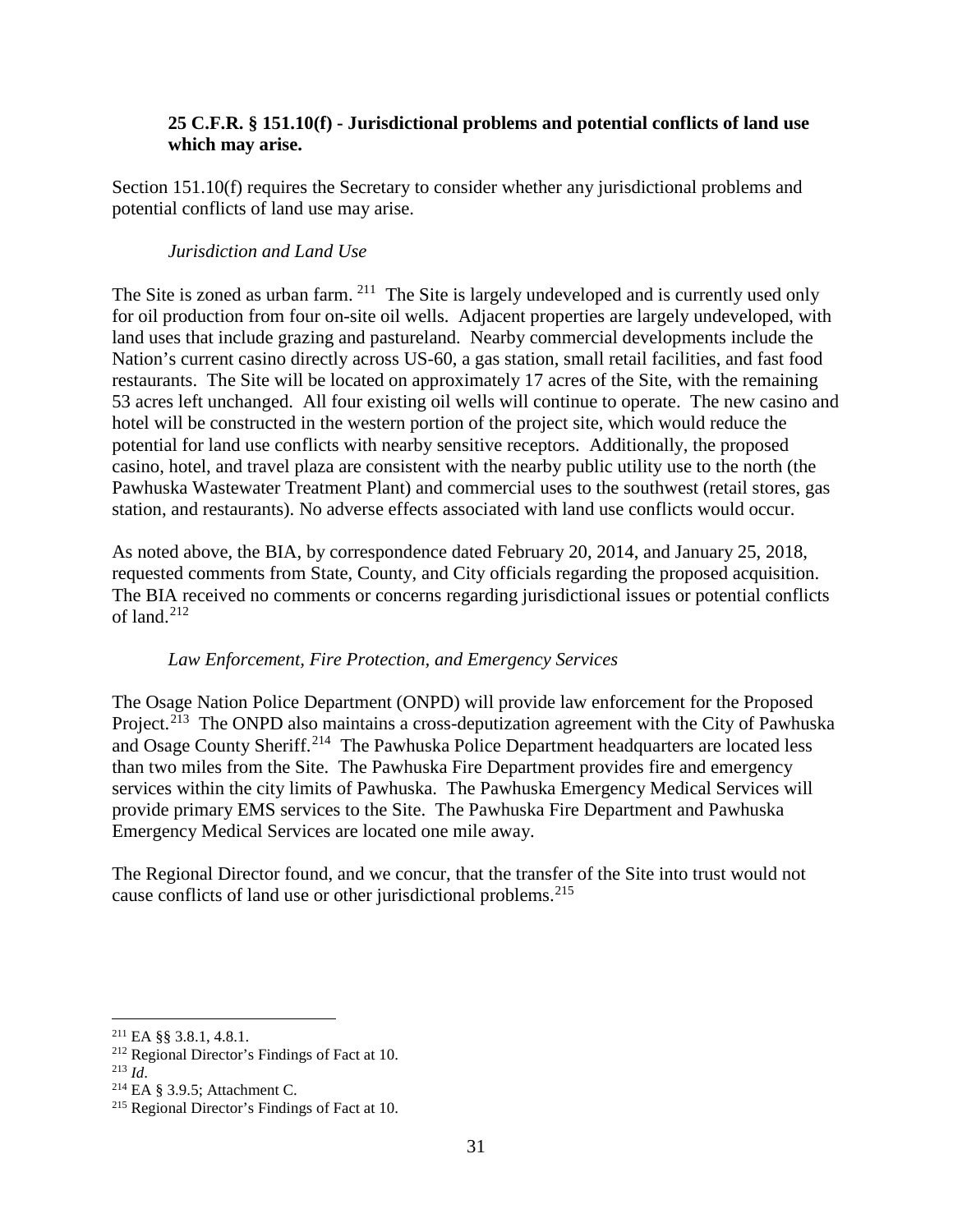### **25 C.F.R. § 151.10(g) - If the land to be acquired is in fee status, whether the Bureau of Indian Affairs is equipped to discharge the additional responsibilities resulting from the acquisition of the land in trust status.**

Section 151.10(g) requires the Secretary to determine whether the BIA has the resources to assume additional responsibilities if the land is acquired in trust.

The Site is located within the jurisdictional boundaries of the BIA Osage Agency. The Nation is responsible for the administration of real estate services and natural resources programs associated with the management of trust lands through a Self-Governance Multi-Year Funding Agreement. The BIA Osage Agency provides technical assistance, review, and approval of real estate transactions.

The Regional Director found, and we concur, that the BIA has adequate resources to assume the additional responsibilities resulting from the transfer of the Site into trust.<sup>[216](#page-31-0)</sup>

## **25 C.F.R. § 151.10(h) - The extent to which the applicant has provided information that allows the Secretary to comply with 516 DM 6, appendix 4, National Environmental Policy Act Revised Implementing Procedures, and 602 DM 2, Land Acquisitions: Hazardous Substances Determinations.**

Section 151.10(h) requires the Secretary to consider the availability of information necessary for compliance with the National Environmental Policy Act (NEPA), 42 U.S.C. § 4321 *et seq.*, and a determination on the presence of hazardous substances.

## *602 DM 2, Land Acquisitions: Hazardous Substances Determinations*

A Phase I Environmental Site Assessment (ESA) was prepared in January 2018 for the Site, which complied with ASTM Standard E  $1527-13$ <sup>[217](#page-31-1)</sup> The ESA found no Controlled Recognized Environmental Conditions and no Historical Environmental Recognized Conditions. There were no hazardous materials or underground storage tanks. The ESA recommended no additional subsurface hazardous materials investigations. An updated ESA will be prepared prior to transferring the Site into trust.

## *National Environmental Policy Act*

The BIA prepared an environmental assessment (EA) pursuant to the National Environmental Policy Act (NEPA), 42 U.S.C § 4321 *et seq*. The EA evaluated the transfer of the Site into trust and the subsequent development of the Proposed Project by the Nation. The BIA made the EA available for public comment from June 21, 2019, through July 22, 2019. The BIA published notices of availability of the EA in the *Tulsa World of Tulsa, Oklahoma*, *Pawhuska Journal Capital*, and the *Bartlesville Examiner*. The BIA received no comments from the public. The EA is available at *www.pawhuskaea.com*.

<span id="page-31-0"></span><sup>216</sup> Regional Director's Findings of Fact at 10.

<span id="page-31-1"></span><sup>&</sup>lt;sup>217</sup> Regional Director's Findings of Fact, Attachment 132.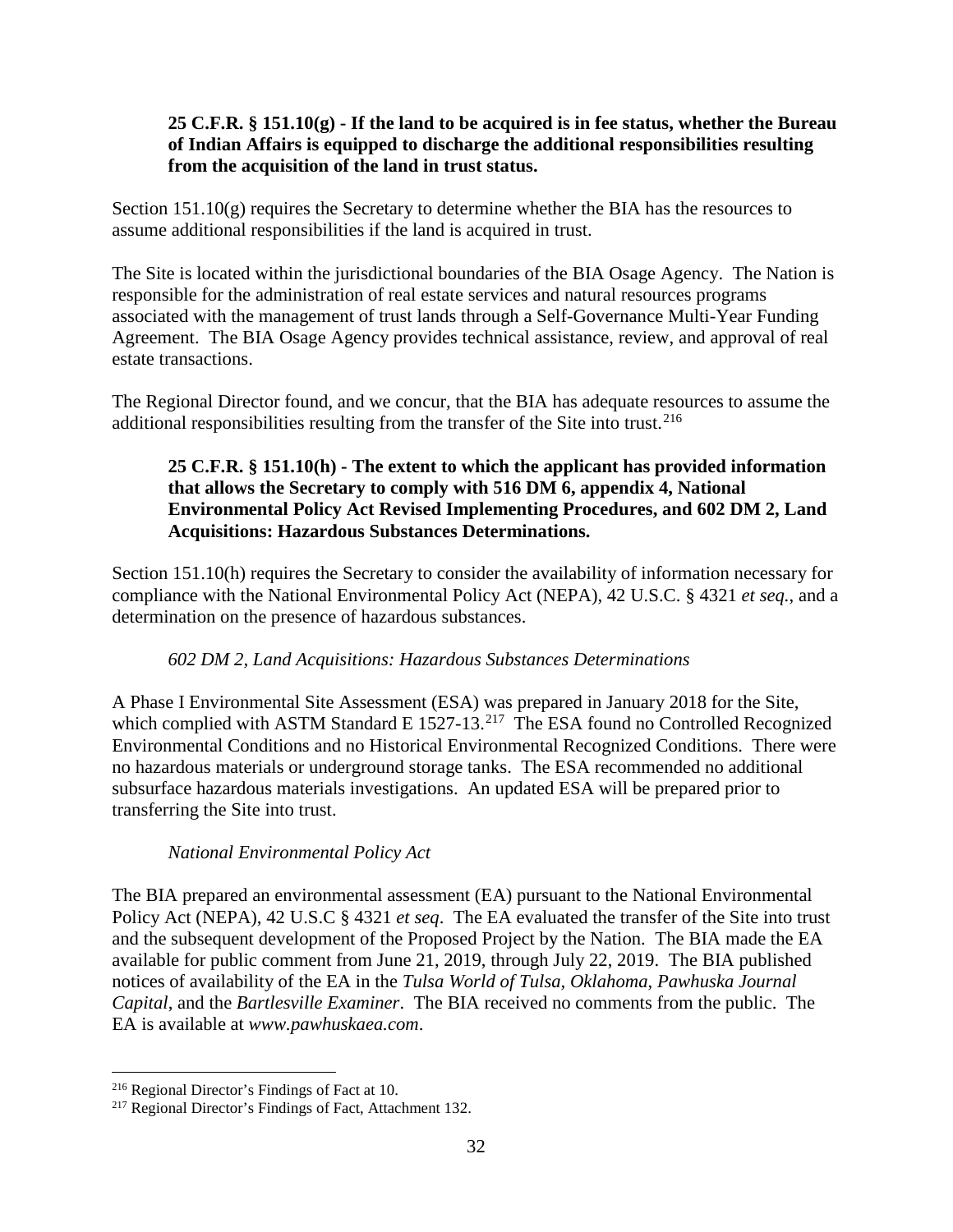As discussed below, I conclude that the development of the Proposed Project on the Site will not result in significant impacts to the human environment, and, therefore, an environmental impact statement is not required. The Finding of No Significant Impact is included as Enclosure 3.

The BIA considered four alternatives:

### *Alternative A - Proposed Action - Casino and Hotel Alternative*

Under Alternative A, the United States will transfer the approximately 63.1-acre Site into trust for the benefit of the Nation. The Proposed Project will be constructed on 17 acres and will include an approximately 34,000-sf gaming facility, 31,100-sf hotel, and 4,800-sf travel plaza. The attached hotel will have two-stories with up to 75 rooms. Approximately 405 parking spaces will be constructed to accommodate both patrons and employees.

### *Alternative B – Different Layout Alternative*

Under Alternative B, the United States will transfer the Site into trust. The components will remain the same as Alternative A, except the development of the casino, hotel and travel plaza will be constructed on the southern part of the property.

### *Alternative C – Reduced Intensity Alternative*

Under Alternative C, the United States will transfer the Site into trust. Under this Alternative, only the casino and hotel will be constructed.

## *Alternative D - No Action Alternative*

Under the No Action Alternative, the United States will not transfer the Site into trust for the benefit of the Nation, no development will occur, and the land will remain in its existing condition.

## *Selection of the Preferred Alternative*

We have determined that the Department will implement Alternative A as the Preferred Alternative. This decision is based on the environmental analysis in the EA, a consideration of economic and technical factors, and the purpose and need for action. Of the alternatives evaluated in the EA, Alternative A will best meet the purpose and need for action because it best promotes the long-term economic self-sufficiency, self-determination, and self-governance of the Nation.

## *Environmental Analysis*

The EA evaluated the potential impacts to land resources; water resources; air quality; biological resources; cultural resources; socioeconomic conditions; transportation networks; land use; public services; visual resources; noise; and hazardous materials. The EA describes the Best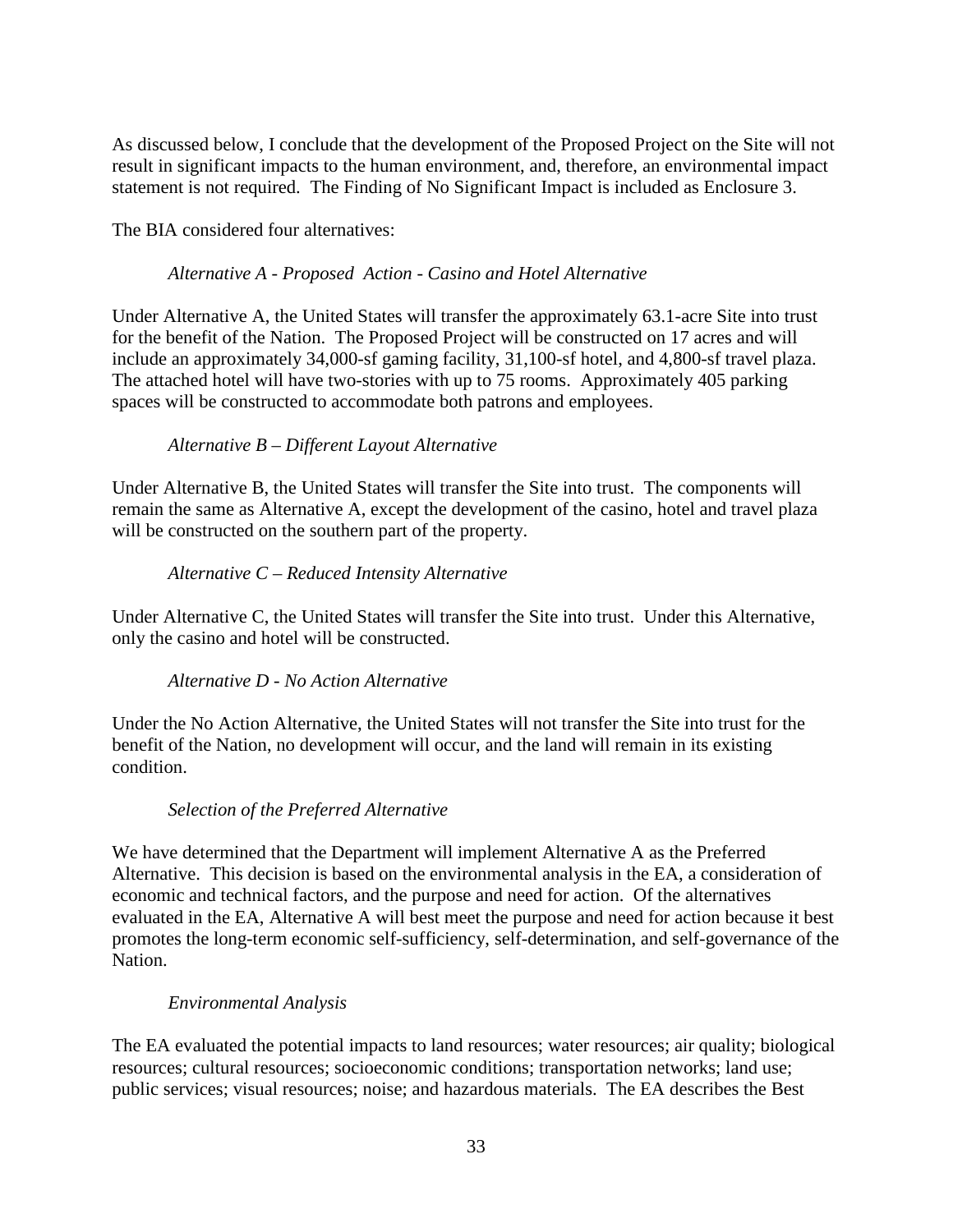Management Practices (BMPs) in Section 2.1.3 that are incorporated into the project design to eliminate or substantially reduce any environmental consequences to less-than-significant levels.

*Land Resources* (EA § 4.1) **–** Alternative A will not result in adverse impacts to land resources. Some changes to topography will occur including converting agricultural and woodland to commercial development. A grading plan will comply with standard engineering practices resulting in no adverse effects on topography. The Site is located near moderately optimal seismic faults, however, there have been no known seismic events on the Property and the overall seismic hazard is low. Construction of the Proposed Project will conform to the requirements of the International Building Code Seismic Zone 1, and will reduce risk to patrons and employees within the facilities. No adverse impacts to geology and soils will occur. Engineering and design plans, implementation of the BMPs in Section 2.1.3, and mitigation measures in Section 5.1 will address the "very limited" soil types on the Site. Construction of the casino facilities will not result in loss of mineral resources. Four oil wells exist on the Site; however, they will be integrated into the project design and fenced off so the public will not have access to those areas. With implementation of BMPs and mitigation measures, impacts to land resources will be less than significant.

*Water Resources* (EA § 4.2) – Alternative A will not result in adverse impacts on water resources. Potable water will be provided by the City of Pawhuska. There is sufficient available capacity to provide potable water to the Site. Additionally, the water demand from the Proposed Project will be offset by the closure of the current casino. No adverse effects from stormwater or flooding will occur. Stormwater detention basins and a stormwater pollution prevention plan (SWPPP) will be developed. The 17 acres of development are not within a 100-year FEMA designated flood zone. No adverse effects to groundwater will occur; implementation of the SWPPP will ensure minimal impact to groundwater recharge. Impacts to water resources will be less than significant.

*Air Quality and Climate* (EA § 4.3) – Alternative A will have no direct impacts on air quality. Short-term impacts to air quality will occur during construction, but application of standard BMPs will reduce emissions to a less-than-significant level. The State of Oklahoma is currently in attainment status. Impacts during operation will be below air quality threshold levels and will not contribute to a change in the designation status. Impacts to air quality and climate will be less than significant.

*Biological Resources* (EA § 4.4; Appendix E; Appendix G) – Alternative A will have no direct impacts on biological resources. There are no federally listed plants within the Proposed Project area. Seven federally listed species may occur; however, only the American burying beetle (ABB) may occur within the project area. Two ABB surveys were done in June 2015 and August 2017. The 2015 survey found no ABBs. The 2017 survey captured one ABB. Mitigation measures as written in Section 5.4 will require surveys for ABB prior to construction. Alternative A may effect, but is not likely to affect, any federally listed species. Migrating birds may occur within the Site; however, implementation of mitigation measures as identified in Section 5.4 will ensure no significant adverse impacts. No adverse impacts to wetlands or waters of the U.S. will occur. Seven aquatic features are on the Pawhuska Property; however, the construction is set back from the FS-5 pond and will not affect the pond. With implementation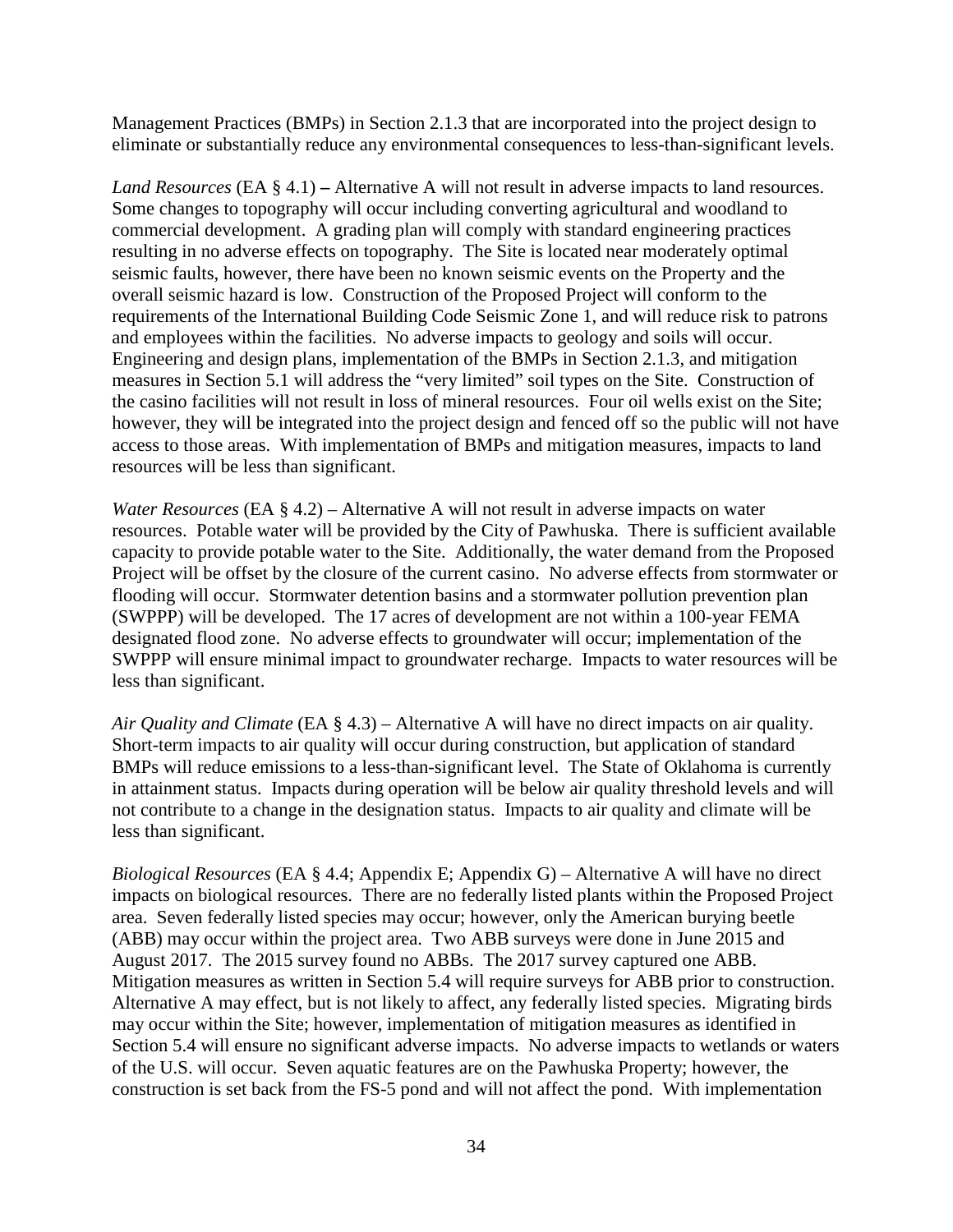of mitigation measures in compliance with permits as identified in Section 5.4, impacts to biological resources will be less than significant.

*Cultural Resources* (EA §§ 3.5; 4.5) – Alternative A will have no direct impacts on cultural resources. There are two historic sites and one prehistoric site within the area of potential effect, however, they are not eligible for the National Register of Historic Places. The BIA conducted Section 106 consultation with regional tribal groups. Only the Osage Nation responded, and is the only affected tribe. Inadvertent discovery may occur during construction, but with implementation of BMPs and mitigation measures in Section 5.5, impacts to cultural resources will be less than significant.

*Socioeconomic Conditions* (EA § 4.6; Appendix B) – Alternative A will not adversely impact socioeconomic conditions. The Proposed Project is expected to create 112 construction employment opportunities and 62 employment opportunities during operation, 35 of which will be filled by employees of the existing Pawhuska casino, which will close upon opening of the new Proposed Project. The only identified environmental justice community identified near the Proposed Project is the Osage Nation. The Proposed Project will be beneficial in providing funding for the Osage Nation for education, health care, and housing programs. Impacts to socioeconomic conditions will be less than significant.

*Transportation Networks* (EA § 4.7; Appendix J) – Alternative A will have no direct impacts on transportation. Trip generation, trip distribution, intersection capacity, and safety were analyzed for the Proposed Project in a traffic impact study. During operation, the applicable intersections will operate at an acceptable level service. With implementation of mitigation measures identified in Section 5.7, impacts to transportation networks will be less than significant.

*Land Use* (EA § 3.8; § 4.8) – Alternative A will have no direct impacts on land use. Current zoning of the Pawhuska Property is urban farm. Past uses of the land include grazing and rangeland. Current use of the land is oil production from four existing wells, which will continue to operate under Alternative A. Approximately 17 acres will change from agricultural to commercial land use. The remaining 46 acres will remain undeveloped and consistent with current land use. The development will not differ from adjacent land uses. With implementation of BMPs, impacts from change in land use will be less than significant. Under the Farmland Protection Policy Act, prime and unique farmlands must be assigned a conversion impact score. Some soils within the Proposed Project area are designated as prime farmland, however, there are no agricultural production on the Pawhuska Property; therefore, no adverse effects will occur. A score of less than 160 does not require further evaluation or protection. The score of the Site is 138, and no further evaluation is required. Impacts to land use will be less than significant.

*Public Services* (EA § 3.9; § 4.9) – Alternative A will have no direct impacts on utilities or public services.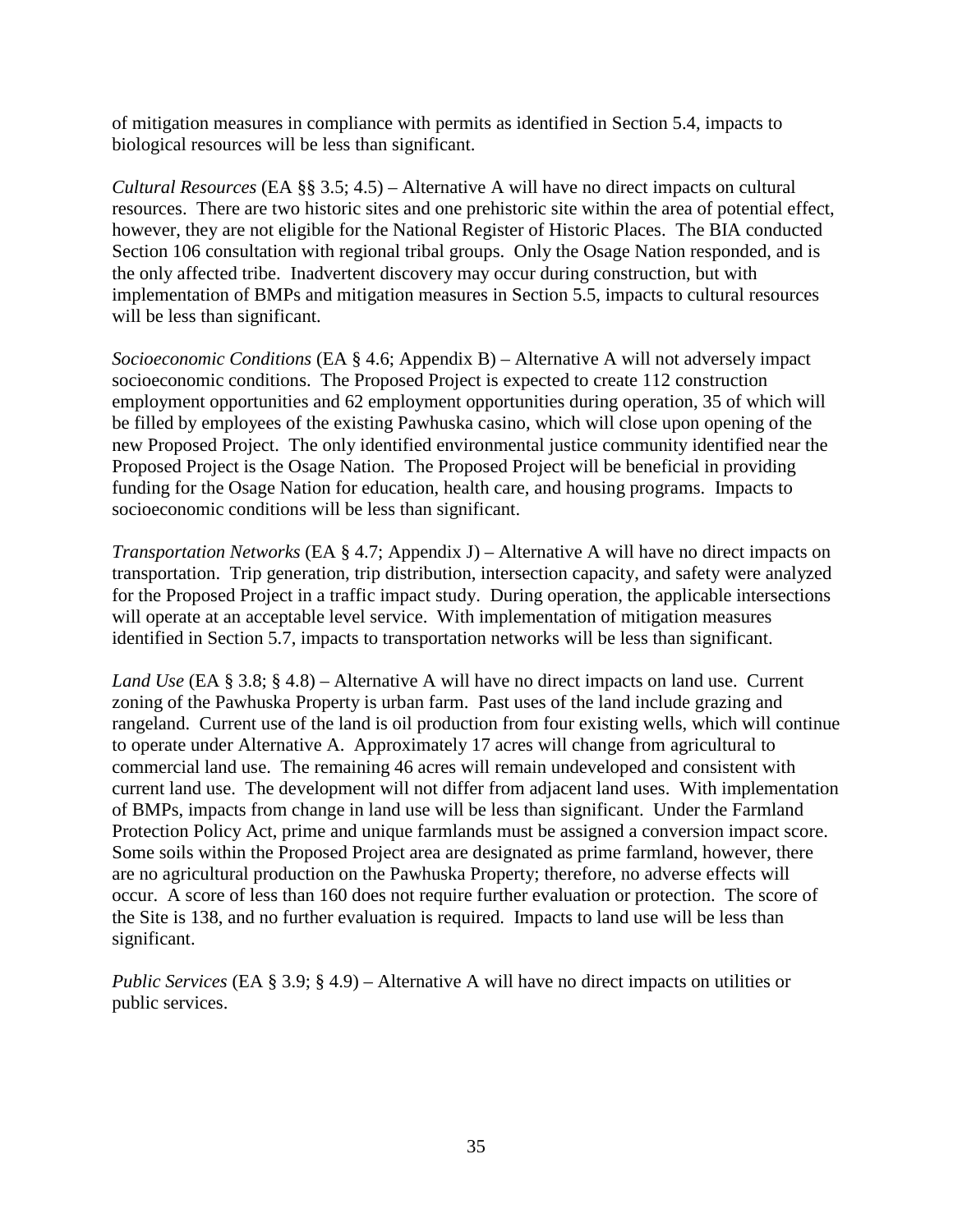#### *Utilities*

The City of Pawhuska currently uses less than half its maximum capacity at its water plant, and, therefore, has the capacity to provide potable water to the Site. The closure of the existing casino will also offset overall water usage. The City of Pawhuska also uses less than half its maximum capacity of their Wastewater Treatment Plant (WWTP), and, therefore has the capacity to accommodate wastewater flows from the Proposed Project. Solid waste generated from the construction and operation of the Proposed Project will be hauled to the Osage Landfill, which has the capacity to accept solid waste from the Proposed Project. The Nation will coordinate with Oklahoma Natural Gas for gas utilities. Impacts to utilities will be less than significant.

#### *Law Enforcement, Fire Protection, and Emergency Services*

The Osage Nation Police Department (ONPD) will provide law enforcement for the Proposed Project. The ONPD also maintains a cross deputization agreement with the Pawhuska Police Department and Osage County Sheriff. The Pawhuska Police Department headquarters are less than two miles from the Site. The Pawhuska Fire Department provides fire and emergency services within the city limits of Pawhuska. The Pawhuska Emergency Medical Services will provide primary EMS to the Site. The Pawhuska Fire Department and Pawhuska Emergency Medical Services are located one mile away. Impacts to law enforcement, fire protection, or emergency services will be less than significant.

*Visual Resources* (EA § 4.10) – Alternative A will have no direct impacts on visual resources. The Proposed Project has been designed to be more aesthetically pleasing than the existing casino. A row of trees mostly obscures views from the closest resident, approximately 590 feet north of the Site. Incorporation of BMPs will reduce visual impacts. Impacts to visual resources will be less than significant.

*Noise* (EA § 4.11) – Alternative A will have no direct impacts from noise. Noise from construction activities will be temporary and will not result in an increase of existing volumes from current traffic. Operation of the facilities will slightly increase existing noise levels; however, the increase is marginal and will be below the Federal Noise Abatement Criteria threshold. Incorporation of BMPs will reduce noise impacts. Impacts from noise will be less than significant.

*Hazardous Materials* (EA § 4.12; Appendix D) – Alternative A will have no direct impacts on public safety. A Phase I Environmental Site Assessment (ESA) was prepared in January 2018 for the Site, which complied with ASTM Standard E 1527-13. The ESA found no Controlled Recognized Environmental Conditions and no Historical Environmental Recognized Conditions. There were no hazardous materials or underground storage tanks. The ESA recommended no additional subsurface hazardous materials investigations. An updated ESA will be prepared prior to transferring the Pawhuska Property into trust. Implementation of BMPs will ensure impacts to public health and safety will be less than significant.